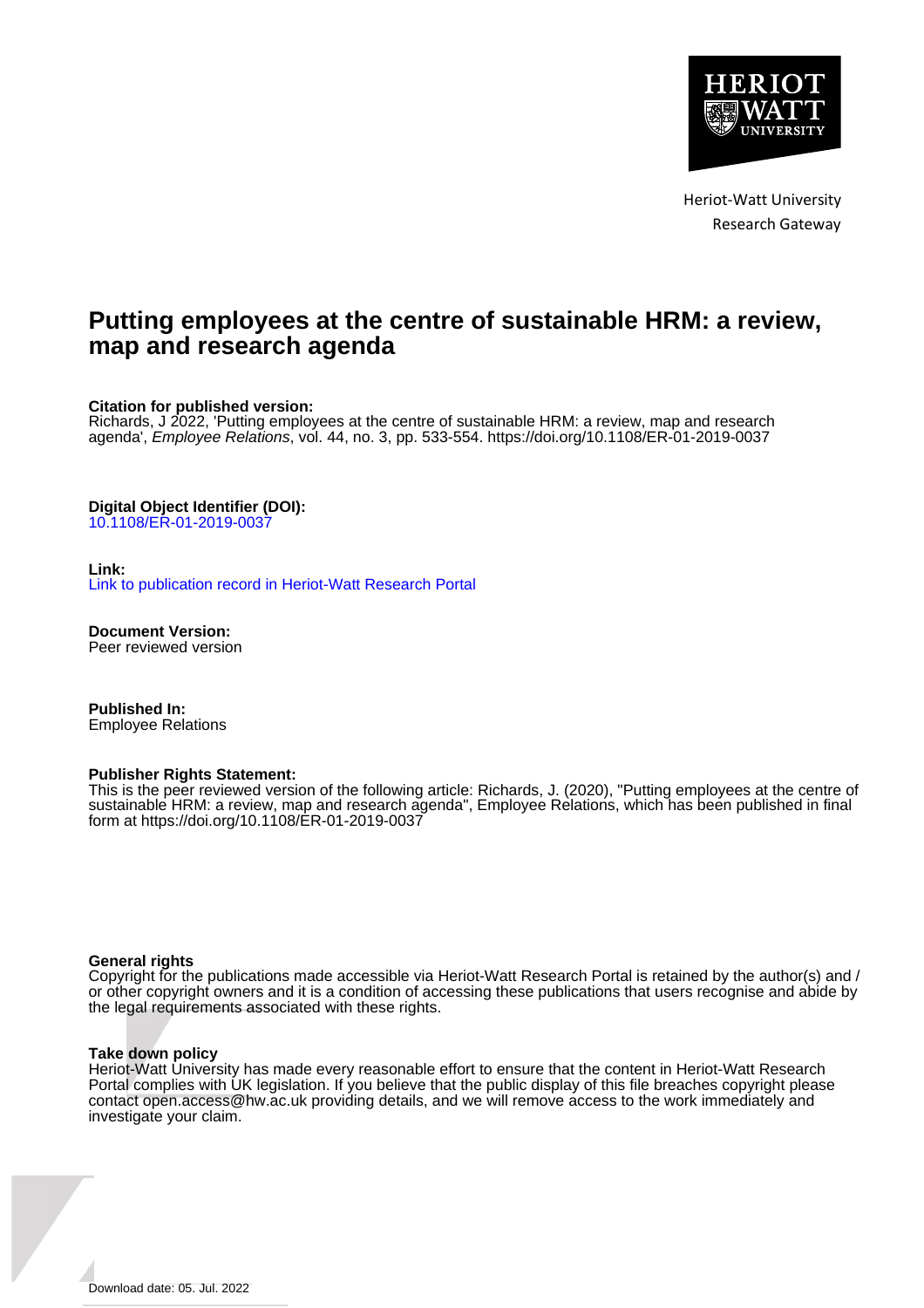# Employee Relations



# **Putting employees at the centre of sustainable HRM: A review, map and research agenda**

| Putting employees at the centre of sustainable HRM: A<br>review, map and research agenda |                                                                                                             |
|------------------------------------------------------------------------------------------|-------------------------------------------------------------------------------------------------------------|
| Journal:                                                                                 | <b>Employee Relations</b>                                                                                   |
| Manuscript ID                                                                            | ER-01-2019-0037.R2                                                                                          |
| Manuscript Type:                                                                         | Research Paper                                                                                              |
| Keywords:                                                                                | Sustainability, Sustainable HRM, HRM, Sustainable working lives,<br>Industrial relations, Built environment |
|                                                                                          |                                                                                                             |
| <b>SCHOLARONE™</b><br><b>Manuscripts</b>                                                 |                                                                                                             |

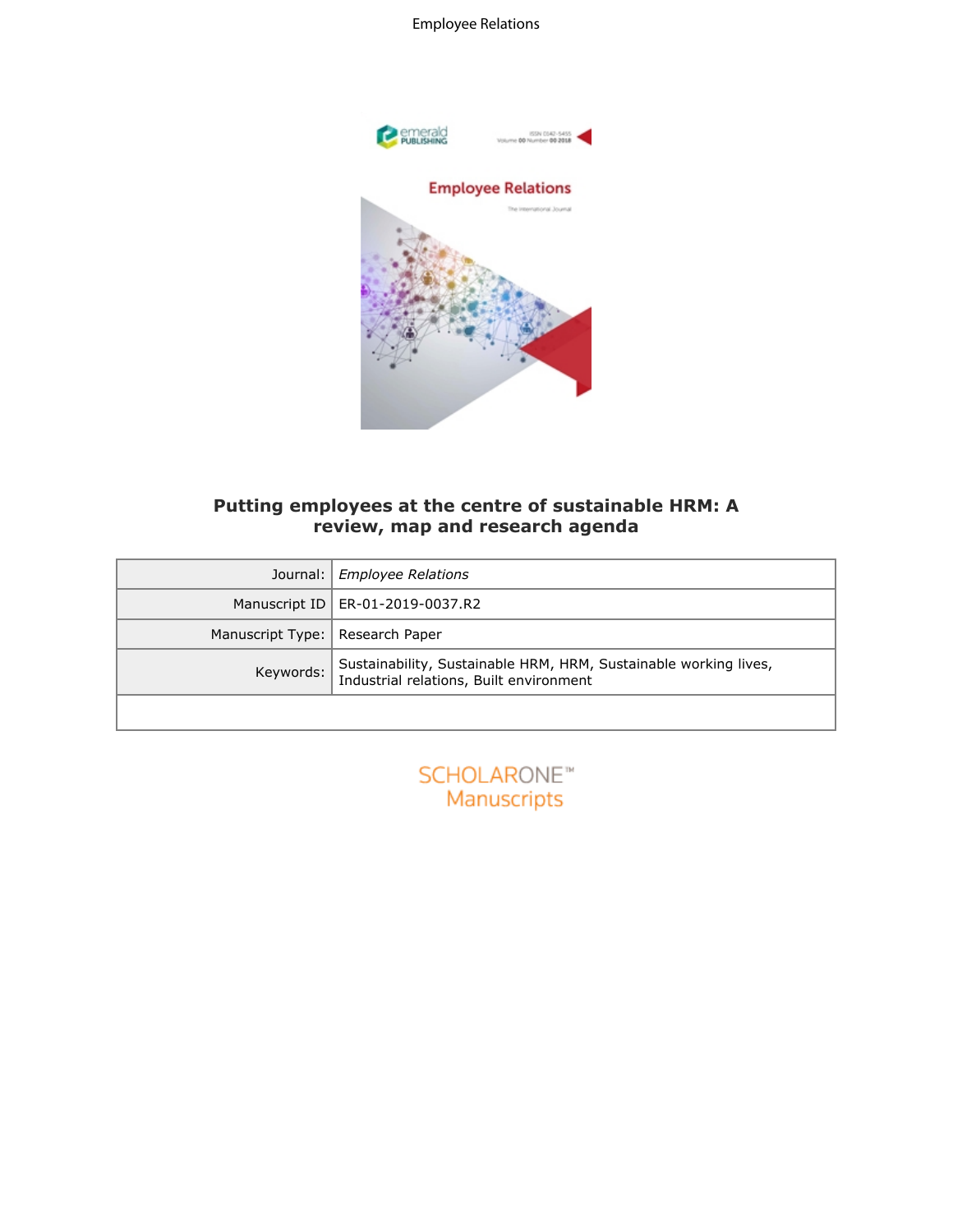$\mathbf{1}$  $\overline{2}$ 

# **Putting employees at the centre of sustainable HRM: A review, map and research agenda**

# **Abstract**

**Purpose** – Currently, sustainable HRM is largely an employer driven exercise based on raising employee productivity. The purpose of the article is to expand this position by fully mapping out sustainable HRM and placing employees at the centre of such practices. A further purpose is to provide a research agenda suited to a wider take on sustainable HRM.

**Design/methodology** – The article centres on an analytical review of extant sustainable HRM literature, plus an analytical review of wider literature considering further ways to sustain employment.

sustainable HRM is largely an employer driven exerty.<br>
The purpose of the article is to expand this posity.<br>
I and placing employees at the centre of such practicle<br>
ch agenda suited to a wider take on sustainable HR<br>
y – **Findings** – Employee-centred sustainable HRM goes far beyond what is accounted for in the extant HRM literature. The new map accounts for wider parties to sustainable HRM, including trade unions and self-organised employees. An extensive research agenda is a further key output from the study.

**Research limitations/implications** – The article is based on a literature review. Follow up empirical research is required to test out aspects of the new map, as well as address research gaps identified by the review.

**Practical implications** – The findings have practical implications for HRM and occupational health practitioners, line managers, built environment and ergonomics specialists, governments, trade unions and workplace activists. A key practical implication is the potential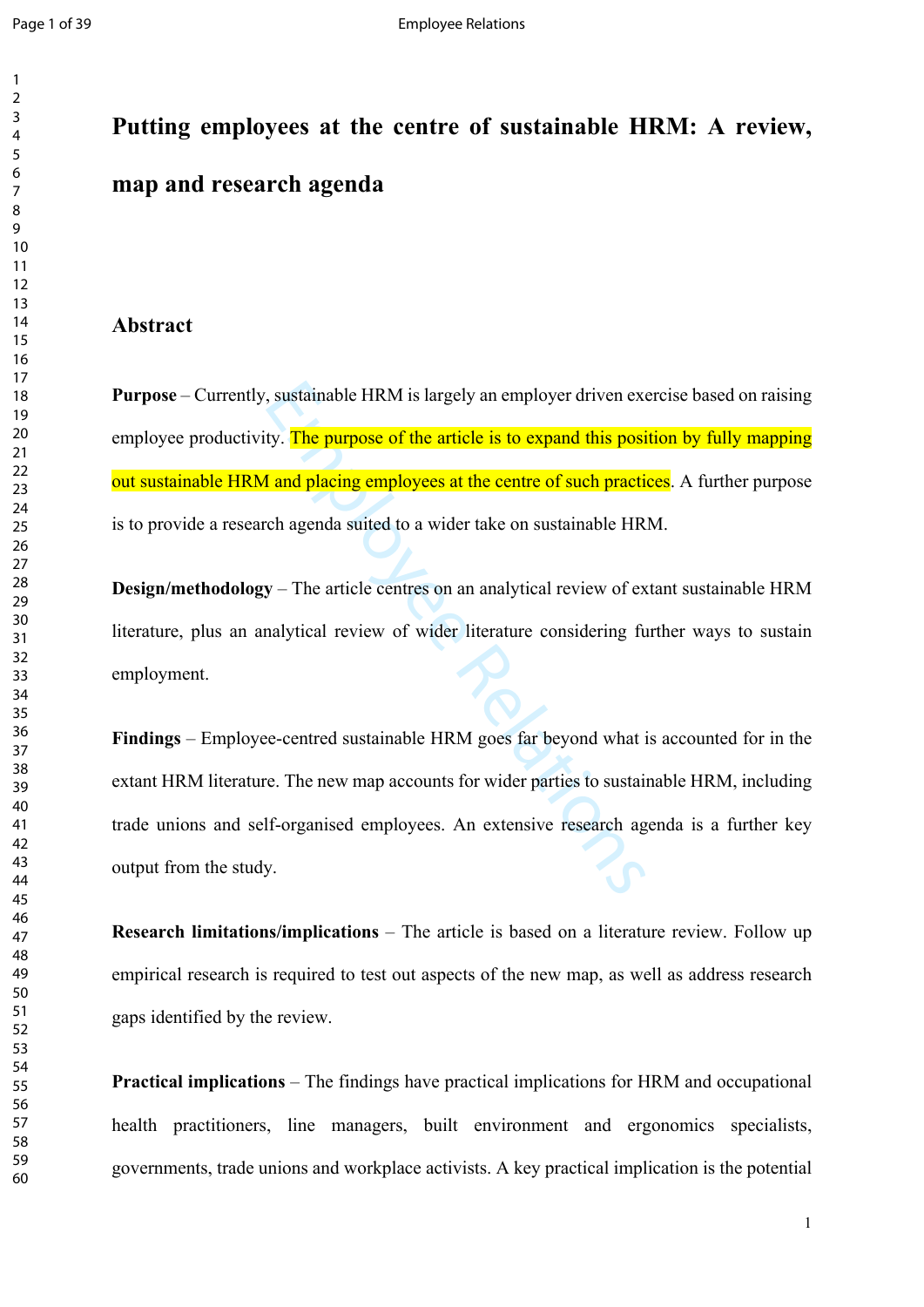to create micro-forms of corporatism, where wider political structures are absent, to foster employee-centred forms of sustainable HRM.

**Originality/value** – The article is novel in terms of drawing on a wide-range of incongruous literature and synthesises the literature into a new map and an extensive research agenda.

**Key words:** Sustainability, Sustainable HRM, Built environment, HRM, Sustainable working lives, Industrial relations, Labour process, Map, Research agenda

**Paper type:** Research paper

# **Introduction**

Figure 2.1 and the process, wap, Research agental<br>
the paper<br>
Surface Relations consists of employers playing<br>
and economic problems, with evidence sugge<br>
to make their organisations more sustainable (<br>
ck organisations h Sustainability in work organisations consists of employers playing their part in fixing ecological, social and economic problems, with evidence suggesting employers are increasingly willing to make their organisations more sustainable (Ehnert *et al.*, 2016). Sustainability in work organisations has increasingly become a feature of academic research. The trend is evident with the rise of literature on sustainable (e.g. Ehnert, 2009; Jabbour and Santos, 2008), green (e.g. Guerci *et al*., 2016; Renwick *et al*., 2013) and socially responsible (e.g. Shen, 2011; Voegtlin and Greenwood, 2016) forms of HRM.

This article, however, focuses on one aspect of the wider organisational sustainability agenda - sustainable HRM, broadly defined as practices designed to make employees more able and willing to remain in employment and in the future (Van Vuuren and Van Dam, 2013). Such practices emphasise employers fostering, rather than exploiting, their workforces (Docherty *et al*., 2009). Key to sustainable HRM is mutual benefit for employers and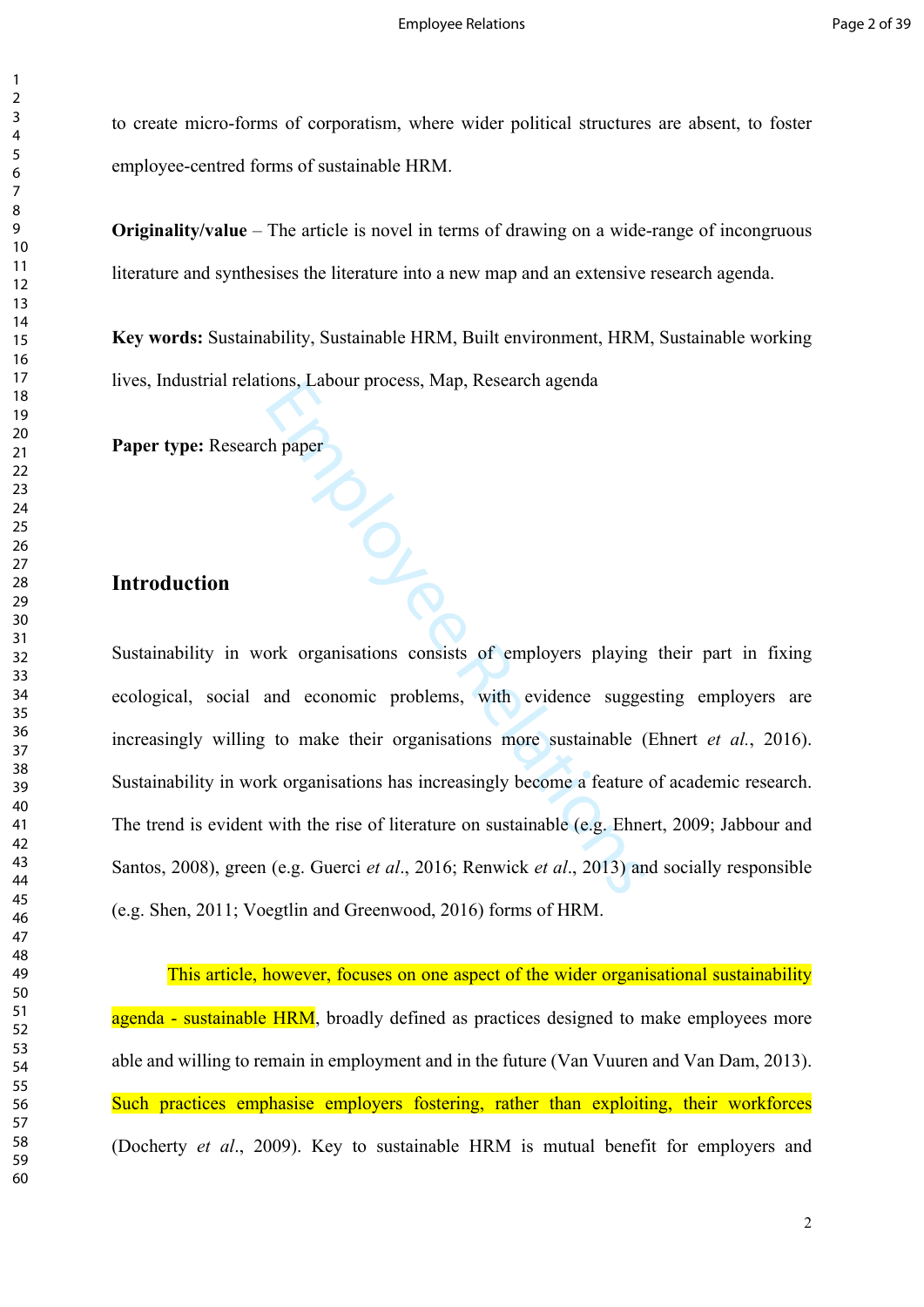#### Page 3 of 39 **Employee Relations**

employees, as well as creating wider social benefit, including lower unemployment (Zwicki, 2016), demand for out-of and in-work benefits (House of Commons, 2008), and demand for healthcare related to work-related illness and disability (Koolhaas *et al*., 2011).

EMPLET THE EMPLOYER THE EMPLOYER THE ENDIFFERIS AND THE EMPLOYER THE STAND ASSES, rather than employee interests and the capabilitists, rather than employee interests and the capabilitists, rather than employee interests a A key aim of the article is to address a range of problems associated with the current and dominant take on sustainable  $HRM - an$  approach that is employer- rather than employeecentred. A significant problem with the current literature concerns how the interests of two key parties to sustainable HRM - the employer and recent governments, is privileged over that of employees, creating a problematic vision of sustainable HRM based on employer and governmental interests, rather than employee interests and the capabilities of trade unions and collective bargaining. This crop of literature adds greatly to understandings, particularly in terms of demonstrating gains for organisations (e.g. Jerome, 2013; App *et al*., 2012), yet these contributions represent an incomplete image of sustainable HRM. As such, it is critical to revisit sustainable HRM, mainly because current understandings are remiss in terms of acknowledging wider aspects of what makes employment sustainable for employees. For instance, trade unions have a long history of winning better working conditions for employees (Tuckman, 2018), and even in workplaces without trade unions, self-organised employees have a similar history of shaping unsustainable HRM practices (Ackroyd and Thompson, 1999).

The danger is future understandings of sustainable HRM, without a revisionary agenda, is likely to continue to reinforce a corporate profitability and corporate survival agenda (Wilkinson *et al*., 2001), which in all probability will only serve to undermine attempts to make organisations truly sustainable. As implied already, a second key problem is the extant literature neglects and underplays key parties to the employment relationship, such as trade unions. Put another way, current understandings neglect literature based on industrial relations and labour process traditions. Indeed, without engaging with such literature, a meaningful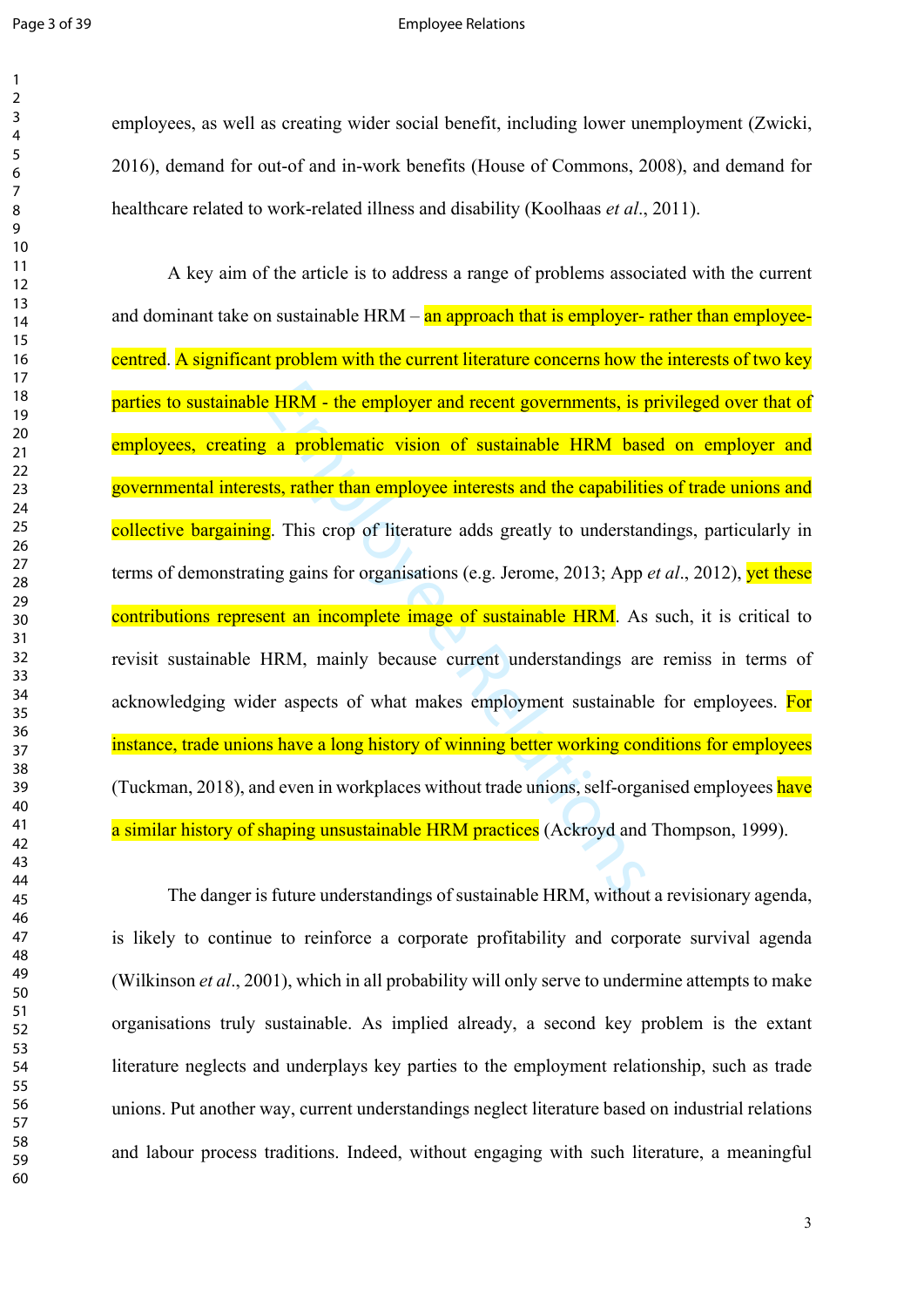vision of sustainable HRM seems unlikely. As such, the article aims to answer the following questions. First, what are the many constituent features of sustainable HRM? Second, how do the parties to the employment relationship feed into sustainable HRM? Third, what does an employee-centred approach to sustainable HRM look like? Fourth, in the light of key findings to come from this article, what are priorities for further research on sustainable HRM?

By addressing these questions, the article contributes to understandings of sustainable HRM as follows. First, sustainable HRM will now be conceptualised in terms of being of greater mutual benefit for employers and employees. Second, the new means to conceptualise sustainable HRM recognises all parties to such practices, creating space in particular for collectivised, self-organised and individualised labour. A further contribution comes in terms of generating an extensive research agenda for sustainable HRM.

rst, sustainable HRM will now be conceptualised<br>it for employers and employees. Second, the new n<br>cognises all parties to such practices, creating s<br>ganised and individualised labour. A further contril<br>msive research agend The article is structured as follows. First, the methodology is described and discussed. Second, the extant literature on sustainable HRM is discussed. This discussion includes attempts to variously define sustainable HRM, identify key features of sustainable HRM, and, identify key features of this specific body of literature. Third, the discussion of sustainable HRM is extended to include industrial relations literature and literature reflecting labour process traditions. A final section discusses key findings, represented mostly in the form of a new map of sustainable HRM and an extensive associated research agenda.

## **Methodology**

The methodology is broadly based on a systematic review/meta-analysis. Such an approach requires an analysis of as many already existing studies as relevant (Thorpe *et al.,* 2005). The approach taken is suited to the aims of this study as it is based on a reliable knowledge base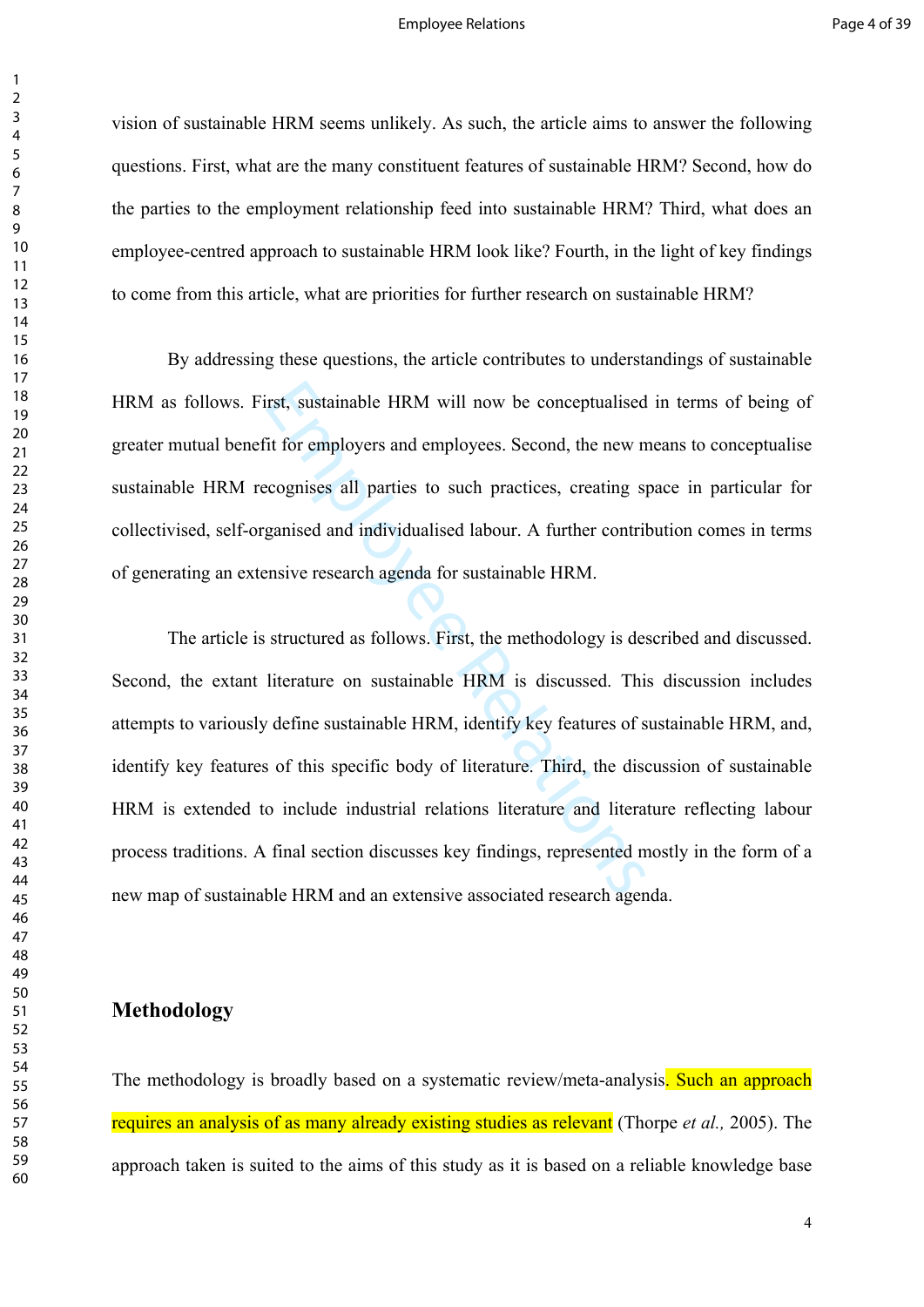#### Page 5 of 39 **Employee Relations**

accumulated from a range of studies (Tranfield *et al*., 2003). Further, the approach adopted allows the generation of new research ideas (Borenstein *et al*., 2009).

"HRM". Preliminary searches revealed literature<br>
urther refined and advanced searches concentrated<br>
Searches for literature captured approximately 100<br>
terature was discarded, principally as it was based<br>
soutwith the sco The article was approached in the following way. First, a literature search was conducted using the following databases: *Web of Knowledge*, *EbscoHost*, *Emerald*, *Wiley*, *JSTOR* and *Cambridge Journals Online*. The searches used the following key terms 'sustainability' and 'sustainable' and were accompanied with further search terms: 'employee', 'work', 'employment' and 'HRM'. Preliminary searches revealed literature from the year 2000 onwards. Then on, further refined and advanced searches concentrated on literature from the year 2000 onwards. Searches for literature captured approximately 100 research items. After sifting, a range of literature was discarded, principally as it was based on environmental or green issues, matters outwith the scope of the study. Eventually, 64 specialised accounts of sustainable HRM were identified, including journal articles (n=41), books and edited book chapters (n=18) and reports (n=5).

Subsequently, the literature was analysed for key sustainable HRM themes. The analysis was guided by two broad questions: what is meant by 'sustainable', and, what leads to 'sustainability'? The analysis allowed the literature to be divided into three broad areas: sustainable HRM related to built environment and ergonomics traditions, HRM and employee engagement, and, 'sustainable working lives'. The three broad strands of literature were analysed in terms of extracting key information based on definitions; main research findings; type of article; and where applicable, geographical location of study, employee group, methodological approach and theoretical framing (see Figure I).

Key themes to emerge from this stage of analysis (see Figure I) included employee well-being, quality of working life and equality. Such themes were used to inform further searches, using the databases as previously detailed, and aimed at industrial relations literature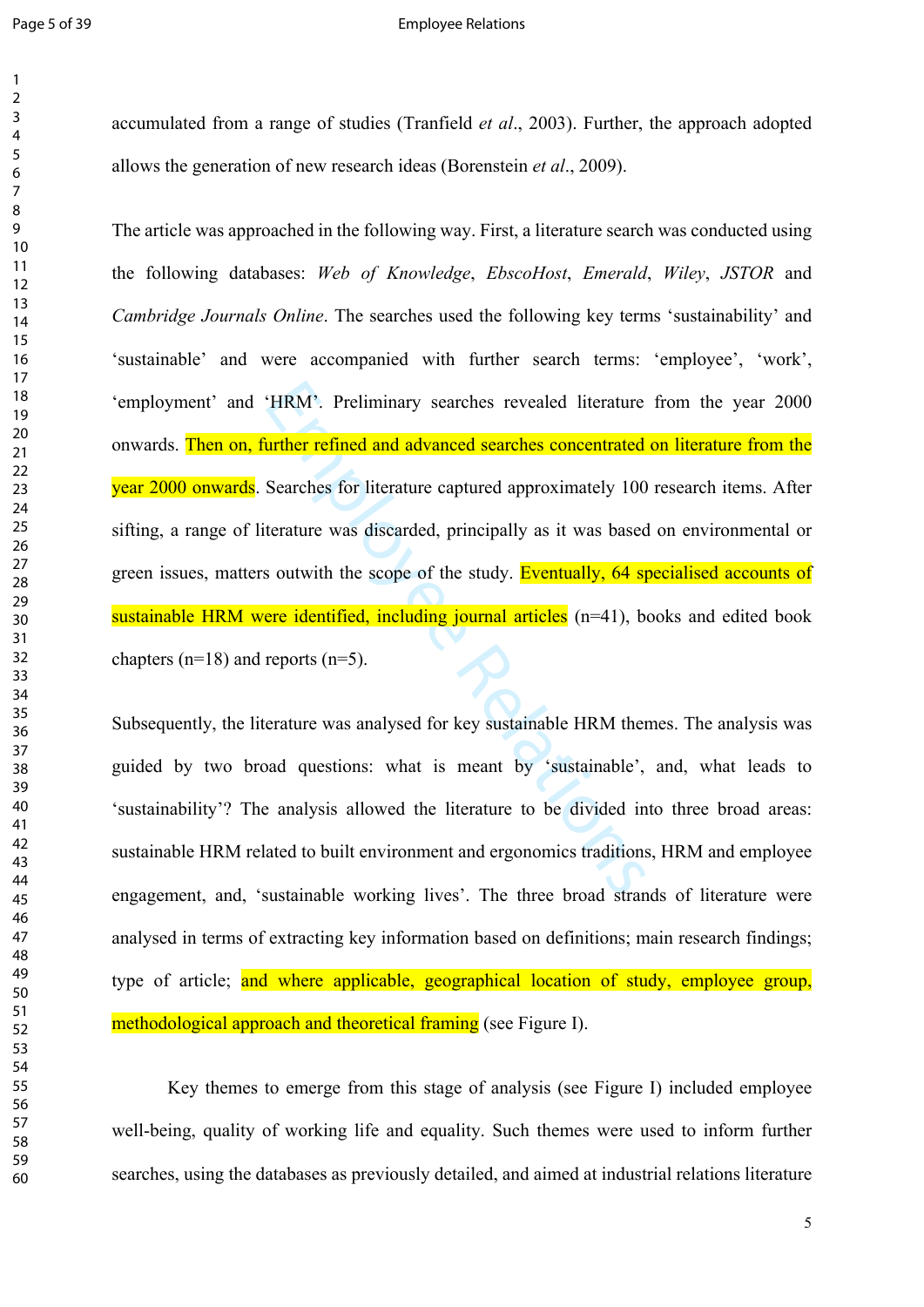#### Employee Relations **Page 6 of 39**

 $\mathbf{1}$ 

or trade unions with the field of mustafial relations,<br>tiffied above were used to search for further relevant<br>probability or literature using the term 'labour process' and the<br>econd stage of the literature search resulted and literature reflecting labour process traditions. The themes were used because they related to benefits for employees (e.g. a better working life), employers (e.g. higher levels of productivity) and governments (e.g. lowered demands for public welfare and healthcare systems). To be consistent with the earlier approach, the second stage of the search also focused on literature from the year 2000 onwards. The search resulted in the identification of research articles indirectly related to sustainable HRM. The search was based on two approaches. First, given the association of trade unions with the field of industrial relations, the term 'trade union' and key themes identified above were used to search for further relevant literature. Second, there was a search for literature using the term 'labour process' and the same key sustainable HRM themes. The second stage of the literature search resulted in the collection of a further 48 research items (all journal articles), or a wider total of 112 research items specifically selected to further explore and map out sustainable HRM. The second crop of literature was divided between industrial relations and studies of the labour process and analysed to identify similar and further means by which sustainable HRM could be understood. Further key themes to emerge included, for example, outcomes from collective employee representation and many other ways to regulate the employment relationship.

# **Sustainable HRM: Definitions, key findings and characteristics of extant literature**

This section follows the three broad strands of sustainable HRM literature identified in the previous section. First, sustainable HRM is defined in a range of ways, with an emphasis on establishing the nature of how such practice is defined. Second, key findings are discussed, including problems associated with sustainable HRM. The emphasis is on highlighting the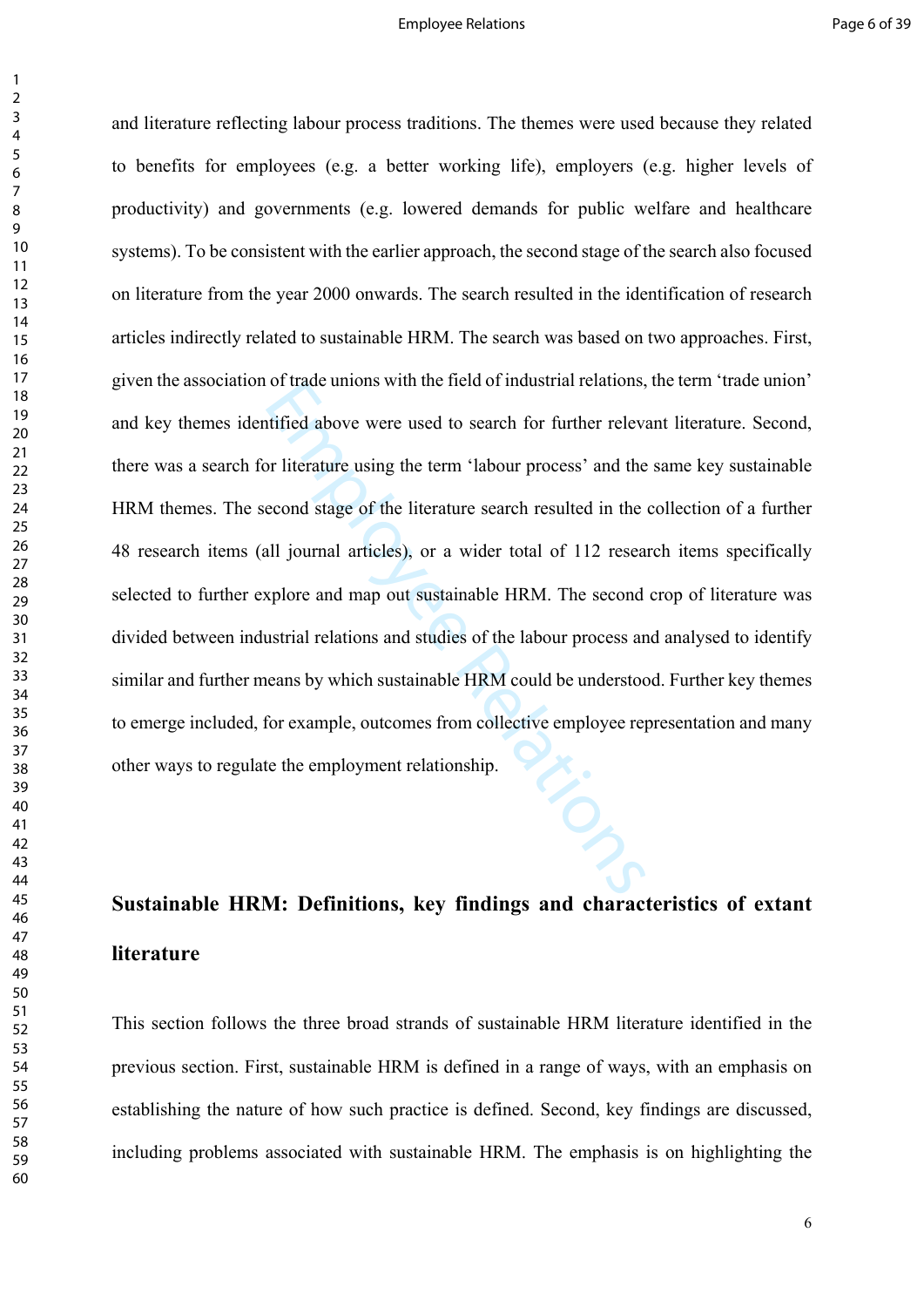#### Page 7 of 39 **Employee Relations**

many ways by which HRM is distinguishable from regular HRM practice. The second part further highlights key strengths, but also highlights limitations to this body of knowledge. Third, the discussion shifts to consider a wide-range of defining features of the literature. The aim here is to further and specifically identify gaps in the literature on sustainable HRM.

## *Defining sustainable HRM*

In and eigonomics incrature pinicipally denies sust<br>productivity, although consideration is given to employee, employers can increase productivity by creating<br>2005), which boosts employee 'happiness', leadir<br>he employee a The built environment and ergonomics literature principally defines sustainable HRM in terms of raising employee productivity, although consideration is given to employee interests in such situations. For example, employers can increase productivity by creating 'intelligent buildings' (Clements-Croome, 2005), which boosts employee 'happiness', leading to a more efficient interaction between the employee and the built environment (Smith and Pitt, 2009). Sustainable HRM is defined in terms of employees accessing a more natural environment, with employers better meeting the needs of the workforce (Gould, 2009). Employee needs are met through comfortable spaces to work in, which inspire employees to be creative and take less time off through sickness absence (Clements-Croome, 2005). Such practices also lead to improved air quality with the use of plants (Smith and Pitt, 2009). By investing in an environment of this kind, employers can reap the benefit of employees having their needs satisfied on work time (Zink, 2014) and increased perceptions of well-being (Martin *et al*., 2013; Smith and Pitt, 2009). Taken together, the outcome is a 'win-win-situation', based on the strategic management of interdependencies and interrelations between employee activities and the surrounding environment (Zink, 2014).

A second means to define sustainable HRM links with broader HRM practices and the notion of employee engagement – employers finding ways of harnessing employees to their work roles (Kumar and Kumar Sia, 2012). The employee engagement approach is also based on the notion of both parties to the employment relationship benefitting from the practice of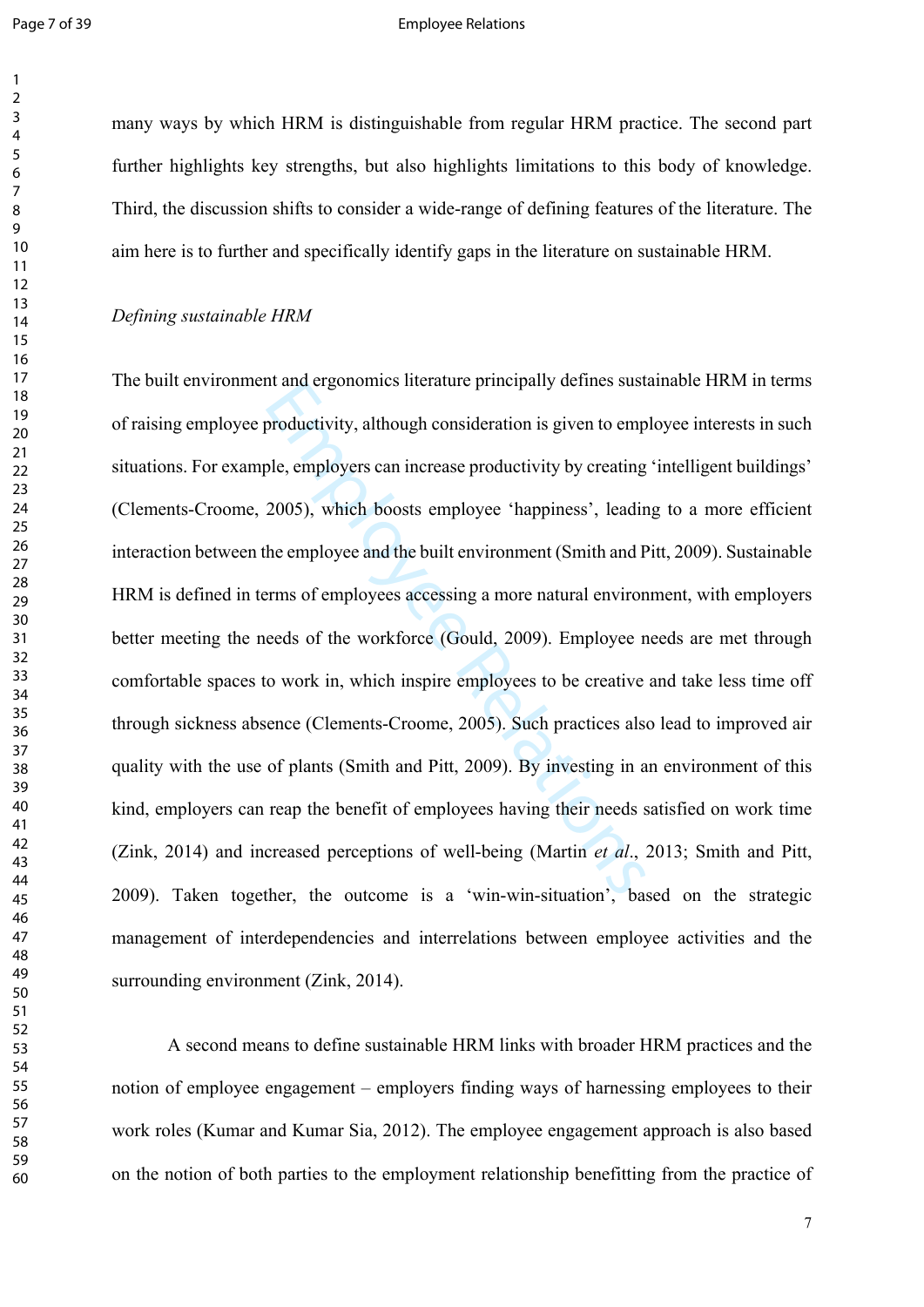#### Employee Relations **Page 8 of 39**

 $\mathbf{1}$ 

dination HKM collectils making workplaces inclusting<br>dirsch, 2009), flexible working practices (Atkinson<br>time to promote gender equality (Zbyszewska, 2<br>ceessary to occupational health (OH) services (K<br>defined principally sustainable HRM. However, the literature suggests such practices are problematic as they are principally aimed at raising employee productivity. In this instance, organisations foster sustainable HRM largely through a range of increasingly common HRM practices, as well as the critical input of HRM practitioners. As line managers are increasingly seen as the "guardians" of human resources (Ehnert, 2009), such employees are increasingly more responsible for implementing sustainable HRM policy (Järlström *et al.,* 2018; Kramar, 2014). In this instance, sustainable HRM concerns making workplaces inclusive through work-life balance initiatives (Hirsch, 2009), flexible working practices (Atkinson and Sandiford, 2016), regulating working time to promote gender equality (Zbyszewska, 2013) and referral of employees where necessary to occupational health (OH) services (Koolhaas *et al*., 2011). Sustainable HRM is defined principally in terms of practices allowing employees to balance wider commitments through flexible working arrangements (FWAs), based on varying where and when employees work (Atkinson and Sandiford, 2016). A key aim is to make sustainable HRM practices the norm, with, as noted above, line managers playing a key enabling role in this process (Kramar, 2014). However, a further aim is to better understand employees' lives so FWAs deliver for both employers and employees (Blake-Beard *et al.*, 2010). Sustainability is defined in terms of attempts to understand how working time is often gendered, resulting in women more than men disengaged by long or inflexible working arrangements (Zbyszewska, 2013). According to Bichard (2008), sustainable HRM practices is in effect incorporating corporate social responsibility into everyday HRM practice related to, for instance, training, performance review, recruitment, selection and job design.

A third competing definition relates the principles of social justice to HRM practice (Parkes and Davis, 2013). Although also aimed at raising employee productivity, the third approach aims to do so in a more humanistic and sustainable manner. A further key difference is drawing on the input and expertise of a range of social partners, including governments, to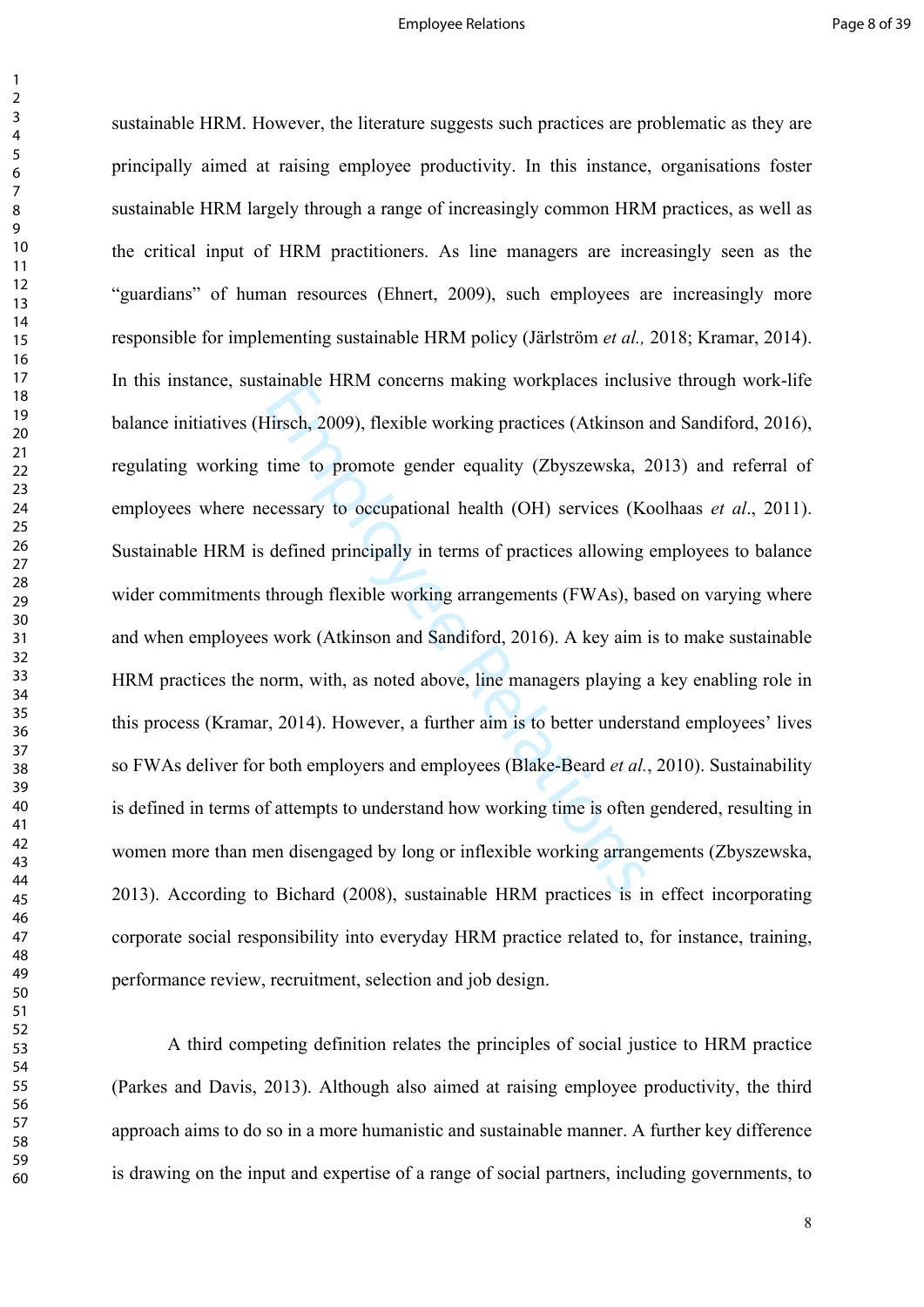#### Page 9 of 39 **Employee Relations**

trains *et at.*, 2010). This time perspective is based ems, but to also tackle wider societal problems included and Sang, 2019) and the exclusion of disable and and Sang, 2019) and the exclusion of disable and and Sang, 2 deliver benefits for both organisations and wider society (e.g. Van de Ven *et al.*, 2014). This approach could be compared to some sort of corporatist system of employment relations, denoted by close co-operation between trade unions, employers and governments (Järlström *et al.,* 2018), leading to, for instance, better prepared new entrants and re-entrants to employment markets (e.g. Akkermans *et al*., 2015), older employees willing to remain in employment markets (Atkinson and Sandiford, 2016) and better treatment for disabled and chronically ill employees (e.g. Williams *et al*., 2010). This third perspective is based on attempts to solve organisational problems, but to also tackle wider societal problems including, for example, inwork poverty (Richards and Sang, 2019) and the exclusion of disabled employees from the workplace (Sang *et al.*, 2016). More specifically, sustainable HRM in this instance involves, for example, employers working with civil society organisations to better manage an ageing workforce (Zientara, 2009), prevent premature retirements (Ahonen, 2015) and extend working lives (Koolhaas *et al*., 2013; Koolhaas *et al*., 2011). Indeed, at the heart of such practices is workplace healthcare promotion (Eriksson *et al*., 2017) and healthcare based on joining up employer and government provisions (Hansen *et al*., 2013). A further angle on this approach to sustainable HRM involves employers engaging with social policy initiatives (McBride and Mustchin, 2013) to make workplaces disability friendly (Burdof and Schuring, 2015), more inclusive for career entrants and career re-entrants (Wiese and Knecht, 2015) and wherever possible, all other non-mainstream groups (McCollum, 2012; Flude, 2000). In brief, this perspective of sustainable HRM centres on a belief of causing no harm to employees, with employees of all descriptions engaged, thriving and flourishing at work.

## *Key findings from studies on sustainable HRM*

While sustainable HRM is defined in a range of ways, key findings reveal much more about such practice. Findings from the field of the built environment and ergonomics include, for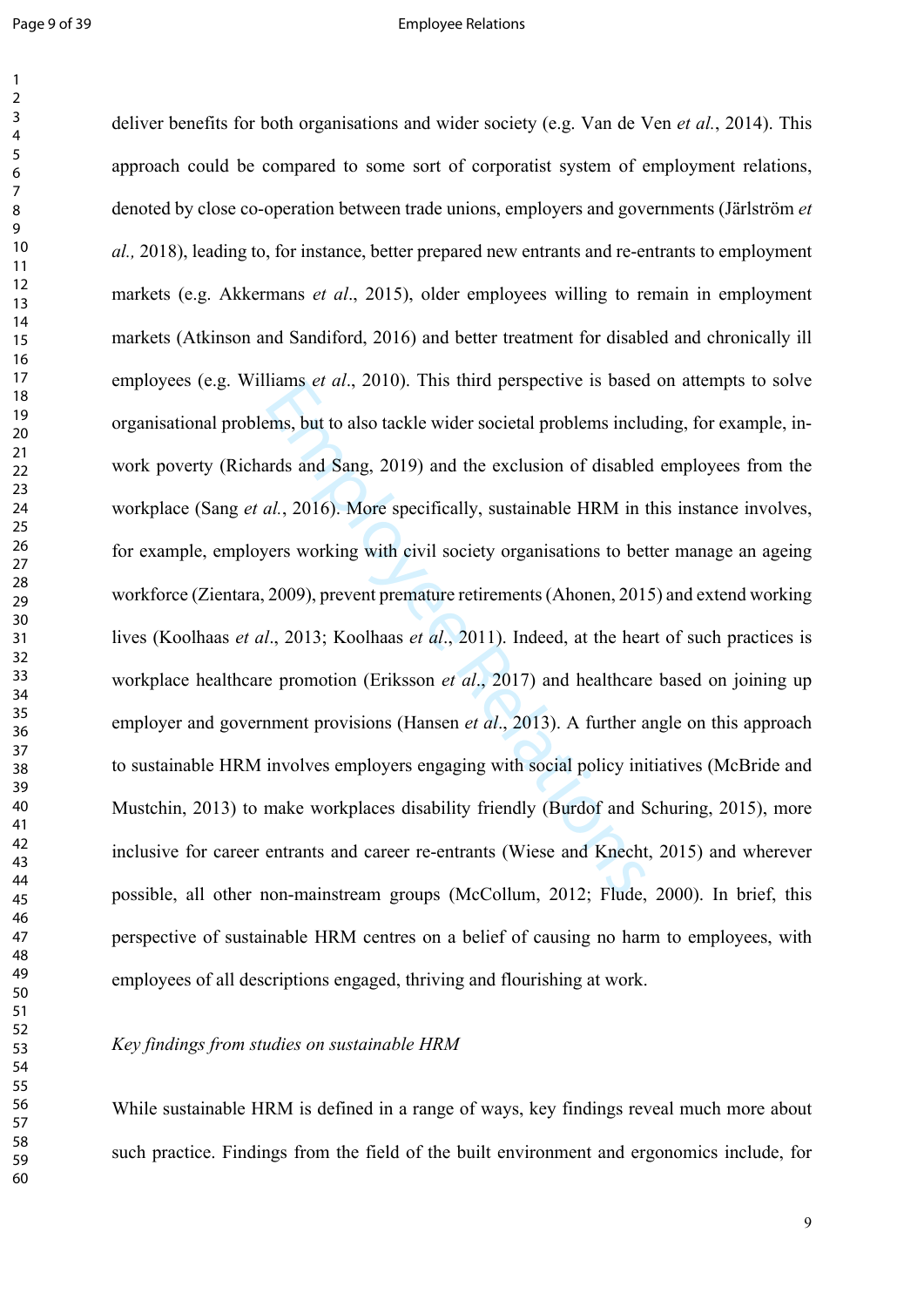#### Employee Relations **Page 10 of 39**

example, how employees working in intelligent buildings reported liking their workplace, feeling pride in their workplace surroundings, increased job satisfaction and reported fewer ailments (Gould, 2009). As with Gould's study, Smith and Pitt (2009) found smart buildings lift the mood of employees, leading to a positive mood and sense of well-being. Further studies (e.g. Smith and Pitt, 2011) realised intelligent buildings decreased the risks associated with sick building syndrome and lowered the sense of pressures at work (Gould, 2009; Smith and Pitt, 2009). Overall, research of this kind points towards increased employee productivity, yet it also indicates how employees appreciate working in a better designed work environment.

Exercise to this kind points towards increased empiricantly<br>employees appreciate working in a better designed<br>key issue raised in such literature is the limit<br>onomics specialists in work settings. A key outcome<br>ar type of However, a key issue raised in such literature is the limited influence of built environment and ergonomics specialists in work settings. A key outcome, for example, is a low uptake of a particular type of sustainable HRM practice (Martin *et al*., 2013). Zink (2014) believes, for instance, the low status of built environment and ergonomics specialists relates to organisational ignorance of the benefits of building and equipment design, coupled with limited interest in adopting the principles of corporate social responsibility. The result is only the most progressive of employers seems to invest in such practices.

Studies from an HRM perspective clearly indicate how sustainable HRM is critical to employer competitive advantage (App *et al*., 2012). App *et al*., for example, found sustainable HRM to be key to attracting and retaining high-quality employees. In more specific terms, employees, particularly those from non-mainstream groups, reported being treated more equitably (Blake-Beard *et al*., 2010) and experienced less discrimination (Zientara, 2009). Sustainable HRM has also been linked to reports of better treatment for a growing casualised work force, with such practices helping to mitigate against global-wide trends in labour market deregulation (Zhang *et al*., 2015). Further, multinational corporations have been linked to such good practice, with organisations of this type influential in setting sustainable HRM agendas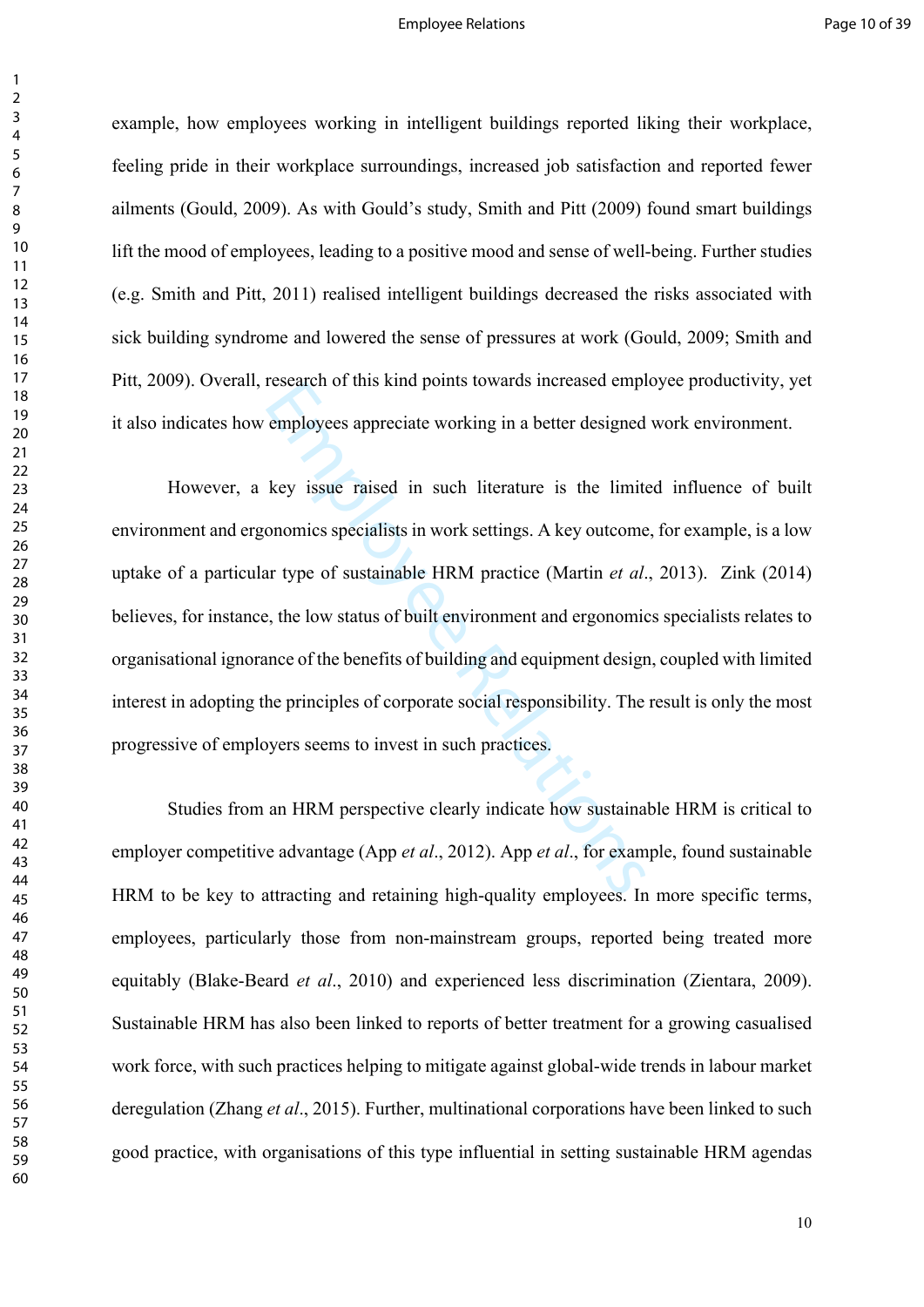#### Page 11 of 39 **Employee Relations**

in a wide-range of international settings (Aust *et al*. (2019). Further benefits include employees experiencing high levels of respect from line managers (Järlström *et al.,* 2018), resulting in an improved social and productive climate between employees and managers (Jerome, 2013). In a more general sense, Ehnert *et al.* (2013) identified how sustainable HRM leads to increased levels of health and safety, access to training to develop new and existing skills, improved prospects in terms of work-family-balance and access to high quality jobs. In effect, further supporting the view of HRM practitioners, increasingly via the everyday work of line managers (Ehnert, 2009), as central to achieving the goals of sustainable HRM. Overall, sustainable HRM reflects a commitment to going beyond regular HRM practice.

Employeer and in particular highlights how a lack of employees and in particular parameters, a range of downsides are associated with this v<br>Lund (2004) found sustainable HRM, as per regular<br>of scientific management, typic Nevertheless, a range of downsides are associated with this version of sustainable HRM. For example, Lund (2004) found sustainable HRM, as per regular HRM, is characterised by "hidden" forms of scientific management, typically resulting in collective bargaining problems for trade unions. In contrast to the work of Zhang *et al*. (2015), Blake-Beard *et al.*'s (2010) research found sustainable HRM to be more commonly associated with attempts to motivate highly skilled and better paid employees, rather than making working life better for lower skilled and low paid occupational groups. On the whole, this form of sustainable HRM represents a mixed bag and in particular highlights how a lack of employee representation is likely to result in uneven outcomes in most work settings.

In the domain reflecting practices born out of organisational knowledge and the input of corporatist or pseudo-corporatist arrangements (Van de Ven *et al.,* 2014) comes an important range of findings. First of all, this form of sustainable HRM is significantly different in nature from the previous two. For example, sustainable HRM is achieved through employers engaging with welfare programmes aimed at reducing cycling between employment and welfare (McCollum, 2012) and buying into interventions designed by social partners to overcome the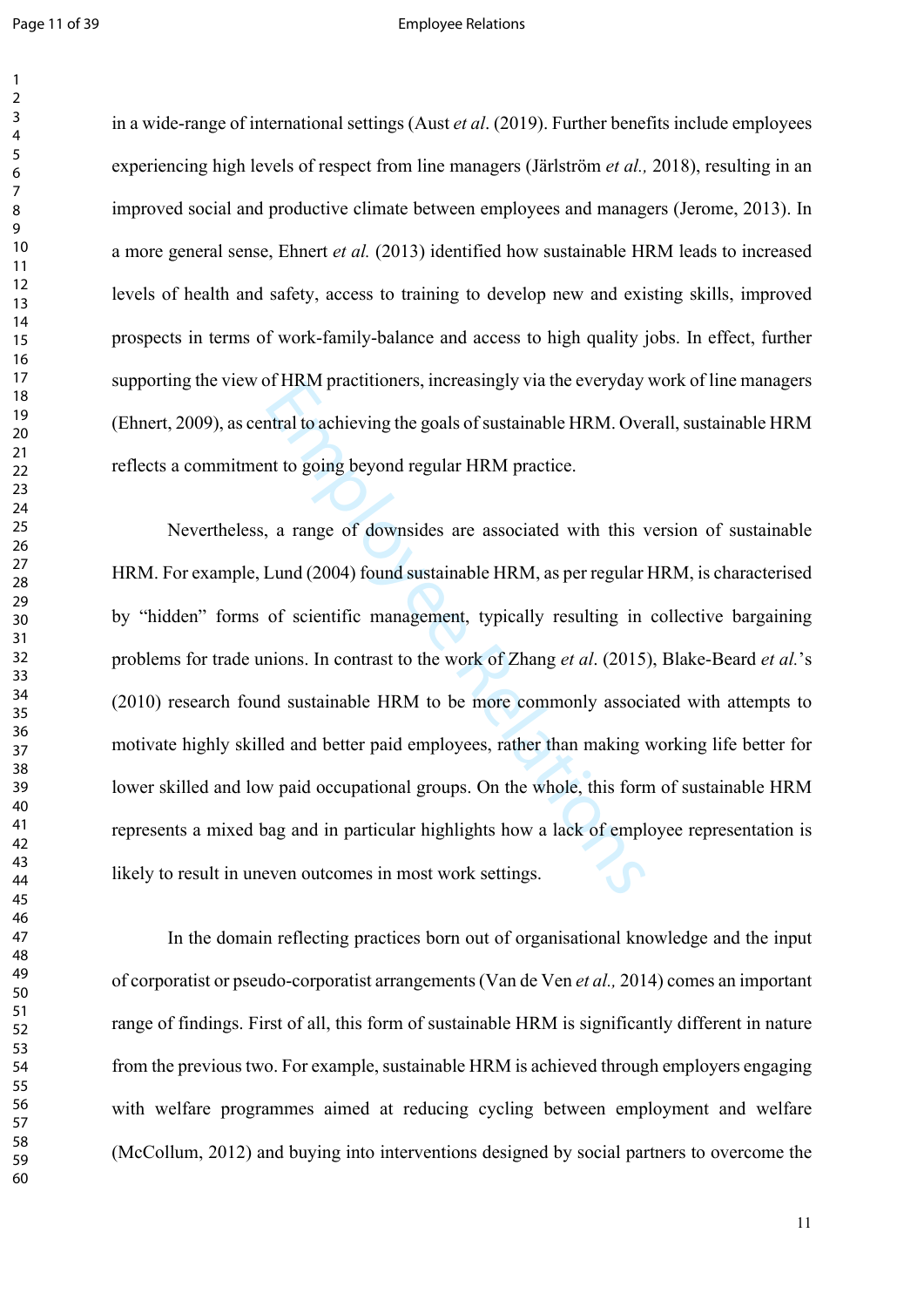$\mathbf{1}$ 

employers developing heatlicate initiatives, different types of employees, especially older emplo<br>and health interventions designed with older employeer employees (Koolhaas *et al.*, 2013). Key to<br>is involving employees i wider life traumas of the long-term unemployed (Flude, 2000). However, other key findings reveal governments have the potential to undermine sustainable HRM. For instance, some governments show a lack of willingness to intervene in problematic employment markets (Vanroelen, 2017) and putting little pressure on employers to consider long-term workforce development plans (McBride and Mustchin, 2013). Three further key issues arose from these studies. Indeed, the management of well-being figured prominently in such literature. Examples include employers developing healthcare initiatives, often involving OH practitioners, to suit different types of employees, especially older employees (Koolhaas *et al*., 2011; Hirsch, 2009) and health interventions designed with older employees in mind, being made available for younger employees (Koolhaas *et al*., 2013). Key to the success of these initiatives, however, is involving employees in the planning of health interventions (Hägglund *et al*., 2010), ideally with a supportive, responsive and inspiring line manager (Shift, 2009), as well as recognising the wider importance of management leadership in health promotion (Eriksson *et al*., 2017). A further key issue is the role of work and job design in relation to sustainable HRM. Notable examples include the criticality of teamworking (Hansen *et al*. 2013), reducing instances of work intensification (Vanroelen, 2017), work-crafting (Kira *et al*., 2010) and attempts to evenly distribute how work is shared out across not just the organisation, but also based on gender and wider employee characteristics (Zwicki *et al*., 2016). The importance of recognising organisational culture in sustainable HRM also figured in a small range of studies. Organisational culture is seen to be an important factor in sustainable HRM because positive attitudes by colleagues towards employees from marginal groups make sustainable HRM policies far more effective (Van Dam *et al*., 2017; Nelissen, *et al*., 2016) and attempts to nurture an inclusive culture can help reduce negative stereotypes of groups least likely to achieve sustainable levels of employment (Zientara, 2009). A further issue concerns how employer reluctance to train employees has a negative impact on sustainable HRM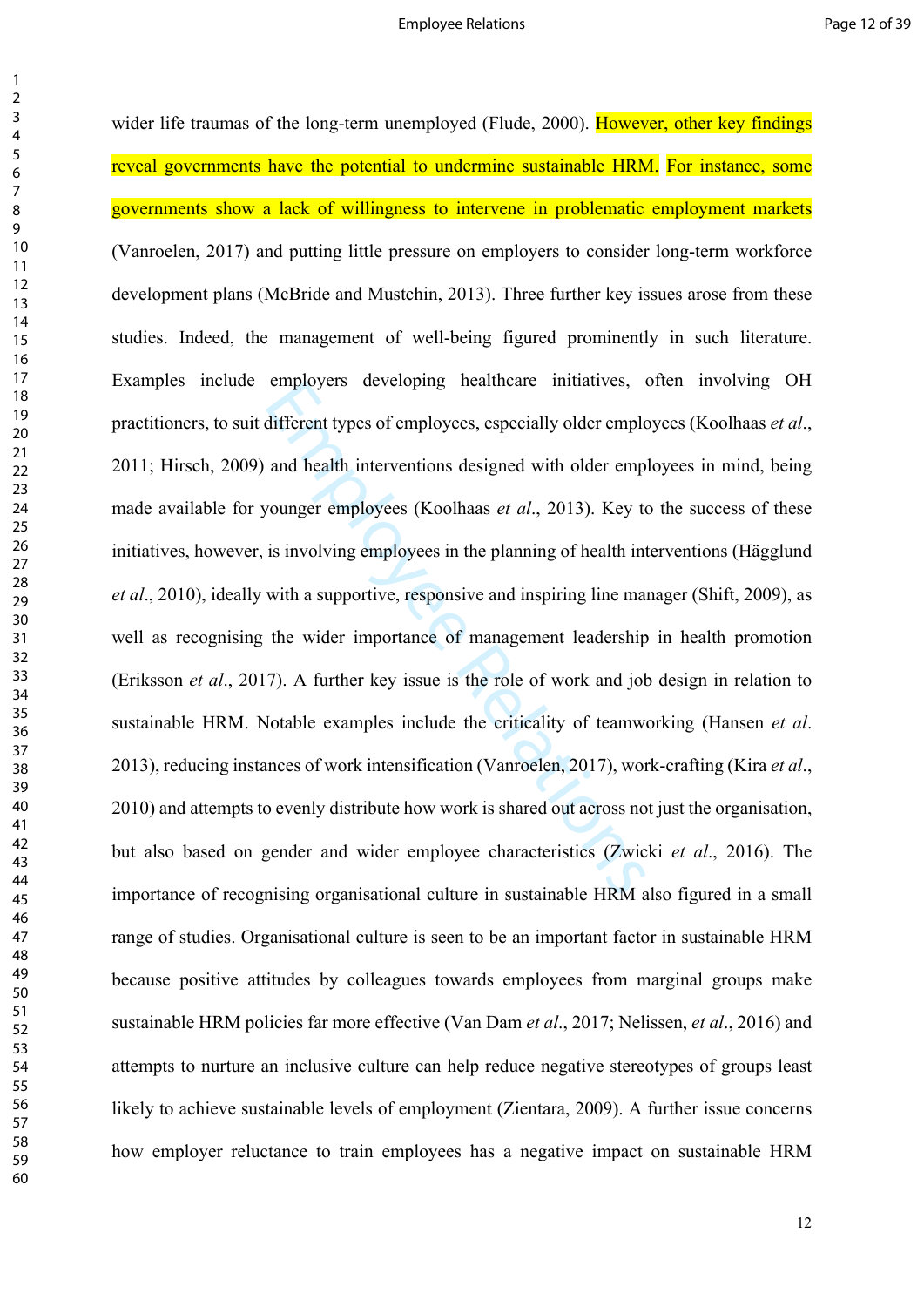(Hansen *et al*., 2013), especially in relation to employee groups with the lowest levels of skills (House of Commons, 2008). Overall the literature suggests employers tend to put limits on the activities of social partners, with governments often reluctant to intervene except in extreme circumstances. The outcome is this approach to sustainable HRM is unlikely to achieve its full potential.

### *The many approaches to researching sustainable HRM*

by consulting Figure I, only about 40 per cent of sus<br>
ical approach (e.g. Salmela-Aro and Vuori, 2015; M<br>
2012). As such, the majority of articles are based cost<br>
1016; Berglund, 2015). In a broader sense, only a<br>
11 sys As can be observed by consulting Figure I, only about 40 per cent of sustainable HRM articles is based on an empirical approach (e.g. Salmela-Aro and Vuori, 2015; McBride and Mustchin, 2013; Williams *et al*., 2012). As such, the majority of articles are based on desk-based research (e.g. Cleary *et al*., 2016; Berglund, 2015). In a broader sense, only a small amount of such literature is based on systematic reviews (e.g. Martin *et al.,* 2013; Jabbour and Santos, 2008) or conceptual pieces (e.g. European Foundation for the Improvement of Living and Working Conditions, 2015; Kira *et al*. 2010).

## **FIGURE I GOES HERE**

The research on sustainable HRM is evidently defined by geographical location, with some clusters around certain parts of the world (see Figure I). For instance, the majority of studies were conducted in Europe more generally or specifically (e.g. Akkermans *et al*., 2015; Docherty *et al*., 2009). However, a good range of studies have been conducted on an international scale (e.g. Price, 2015; Smith and Pitt, 2011), in Scandinavian countries (e.g. Eriksson *et al.,* 2017; Järlström *et al*. 2018) and North America (e.g. Blake-Beard *et al*., 2010; Gould, 2009). Specific countries feature commonly in the literature, including the Netherlands (e.g. Van Dam *et al*., 2017; Koolhaas *et al.,* 2013), the UK (e.g. Atkinson and Sandiford, 2016; McCollum, 2012) and Australia (e.g. Hansen *et al*., 2013; Williams *et al*., 2010). A much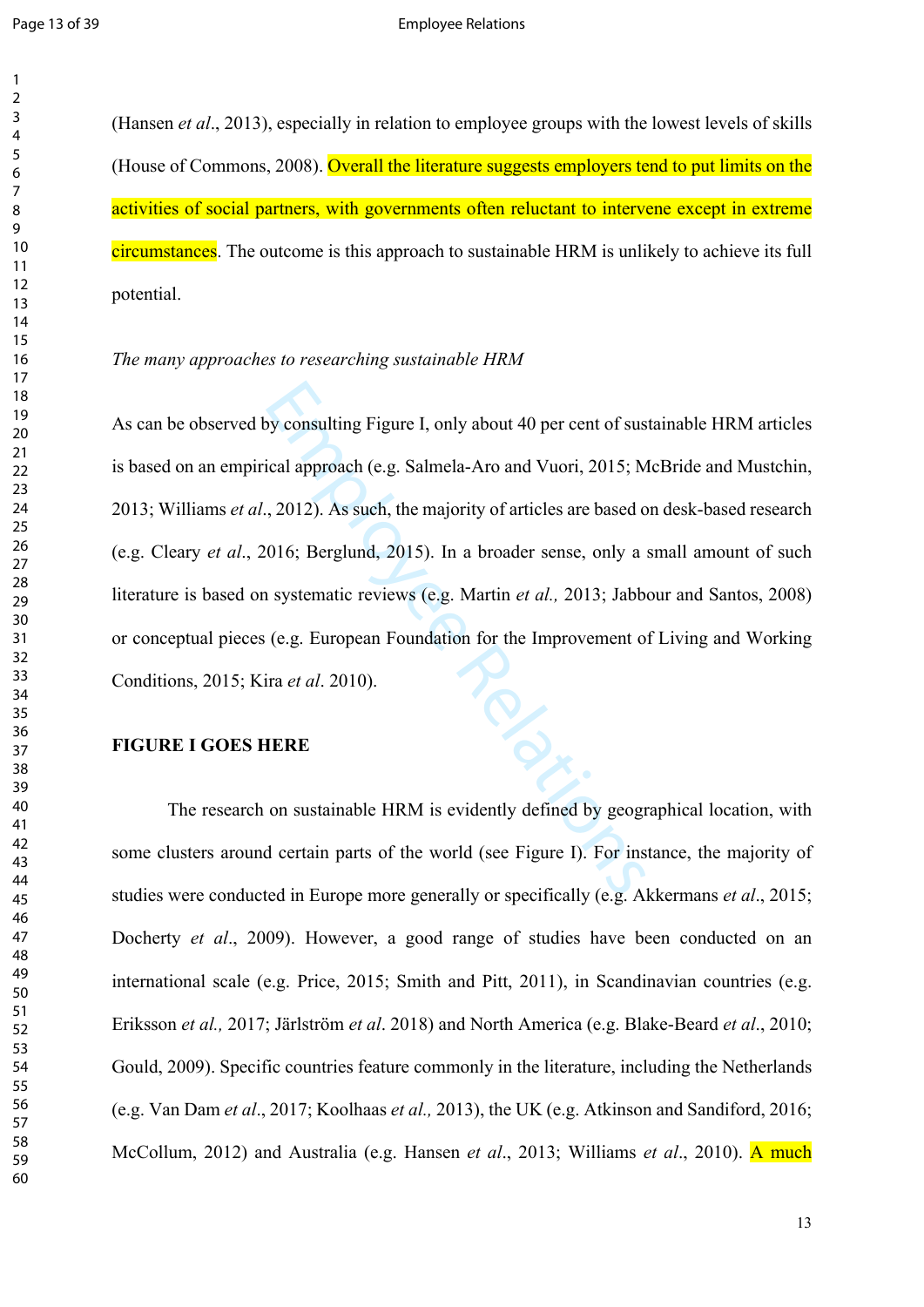$\mathbf{1}$ 

  smaller number of studies centre on, for example, Poland (Zientara, 2009) and Belgium and Spain (Vanroelen, 2017). However, only one study (Mannila, 2015) relates sustainable HRM to developing countries, with no studies of such practices associated with India or Africa (Aust *et al.,* 2019). The geographical spread of studies suggests sustainable HRM is principally practiced in countries with a history of corporatism, but variants on such practices can also be found in countries that have moved away corporatism.

roup of employees dominates the literature (see Fi<br>
b reflected in the literature is older employees (e.g<br>
senting approximately 15 per cent of all studies. Fu<br>
ung employees (e.g. Hanvold *et al.*, 2016; Härm<br>
s (e.g. Van No type or group of employees dominates the literature (see Figure I). However, the most common group reflected in the literature is older employees (e.g. Fuertes *et al*. 2013; Hirsch, 2007), representing approximately 15 per cent of all studies. Further groups attracting research include young employees (e.g. Hanvold *et al*., 2016; Härmä, 2015), returners to employment markets (e.g. Vanroelen, 2017; Wiese and Knecht, 2015), white collar, managers and employees of large organisations (e.g. Fuertes *et al*., 2013; Ehnert, 2009; Clements-Croome, 2005), women (e.g. Zbyszewska, 2013; Blake-Beard *et al*., 2010), disabled and chronically ill employees (e.g. Nelissen *et al*. 2016; Koolhaas *et al*., 2011), workers employed in precarious employment (e.g. Berglund, 2015; De Witte *et al*., 2015) and employees caught in cycles of unemployment and employment (e.g. McCollum, 2012; Flude, 2000). A further range of literature draws attention to specific types and groups of employees. This research relates sustainable HRM to healthcare employees (Hägglund *et al*., 2016), shift workers (Van de Ven *et al*. 2014), low skilled employees (House of Commons, 2008), low paid employees (Devlin and Gold, 2014) and agency employees (Zhang *et al*., 2015). Overall, there is a sense sustainable HRM is principally used by some employers to plug gaps in labour markets, rather than a means to improve the quality of working life more generally.

No one methodological approach dominates empirical studies (see Figure I). For example, nine adopt a quantitative approach (e.g. Van Dam *et al*., 2017; Nelissen *et al*. 2016),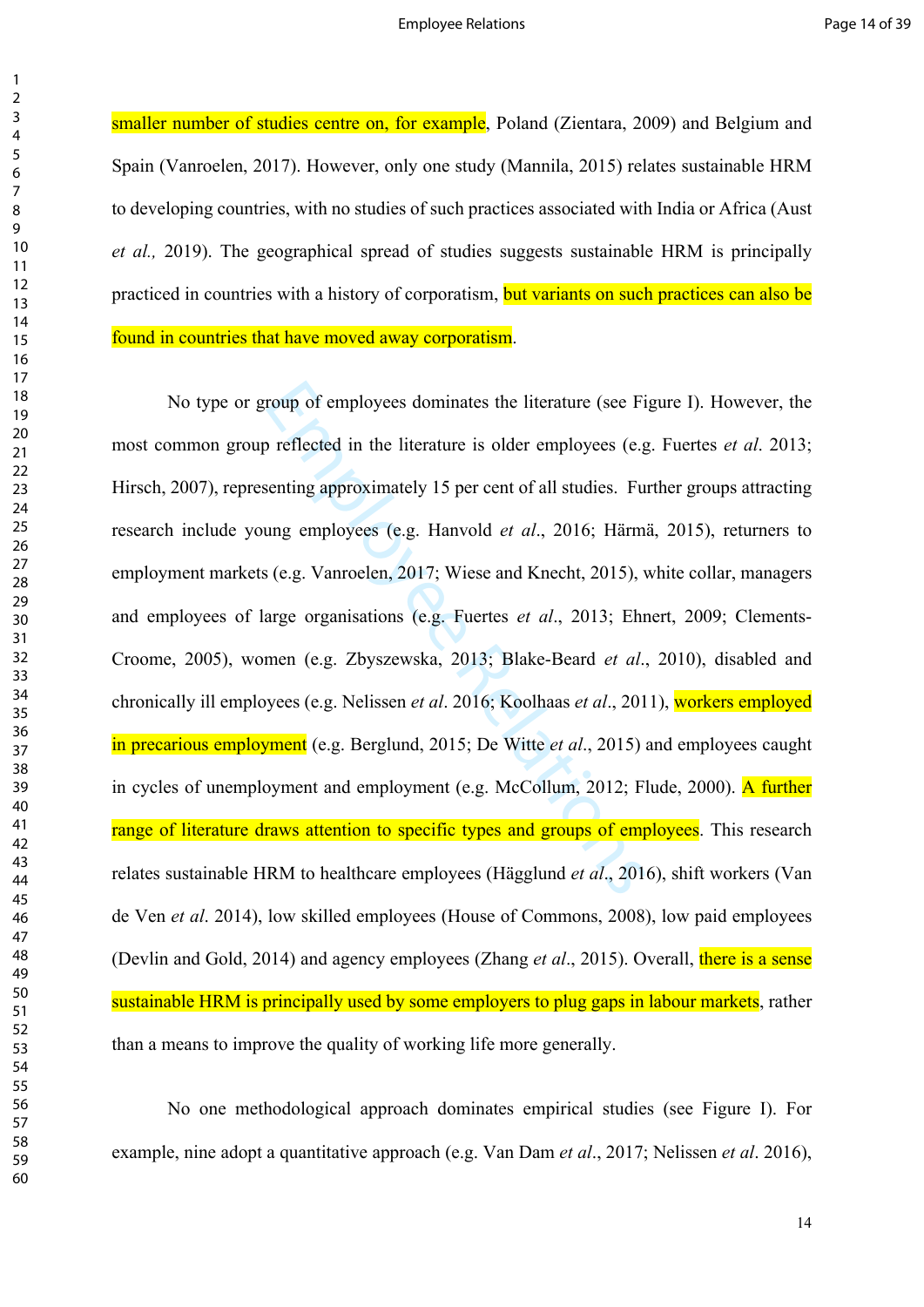#### Page 15 of 39 **Employee Relations**

seven a mixed methods/case study approach (e.g. Smith and Pitt, 2008; Lund, 2004) and six are defined by qualitative methods, including semi-structured interviews (e.g. Williams *et al.* 2010; Zientara, 2009). A further and smaller range of articles are based on secondary data, typically governmental data (e.g. Ahonen, 2015; Van de Ven *et al*., 2014), and content analysis of employer documentation (e.g. Ehnert *et al*., 2013; Ehnert, 2009). Of note, however, is a range of studies based on experimentation, concentrating specifically on preparing school leavers for employment markets (Akkermans *et al*., 2015; Salmela-Aro and Vuori, 2015). On the whole it seems a lack of empirical research suggests there is plenty more to find out about sustainable HRM, especially in terms of how employees experience and shape such practices.

Entrophanceles (AKKETINAIIS *et al.*, 2013, Sannela-ATO<br>lack of empirical research suggests there is plenty i<br>pecially in terms of how employees experience and<br>able HRM is conceptualised varies considerably, al<br>d medical/ How sustainable HRM is conceptualised varies considerably, although organisational behaviour (OB) and medical/health-based/OH scholarly traditions are disproportionately represented in the literature (see Figure I). Indeed, articles of this kind represent more than 60 per cent of studies on sustainable HRM. Within this literature, OB approaches include the application of reasoned action approach (Nelissen *et al*. 2016), integrative person approach (Flude, 2000) and uncertainty navigation model (Sweeny and Ghane, 2015). Medical/healthbased/OH approaches applied include, for instance, theories based on inequalities in health (Burdof and Schuring, 2015), work environment impact scale (Williams *et al*., 2010) and hazard analysis (Van de Ven *et al*., 2014). An emphasis on OB and medical approaches seems to further confirm how current understandings of sustainable HRM are principally based on post-corporatist employment relations, where individualistic employment relations command vastly more attention than their collective equivalents.

That said, wider theoretical frameworks are used to conceptualise sustainable HRM (see Figure I). Sociological theories, such as work systems (Docherty *et al*., 2009) and human capital development (McBride and Mustchin, 2013), have been used to conceptualise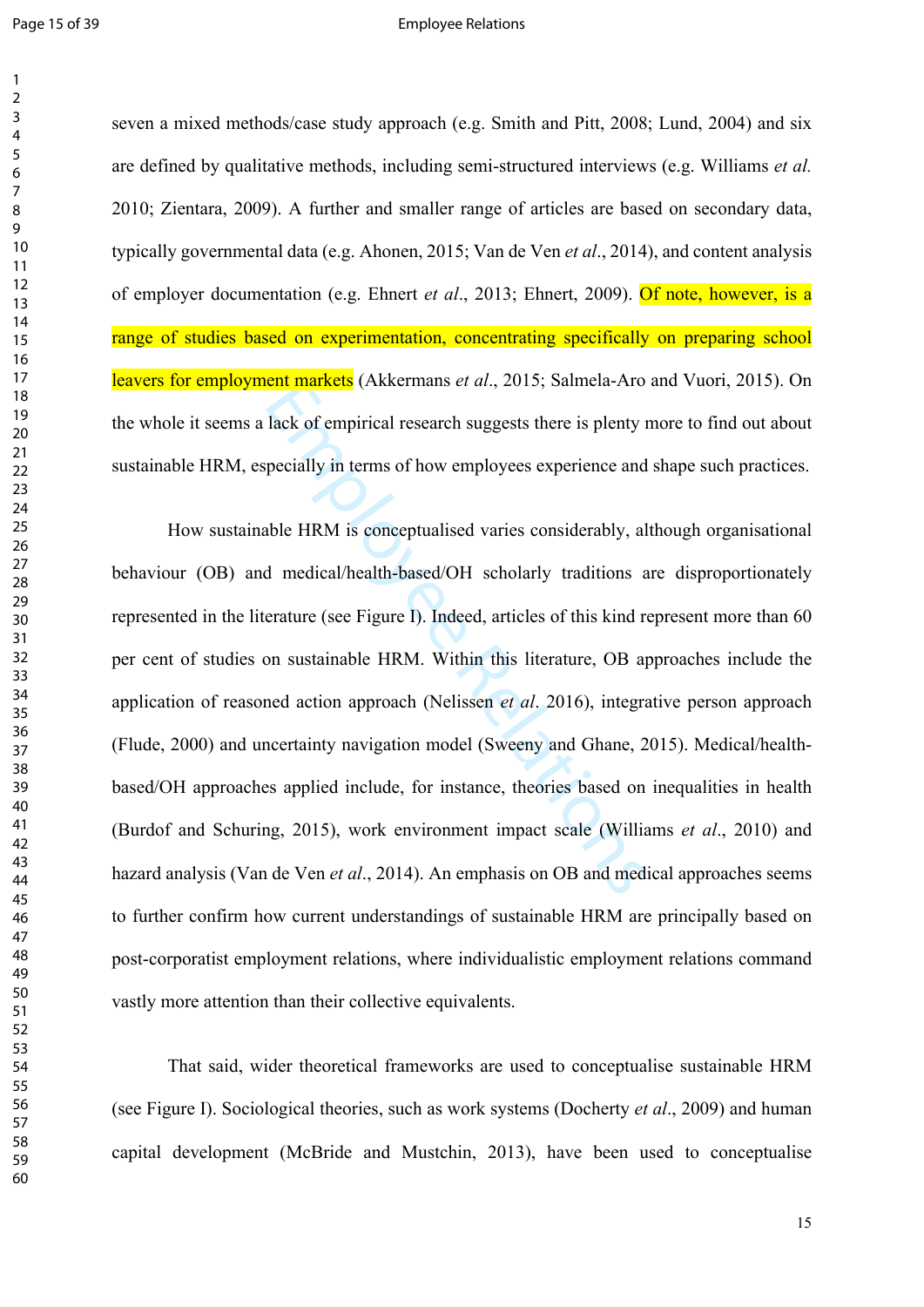sustainable HRM. Economic approaches, on the other hand, appear strongly influenced by theories related to labour markets (e.g. Mannila, 2015; Devlin and Gold, 2014). Further approaches distinguishable from the wider crop of literature explore the political discourse of sustainable HRM (Zbyszewska, 2013) and notions of the built environment (Gould, 2009; Clements-Croome, 2005). Overall, it seems reasonable to suggest a wider range of theories should be used to study sustainable HRM.

# **Widening the net: Making employee interests the focus of sustainable HRM**

**Example 1: Making employee interests the focus of**<br> **Example 1: Making employee interests**, often supported by gover<br>
RM literature. If anything, the majority of the ext<br>
abandonment of corporatism from the early 1980<br> Discussions so far reveal employer interests, often supported by governments, dominate the extant sustainable HRM literature. If anything, the majority of the extant sustainable HRM literature reflects the abandonment of corporatism from the early 1980s, whereby collective bargaining was undermined in favour of individualistic work arrangements particularly in countries such as the USA and UK (Bamber *et al*., 2011). The attention now shifts to exploring sustainable HRM themes in relation to scholarly fields where employee interests are privileged over employer agendas. Therefore, this section of the article considers trade unions as key and under-recognised parties to sustainable HRM. Trade unions are included in this part of the article for three reasons. First, the extant literature is remiss in terms of recognising how contemporary HRM practice reflects gains made over many decades by labour movements. Second, the extant literature does not reflect the nature and role of contemporary trade unions. Third, even when many advanced industrial nations have abandoned or heavily diluted corporatist traditions, trade unions remain an important means by which employee interests are brought to the attention of employers and governments. This section also proposes employee self-organisation, typically through a variety of acts of coping and micro-resistance, as a further key and under-recognised aspect of sustainable HRM. The emphasis on self-organisation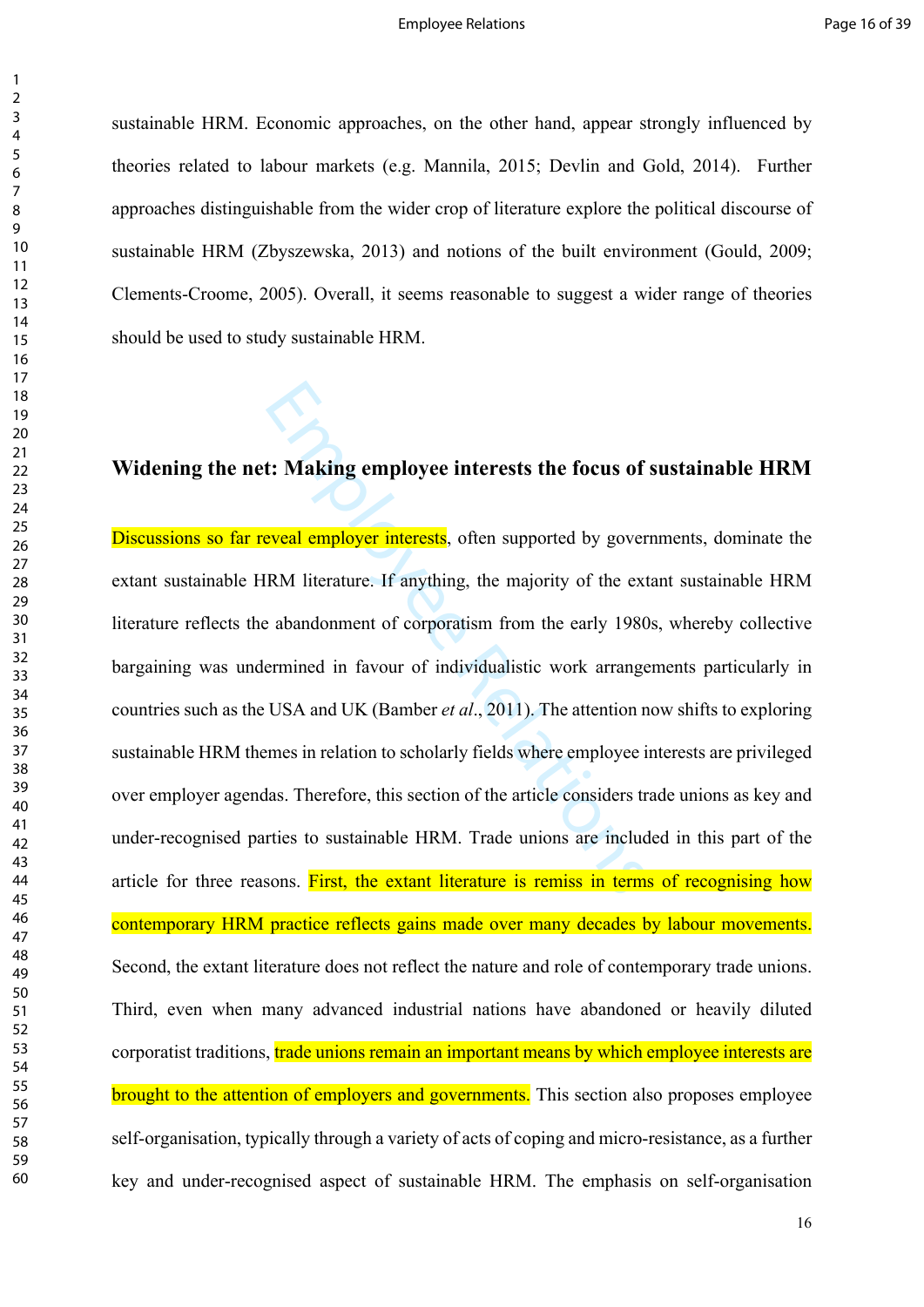#### Page 17 of 39 **Employee Relations**

reflects in part the decline and marginalisation of corporatism and trade unions and how selforganised practices represent further, yet informal means by which employers are reminded of employee interests in the modern era.

## *Industrial relations and sustainable HRM*

thing, including works councils and wider voice<br>ining, including works councils and wider voice<br>yers may not see the activities of trade unions as<br>ade unions can play a central part in delivering sustain<br>research reveals t A key feature of industrial relations literature is the unique contribution of trade unions in supporting many groups of disadvantaged or non-core workers. Such support typically comes via collective bargaining, including works councils and wider voice mechanisms. Many contemporary employers may not see the activities of trade unions as beneficial, but there seems little doubt trade unions can play a central part in delivering sustainable HRM outcomes. For instance, recent research reveals trade unions as facilitators of employment for disabled employees (Richards and Sang, 2016) and having a positive influence on employer disability practices (Bacon and Hoque, 2015). In terms of gender, trade unions play a key role in narrowing gender pay gaps (Callan, 2011; McGuinness *et al*., 2011), lowering wage discrimination (Triventi, 2013), leading on equal pay litigation (Guillaume, 2015) and supporting employees facing domestic violence (Wibberley *et al*., 2018). Research further indicates how trade unions question employer practices concerning the imposition of compulsory retirement ages (Byford and Wong, 2016). Trade unions increasingly represent and organise EU migrant workers (James and Karmowska, 2012), hyper-mobile migrants (Bernsten and Lillie, 2014) and contingent employees (MacKenzie, 2010), all of which are widely recognised as unsustainable forms of employment, yet typically off the radar of mainstream HRM practice. It is also the case embryonic trade unionism is an increasing feature of sex work (Gall, 2007), with attempts to make employment more sustainable for employees typically marginal or completely off the agenda of HRM practitioners.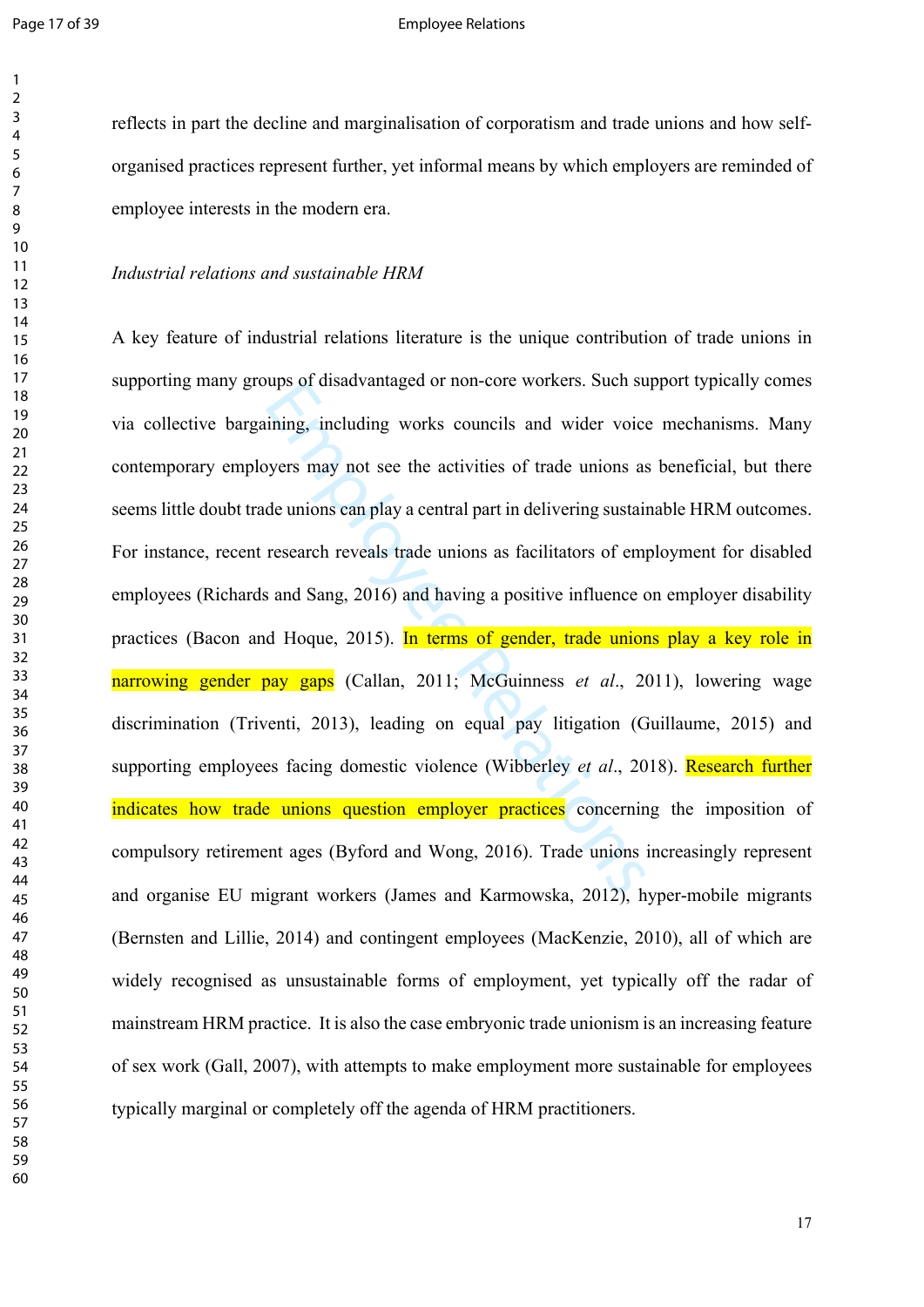#### Employee Relations **Employee Relations**

The literature indicates a range of further ways trade unions can work with employers to support sustainable HRM agendas. A key forum for such activity is works councils, often firm-level compliments to national or sectoral bargaining arrangements (Grund and Schmitt, 2011). In such situations, trade unions use works councils to increase levels of trust and organisational justice for employees (Kougiannou *et al*., 2015), critical in terms of fostering good, respectful and mutually productive employment relationships. It has been demonstrated, moreover, how works councils can contribute to job satisfaction, by directly and indirectly affecting changes in work processes, the working environment and job context (Grund and Schmitt, 2011).

work processes, the working environment and jo<br>work processes, the working environment and jo<br>ral terms, employer-trade union partnership agreen<br>turnover (Pohler and Luchak, 2015) and sickness<br>Such arrangements lead to mu In more general terms, employer-trade union partnership agreements have been linked to lower employee turnover (Pohler and Luchak, 2015) and sickness absence (Goerke and Pannenberg, 2015). Such arrangements lead to mutual positive outcomes when employers seek to introduce new and notoriously difficult to manage annualised working (Ryan and Wallace, 2016) and wider working time arrangements (Fagan and Walthery, 2011). Further advantages of working in partnership comes in terms of making corporate social responsibility initiatives more effective (Harvey *et al*., 2017), supporting organisations expanding into growing markets (e.g. green economy), and increasing opportunities for employment levels and high quality and highly paid jobs (Antonioli and Mazzanti, 2017). Further, it has been demonstrated how trade unions can be drivers in organisational productivity (Vernon and Rogers, 2013), global economic growth (Lia, 2013) and addressing insufficient economic demand (Kelly, 2015), all of which map neatly on to notions of sustainable HRM.

There is a wider role for trade unions to play in sustainable HRM, particularly in terms of decreasing the impact of employment on social benefits and public health systems. For instance, trade unions are leaders in terms of influencing employer decisions related to paying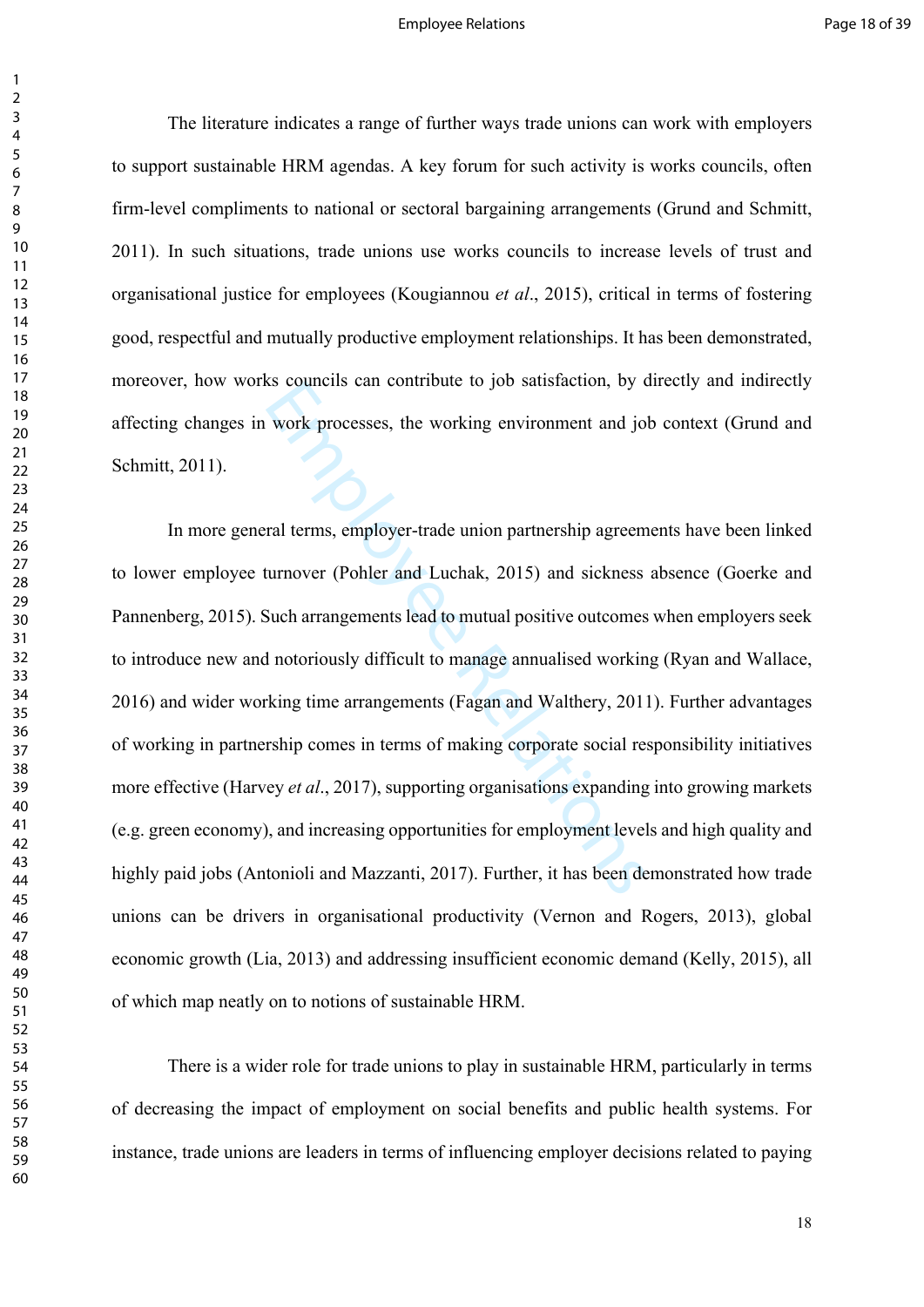$\mathbf{1}$  $\overline{2}$ 

the "living wage" (Prowse and Fells, 2016). Trade unions are also key actors in terms of campaigning against low pay and wage stagnation (Kelly, 2015). Despite many changes in how employers and governments make provisions for employees in retirement, **trade unions remain** key in the protection of pension rights (Flynn *et al*., 2013) and the development of occupational pension systems (Kuene, 2018). Further, employers, employees and wider society stand to benefit from trade union practices designed to lead to learning partnerships (Cassell and Lee, 2009) and an equalisation of training opportunities in organisations (Hoque and Bacon, 2008). Taken together, it can be seen how trade unions represent a unique means to lead, as well as directly and indirectly shape, sustainable HRM agendas.

## *Sustainable HRM and studies of the labour process*

ation of training opportunities in organisations (1100<br>in be seen how trade unions represent a unique me<br>y shape, sustainable HRM agendas.<br>d studies of the labour process<br>rary labour process<br>research is defined by accou-<br>c Much of contemporary labour process research is defined by accounts of self-organised attempts to resist problematic people management practices. In other words, largely nonunionised employees, act as understated, yet key parties to subverting unsustainable HRM practices. A range of themes emerge in terms of analysing labour process research in relation to sustainable HRM. First, there are studies based on how self-organised employees cope with unsustainable expectations from employers. Examples of employees coping in difficult circumstances includes deflecting the pressures of work by taking selective absence and mentally reframing key parts of jobs (Clark and Thompson, 2015). In a further study, line managers colluded with subordinates, offering employees 'alternative' leave options when given strict procedures to manage sickness absence (Hadjisolomou, 2015). Further studies reveal a range of mostly individualised forms of employee coping. Examples include mental distancing (Sandiford and Seymour, 2011), fiddling with fixed times to make certain aspects of the job tolerable (Lundberg and Karlsson, 2011) and the deployment of anti-burnout tactics,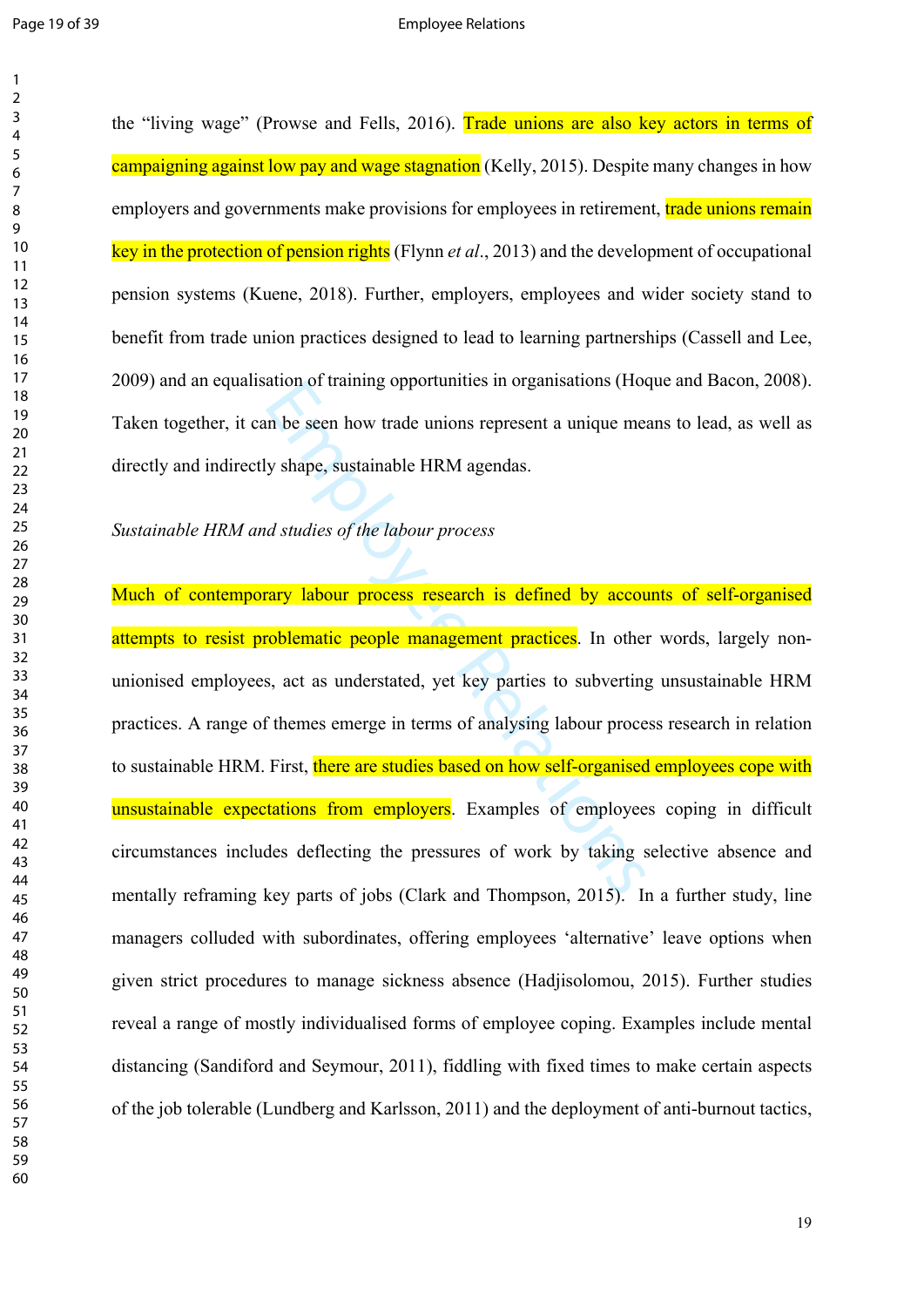including retreating to the bathroom to cry, talk to oneself, chat with friends, talk on the phone, surf the Internet, stretching and simply doing nothing (Lindqvist and Olsson, 2017).

es of tightly controlled labour processes and how ex<br>
l minor acts of defiance, which help to shape and gal<br>
cting shopfloor or team culture (Crowley *et al.*, 20<br>
ala, 2013; Taylor and Bain; 2003). Such is the im<br> **even i** Many studies of the labour process, however, provide accounts of employees resisting HRM practices. Call centres feature prominently in such studies, with many studies considering how tightly controlled labour processes and unsustainable forms of HRM present a range of opportunities for employee resistance (McFadden, 2014). Further studies consider front-line employee experiences of tightly controlled labour processes and how experiences of this kind generate humour and minor acts of defiance, which help to shape and galvanise an autonomous and well-being protecting shopfloor or team culture (Crowley *et al*., 2014; Korczynski, 2011; Richards and Kosmala, 2013; Taylor and Bain; 2003). Such is the impact of self-organised forms of resistance, even in the most difficult of working environments, research suggests management regimes come to accommodate employee attributes and practices into their labour processes (Hastings and MacKinnon, 2017), thus making employment sustainable. A widerange of other forms of self-organised employee resistance, designed to take the harsher edges off difficult working conditions, is reflected in this type of literature. For example, employees mirroring employer problematic behaviour (Laaser, 2016), spreading a lack of goodwill within and between teams (Ellway, 2013), slowing down and moderating the pace expected in many aspects of production and service provisions (Carey and Foster, 2011; Harris and Ogbonna, 2004) and foot-dragging as a means to cope with the pace of work (Ybema and Horvers, 2017). The key issue is acts of this kind may on the one hand be branded as "employee misbehaviour", but in another sense, represent a range of key practices many employees take to make employment sustainable. Practices of this kind seem to emerge in situations where HRM practitioners or line managers have little control or concern over practices designed to unfairly stretch worker capacity to perform.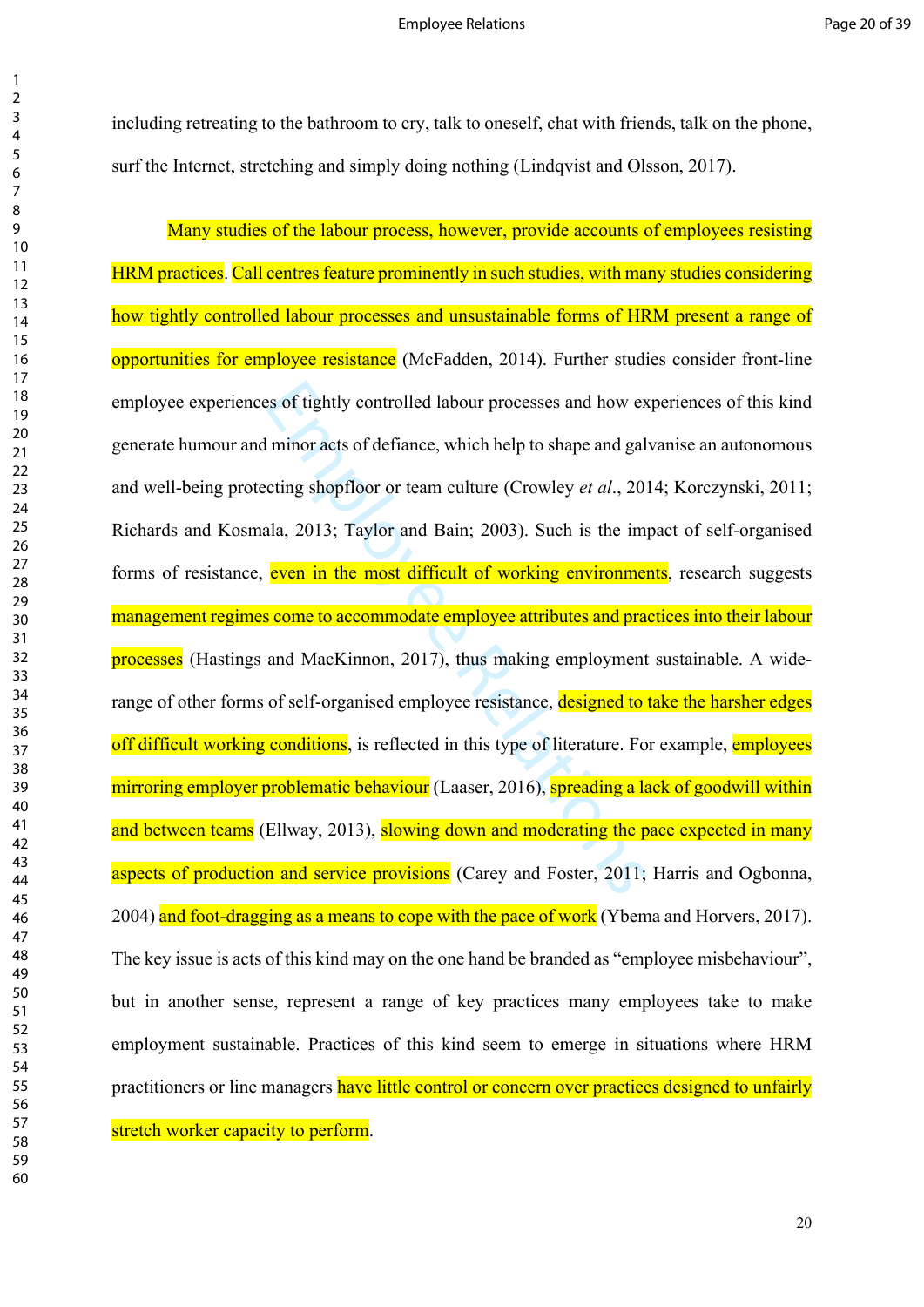$\mathbf{1}$  $\overline{2}$ 

#### Page 21 of 39 **Employee Relations**

ing communities, or spaces inating employment sustaining employment sustaining employment sustaining (Ell, a, 2015). In these situations, employees often share details of work, share how they experience is matters from eac A further key development involves employees increasingly taking to the Internet, most specifically in terms of the use of social media and smart phones, to explore new and creative forms of coping and new ways to express conflict and resistance (Richards, 2008). In the most general sense, an evolving Internet brings a wide-range of new advantages to sustain employment for employees in an age of declining trade union influence (Richards, 2011). More precisely, labour process research establishes the importance of social media platforms in creating on-line coping communities, or spaces making employment sustainable, which extend far beyond any community organised in relation to the work setting (Ellis and Richards, 2009; Sayers and Fachira, 2015). In these situations, employees often self-organise on an international basis, share details of work, share how they experience work and provide and seek advice on work matters from each other (Cohen and Richards, 2015). Further research highlights how taking to social media can lead to employees regaining a sense of control and attachment to their occupational group or professional identity (Richards and Kosmala, 2013). Some researchers go as far as to say such activities are more akin to 'communities of resistance', where employees of anti-trade union organisations create or appropriate discussion forums to share frustrations and expose inner workings of outwardly reputable multinational corporations (Bancarzewski and Hardy, 2017). Indeed, research based on the activities of employee bloggers reveals how activities of this kind act as counter-hegemonic forces against corporate rhetoric (Schoneboom, 2007), effectively serving as a new and emergent labour organising function (Schoneboom, 2011). The full range of ways employees can self-organise appears to represent an important and emergent, yet neglected facet of sustainable HRM. What is more, acts seemingly based on employee defiance, combined with traditional and emergent activities of trade unions, represent further means to achieve the goals of sustainable HRM, a contribution rarely acknowledged by employers or governments.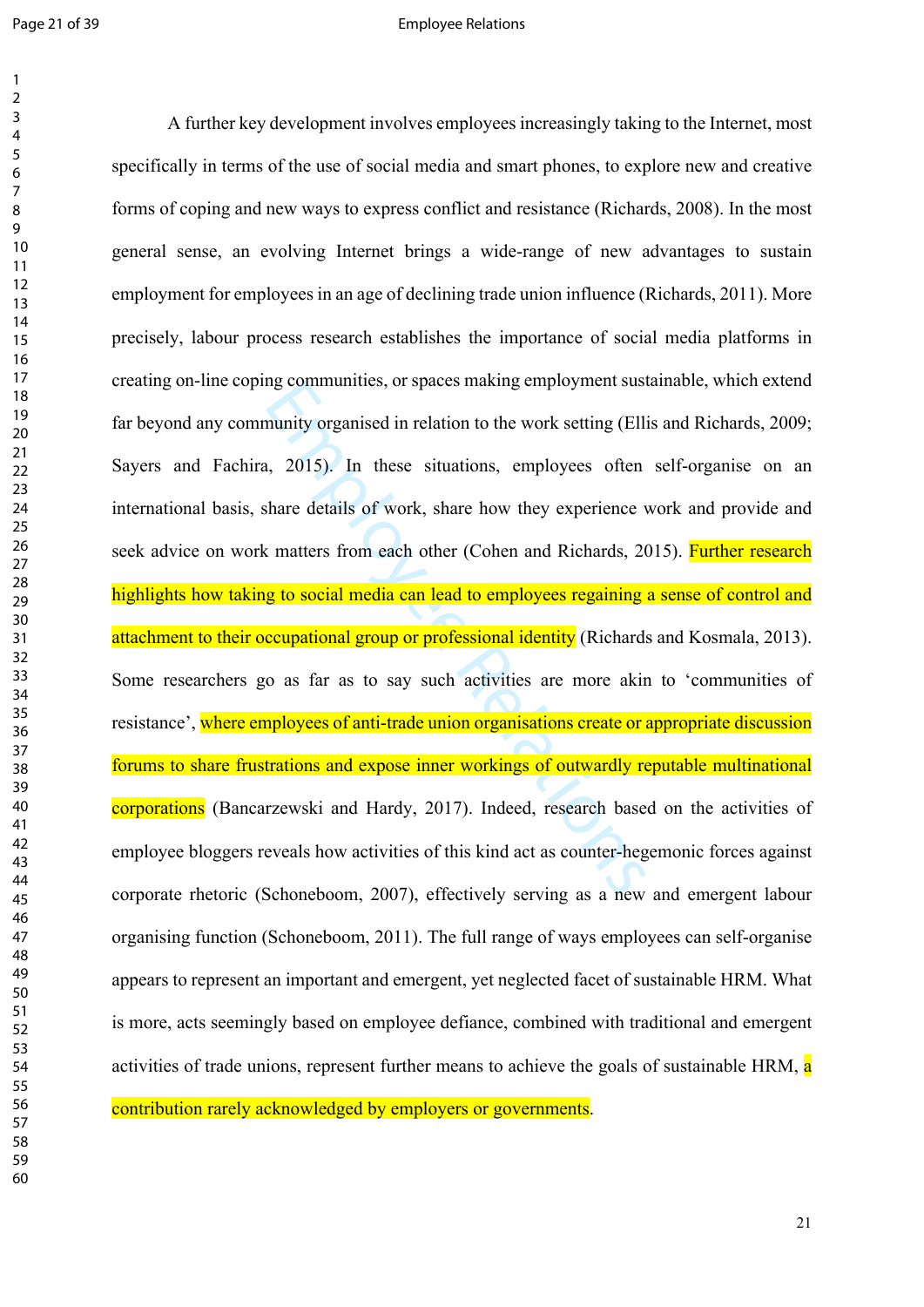# **Discussion and conclusions: Towards a map and research agenda for employee-centred sustainable HRM**

possible (Van Vuuren and Van Dam, 2013) and the *s* of the *al.*, 2009) (see Figure II). What is more, how ble may well represent contested terrain, yet it see astainable leads to benefits for all parties to the emplement The aim of the article was to develop extant notions of sustainable HRM to better reflect employee interests. As noted above, in one sense understanding sustainable HRM appears straightforward – it concerns a way and means by which HRM practice develops and oversees attempts to make sure employees are willing and able to stay in employment now and for as long as reasonably possible (Van Vuuren and Van Dam, 2013) and foster, but not exploit workforces (Docherty *et al*., 2009) (see Figure II). What is more, how employment can be made more sustainable may well represent contested terrain, yet it seems attempts to make employment more sustainable leads to benefits for all parties to the employment relationship. Taken together, if HRM practice can create settings where employees are paid well, line managers treat employees with respect, employees can expect good quality jobs and benefit from some level of employer-led healthcare, then there will probably be a neutral to minimal impact of HRM practice on public benefits and healthcare schemes (see Figure II). However, in another sense, it seems these assumptions represent only a surface or partial understanding, with sustainable HRM, as evidenced in the first part of the review, far from being a straightforward matter for HRM practitioners and line managers to contemplate, suggesting sustainable HRM remains an aspiration for many employers and in some instances a cynical and short-term attempt to engage employees. Such literature, moreover, is very much influenced by ideological undertones of a post-corporatist era, where notions of collective and centralised industrial relations systems and social partnership arrangements have been abandoned or 'airbrushed' out of contemporary practice, representing in itself a barrier to employee-centred sustainable HRM.

 $\mathbf{1}$  $\overline{2}$  $\overline{3}$  $\overline{4}$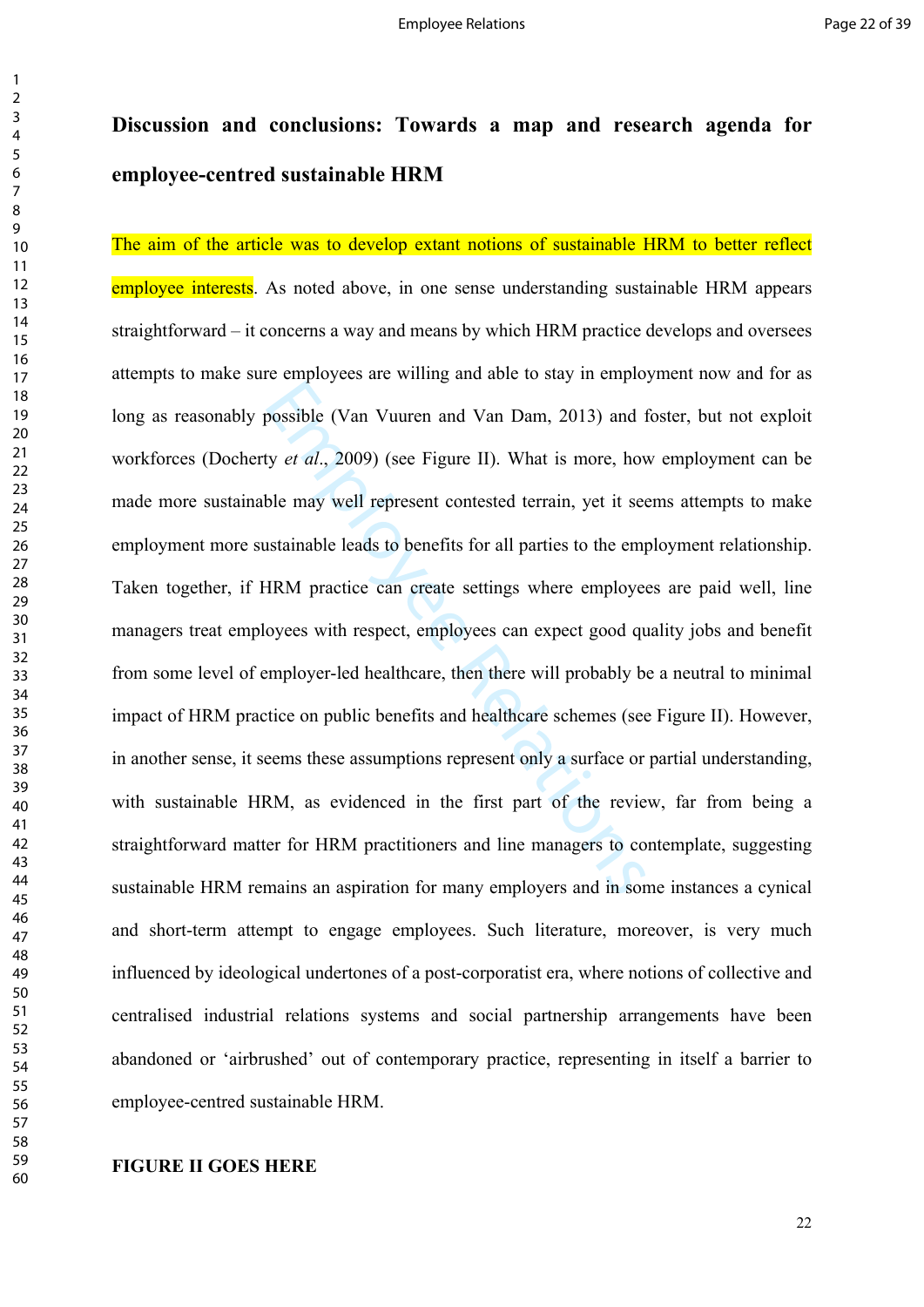$\mathbf{1}$  $\overline{2}$ 

#### Page 23 of 39 **Employee Relations**

Employer In the fightights a key role for built environment<br>Such literature highlights a key role for built environ<br>pts in sustainable HRM, but at the same time reveal<br>the goals of sustainable HRM. One barrier is the l<br>and In specific terms, the literature linked to the built environment revealed the following. The findings from this facet of the article highlighted, for example, how built environment and ergonomics specialists, via their expertise related to intelligent and smart buildings (Clements-Croome, 2005), managing and monitoring air quality (Smith and Pitt, 2009), building perceptions of well-being (Martin *et al*., 2013) and design of comfortable workspaces (Clements-Croome, 2005), make work pleasant, more productive and therefore more sustainable (see Figure II). Indeed, the built environment literature represents a distinct facet to sustainable HRM. Such literature highlights a key role for built environment and ergonomics specialists and concepts in sustainable HRM, but at the same time reveals a range of important barriers to achieving the goals of sustainable HRM. One barrier is the low or marginal status of built environment and ergonomics specialists in work settings (Zink, 2014). To overcome a barrier of this kind, it seems reasonable to say more research highlighting the positive impact of built environment and ergonomics specialists is required, but in doing so, more needs to be done in terms of effectively feeding the findings back to employers.

A second facet reveals how HRM practice and practitioners, increasingly including line managers, hold a key and central status in the execution of effective sustainable HRM practice. For instance (see Figure II), the research clearly indicates how HRM practitioners and line managers can play a key part in sustainable HRM via the introduction and effective management of flexible working practices (Atkinson and Sandiford, 2016), equality practices (Zbyszewska, 2013), nurturing respectful employer-employee relations (Järlström *et al*. 2018) and the creation and design of high-quality jobs (Ehnert *et al*., 2013). However, the review revealed a range of barriers to this aspect of sustainable HRM, including hidden and alienating forms of work organisation (Lund, 2004) and discrimination against all but core employees (Blake-Beard *et al*., 2010). Indeed, the findings indicate a need for more research to explore how HRM practitioners and line managers work with trade unions and local staff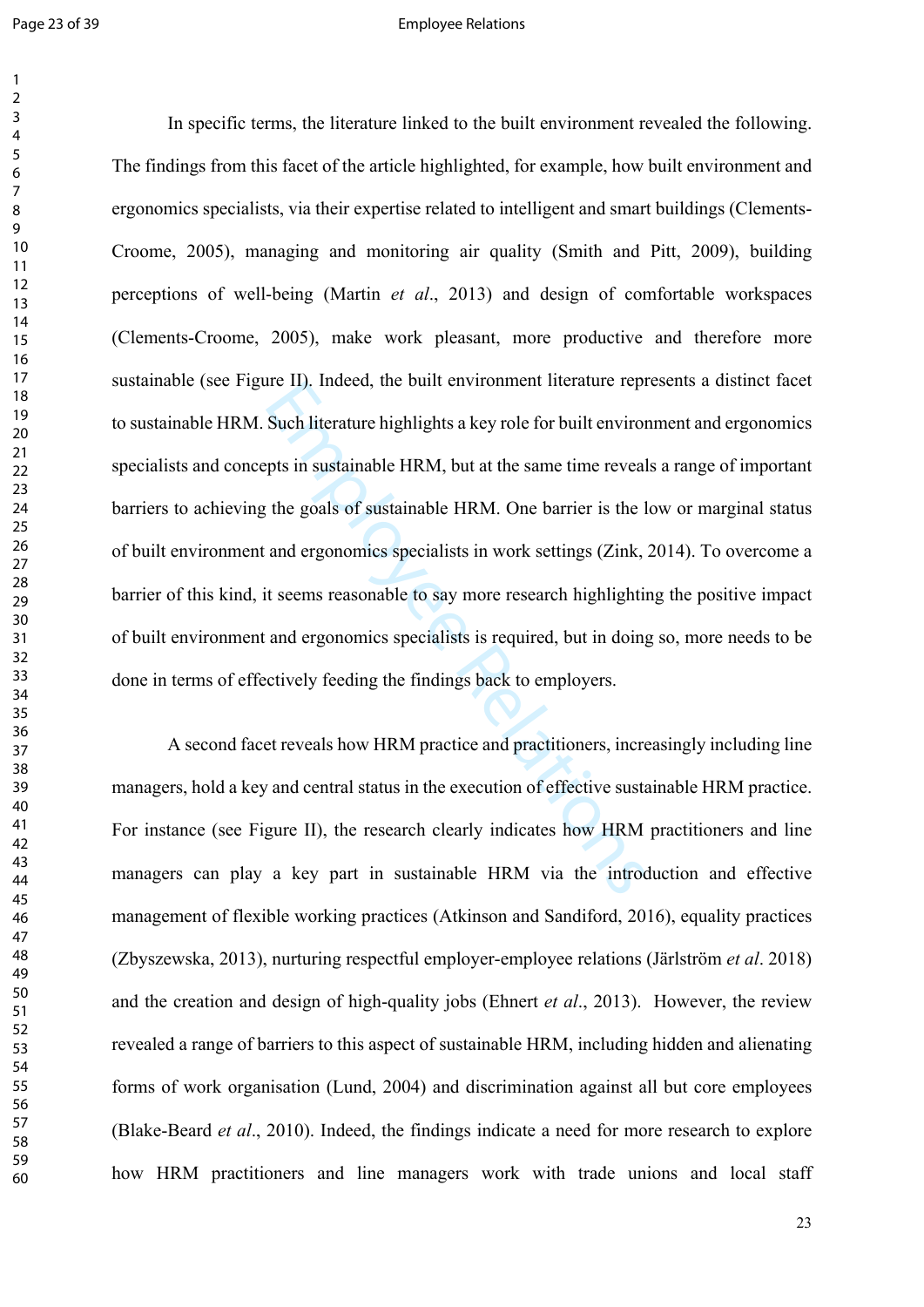representatives, as well as non-union staff representatives, to execute effective forms of sustainable HRM. It seems more research is also required in terms of how HRM practice can be adapted to make employment sustainable for employees with low and marginal organisational status.

the social responsibility (Shen, 2011) in relation to th<br>der health specialists (Eriksson *et al.*, 2017; Koolh<br>s (Zientara, 2009) and governments (House of<br>parties to sustainable HRM. It seems there is some of<br>sustainable The extant literature identified a range of further third parties key to achieving the central aims of sustainable HRM (see Figure II). In this instance, while there is a clear emphasis on the role of corporate social responsibility (Shen, 2011) in relation to these practices, research revealed OH and wider health specialists (Eriksson *et al*., 2017; Koolhaas *et al*., 2011), civil society organisations (Zientara, 2009) and governments (House of Commons, 2008) to represent important parties to sustainable HRM. It seems there is some overlap in the input of parties to this facet of sustainable HRM, but what sets this facet aside is the criticality of a range of third-parties to achieving sustainable HRM. This type of research reveals how employers can work in partnership with various external organisations, or under the legislative guidance of governments, to create workplaces capable of reflecting the core characteristics of sustainable HRM (see Figure II). However, despite a range of research reflecting this facet of sustainable HRM, there appears to be scope for more research contemplating the role of the employer in such practices, as research revealed a further range of barriers to sustainable HRM in the form of employer reluctance to engage with wider parties to the employment relationship (e.g. Hansen *et al*., 2013). Further research should aim to better explain why employers hold contradictory views towards sustainable HRM.

Trade unions represent a further and largely unrecognised party to sustainable HRM. Principally centring on a more contemporary role for trade unions in the workplace, research reveals sustainable HRM to be achievable through, for example, influencing disability and wider equality practices (Bacon and Hoque, 2015), supporting vulnerable employees (James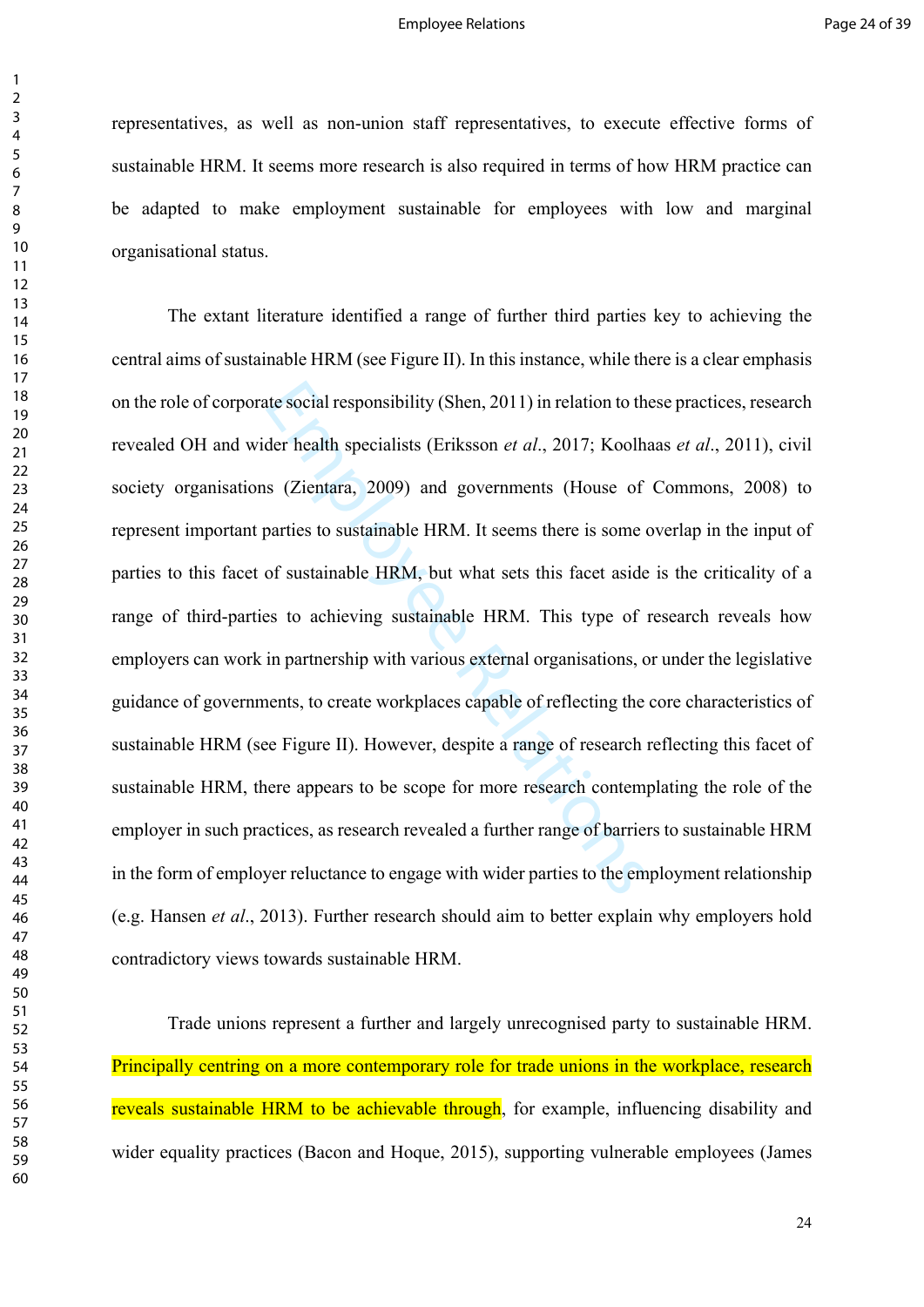#### Page 25 of 39 **Employee Relations**

and Karmowska, 2012), putting pressure on employers to close gender pay gaps (McGuinness *et al*., 2011) and generally working with employers through partnership agreements to deliver many of the objectives of sustainable HRM (Pohler and Luchak, 2015) (see Figure II). Largely as a result of the decline of corporatism, the influence of trade unions in the workplace and beyond has diminished on an international scale in recent times, and although trade unions face a far from certain future, which is in itself a key barrier to sustainable HRM, it seems trade unions retain a capacity to shape sustainable HRM practices beyond the organisations they are recognised by. There appears to be a good range of research on such matters, but more research should be undertaken to explore trade unions working in partnership with employers to facilitate sustainable HRM. By doing so could help make a case for a return to a wider use of collective bargaining arrangements and the rebuilding of corporatism.

The intertance of the method in a supervisory to shape sustainable HNM practices beyond the appears to be a good range of research on such matter and the relations working in partnersh HRM. By doing so could help make a ca A final emergent facet to sustainable HRM involved individual and self-organised employees, as evidently noted in studies aligned to labour process traditions. In this instance employees act outwith the jurisdiction of employers, governments, OH and wider healthcare practitioners, civil society organisations and increasingly, trade unions. Indeed, what we see here is research (see Figure II) suggesting sustainable HRM can be achieved through microresistance (McFadden, 2014), attempts to create an autonomous shopfloor culture (Korczynski, 2011), organic forms of labour organising (Schoneboom, 2011), coping practices (Cohen and Richards, 2015) and the appropriation of social media platforms (Schoneboom, 2007). While these activities are unlikely to be viewed by many HRM practitioners and line managers in the same light, acts of this kind have not historically been researched in terms of contributing to sustainable HRM. This appears an oversight as these practices appear to fill or relate to gaps previously identified in the article, particularly in terms of the rhetorical side of sustainable HRM practice (Wilkinson *et al*., 2001) and how the best features of sustainable HRM are typically reserved for core employees (Blake-Beard *et al*., 2010). It is also evident how there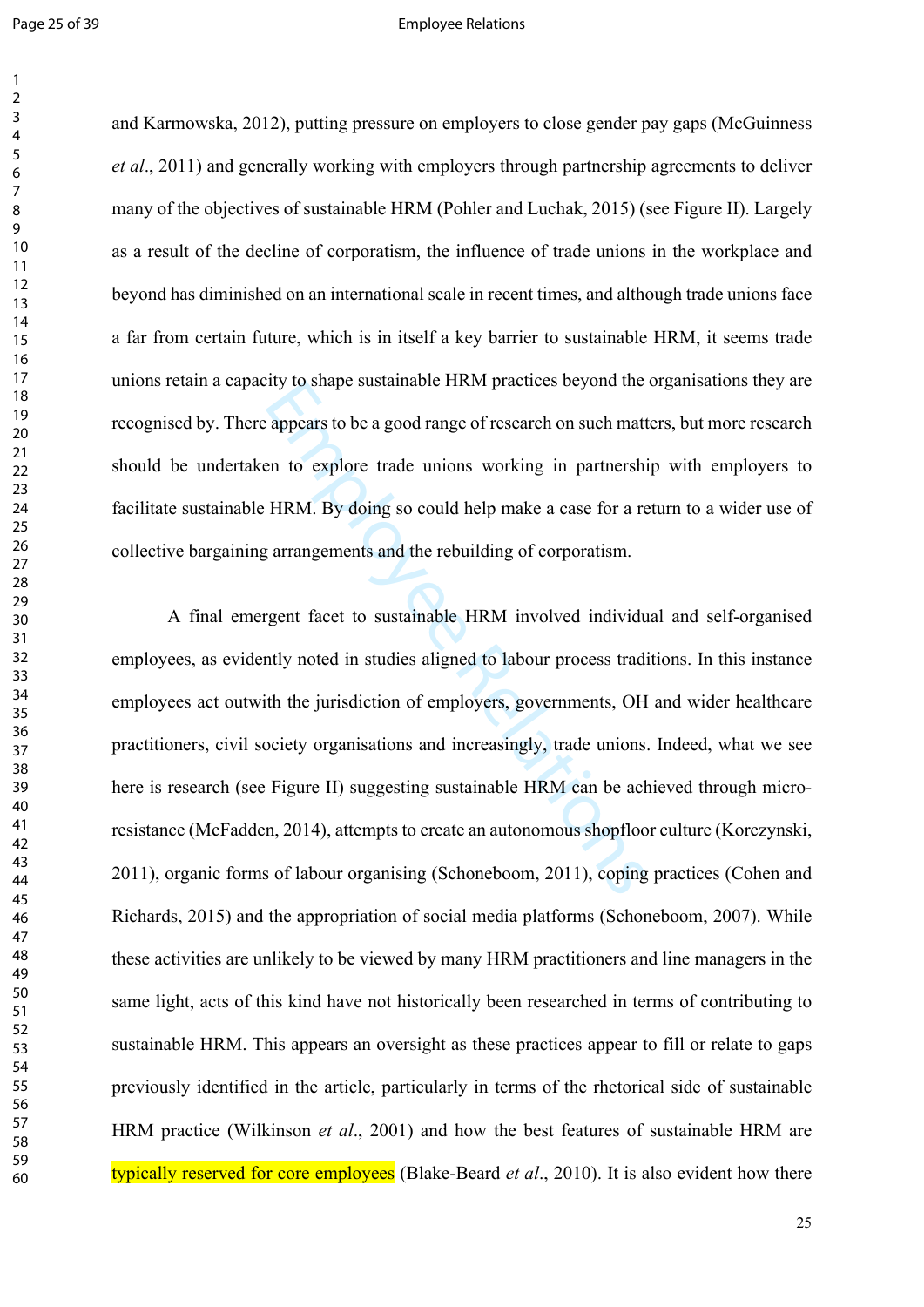is not a short supply of research indirectly looking at sustainable HRM aspects of the labour process. However, it is fair to say more research could be directed towards a better integration of labour process theories into how sustainable HRM is both understood and practiced. Specifically, more research, as stated above, should aim to explore how self-organised employees could be a key, yet until now under-explored means to achieve an employee-centred model of sustainable HRM.

Figure II, employee-centred sustainable HRM seems<br>rect parties to the employment relationship work tog<br>II). Indeed, to be truly effective, sustainable HRM re<br>o-level corporatism. For many HRM practitioner<br>ries such as the As noted in Figure II, employee-centred sustainable HRM seems only achievable if the many direct and indirect parties to the employment relationship work together, ideally as social partners (see Figure II). Indeed, to be truly effective, sustainable HRM requires at the very least some form of micro-level corporatism. For many HRM practitioners and line managers, particularly in countries such as the UK or USA, such a perspective is unlikely to be accepted without a significant change in attitude towards how the employment relationship is managed on a day-to-day basis. That is, there is likely to be resistance to ceding a degree of power in the day-to-day management of employees, but in return there is likely to be sustainable gains in terms of employee commitment, engagement and productivity. However, without a wider political compulsion to engage in at least micro-forms of corporatism, it seems many employers will need to lead on such matters, effectively inviting a range of parties to the employment relationship, to work on making employment sustainable. As such, a final specific research gap concerns researching micro-corporatist contexts, ideally using participatory and democratic forms of action research, to develop practical knowledge in the pursuit of worthwhile human purposes (Reason and Bradbury, 2008).

In broader and general terms, the review reveals a wide range of further research priorities (see Figure I), not least because of the many mutual benefits achievable via sustainable forms of HRM. First, there is scope for more empirical and/or conceptual research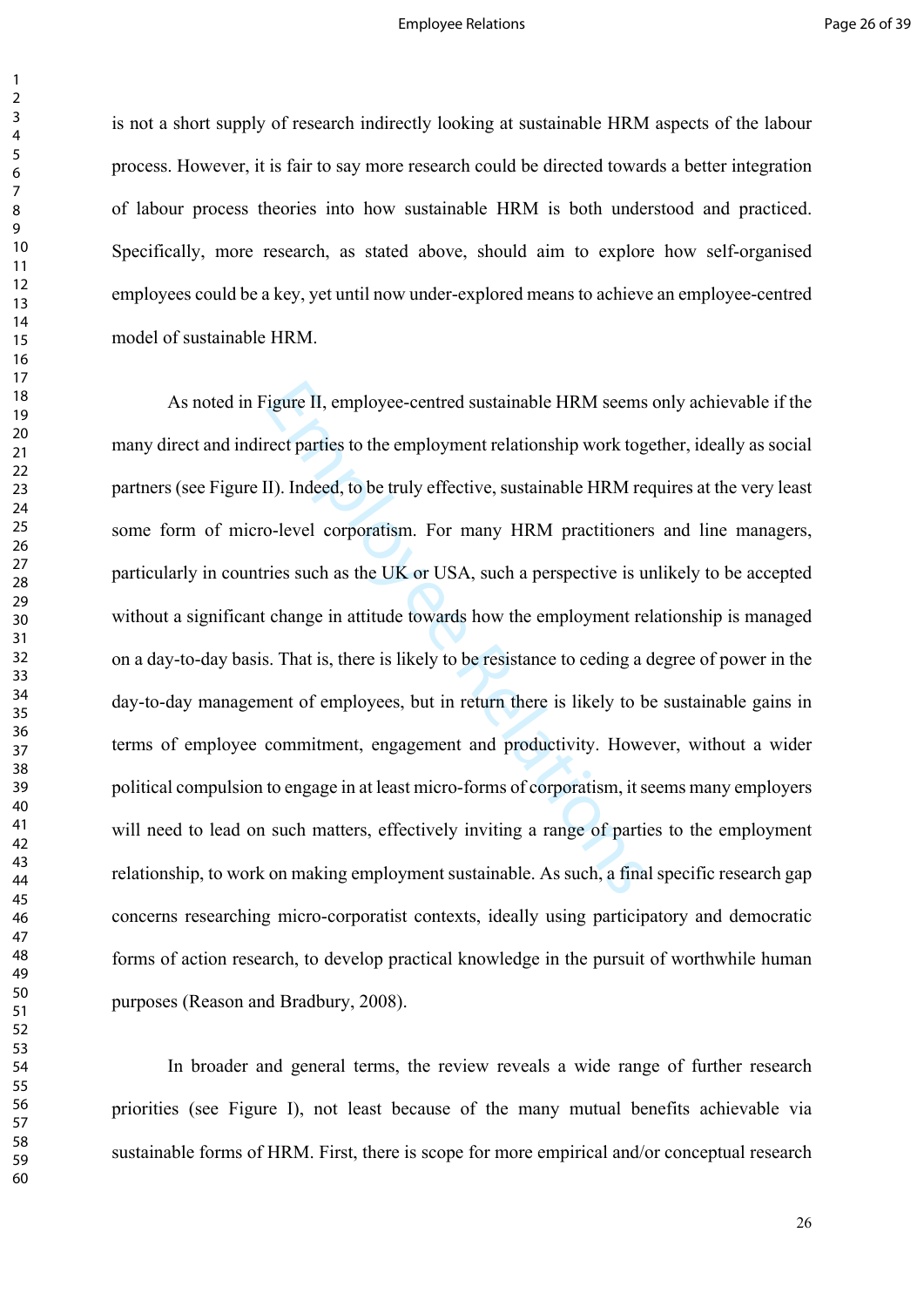#### Page 27 of 39 **Employee Relations**

on sustainable HRM. Second, extant research is dominated by advanced industrial settings, suggesting far more research needs to be conducted on sustainable HRM in relation to industrialising contexts (Aust *et al*., 2019). Third, research is required on a wider range of occupational and professional employee groups than at present. Fourth, extant research specifically on sustainable HRM seems biased towards quantitative methods and aligned positivist paradigms, suggesting future research should involve more use of qualitative methods and wider research paradigms. Fifth, as much of the sustainable HRM research seems dominated by OB and OH perspectives, more should be done in terms of designing future research based on key industrial relations and labour process themes, including works councils, collective bargaining, and employee coping mechanisms and acts of micro-resistance.

Overall, sustainable HRM is a well-researched topic across the many sub-fields of HRM and employment-related studies. However, on closer inspection it is evident how there is clear scope for more research based on further conceptualising and exploring the many finer, hidden, inter-linked, yet key facets to achieving employee-centred sustainable HRM.

RIC TIC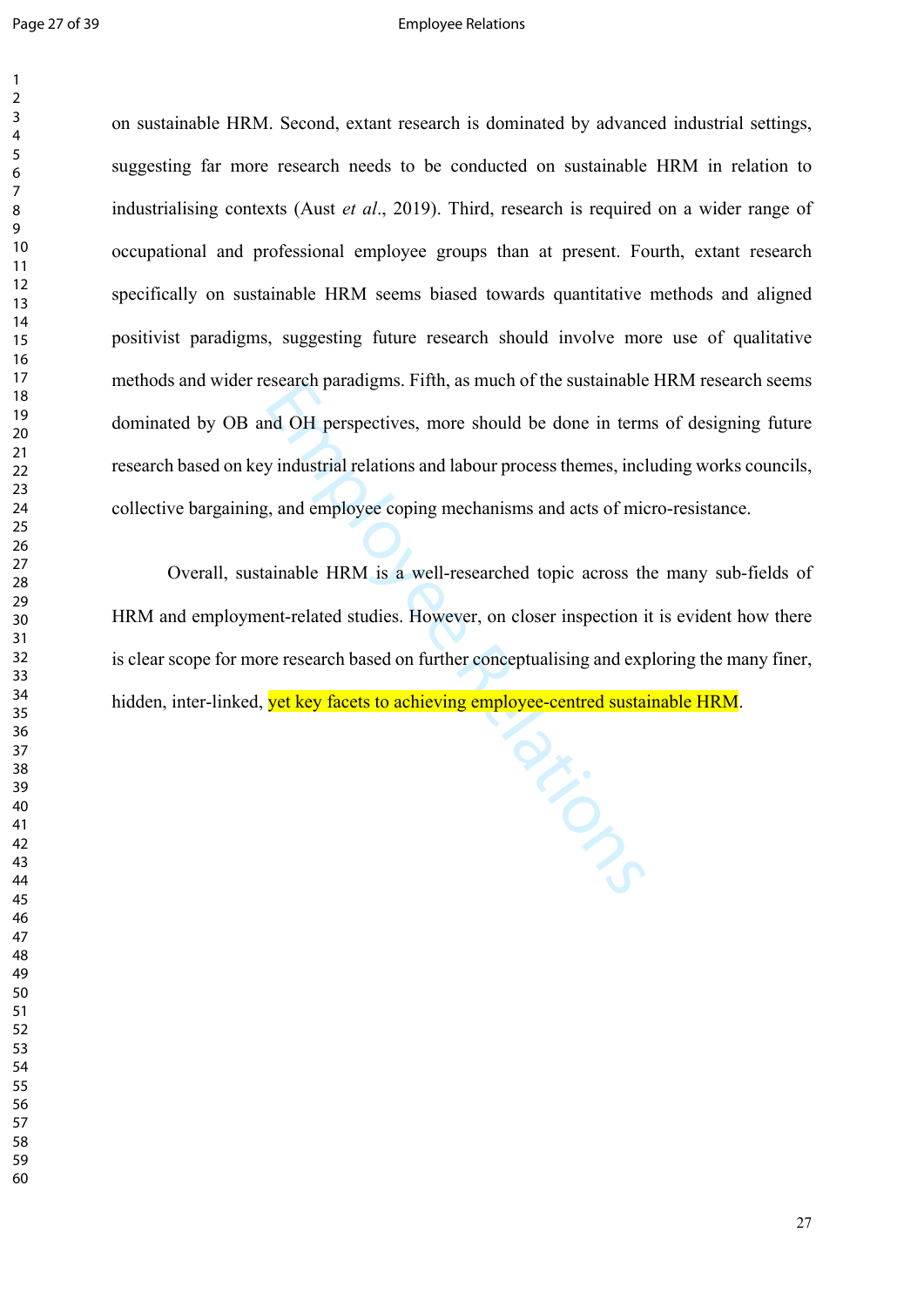# **References**

Ackroyd, S. and Thompson, P. (1999), *Organisational* Mis*behaviour*, Sage, London.

- Antonioli, D. and Mazzanti, M. (2017), "Towards a green economy through innovations: The role of trade involvement", *Ecological Economics*, Vol. 131, pp. 286-299.
- Ahonen, G. (2015), "The economy of sustainable careers during the work life course: A case from Finland", in: Vuori, J., Blonk, R., and Price, R. (Eds.), *Sustainable Working Lives Managing Work Transitions and Health throughout the Life Course (Aligning Perspectives on Health, Safety and Well-Being)*, London, SpringerLink, pp. 35-48.
- inen, M. and Vuori, J. (2015), "Practice makes per<br>adaptive school-to-work transition", in: Vuori, J.,<br>ble Working Lives Managing Work Transitions and<br>gining Perspectives on Health, Safety and V<br>5-86.<br>andiford, P. (2016), Akkermans, J., Nykänen, M. and Vuori, J. (2015), "Practice makes perfect? Antecedents and consequences of an adaptive school-to-work transition", in: Vuori, J., Blonk, R., and Price, R. (Eds.), *Sustainable Working Lives Managing Work Transitions and Health throughout the Life Course (Aligning Perspectives on Health, Safety and Well-Being)*, London, SpringerLink, pp. 65-86.
- Atkinson, C. and Sandiford, P. (2016), "An exploration of older worker flexible working arrangements in smaller firms", *Human Resource Management Journal*, Vol. 26, No. 1, pp. 12-28.
- Aust, I, Muller-Camen, M. and Poutsma, E. (2019), "Sustainable HRM: A comparative and international perspective", in: Brewster, C., Mayrhofer, W. and Farndale, E. (Eds.), *Handbook of Research on Comparative Human Resource Management*, 2nd Edition, Cheltenham, Edward Elgar, pp. 358-369.
- App, S., Merk, J. and Büttgen, M, (2012), "Employer branding: Sustainable HRM as a competitive advantage in the market for high-quality employees", *Management Revue*, Vol. 23, No. 3, pp. 262-278.
- Bacon, N. and Hoque, K. (2015), "The influence of trade union Disability Champions on employer disability policy and practice", *Human Resource Management Journal*, Vol. 25 *,* No. 2, pp. 233-249.
- Bamber, G., Lansbury, R. and Wailes, N. (2011) (Eds.), *International & Comparative Employment Relations: Globalisation and Change*, 5<sup>th</sup> Edition, London, Sage.
- Bancarzewski, M. and Hardy, J. (2017), "'Communities of resistance' and the use of newspaper discussion boards: Polish workers in Japanese foreign investments", *New Technology, Work and Employment*, Vol. 32, No. 2, pp. 160-173.
- Berglund, T. (2015), "Flexicurity, job insecurity, and well-being in European Labor Markets". in: Vuori, J., Blonk, R., and Price, R., (Eds.) (2015). *Sustainable Working Lives Managing Work Transitions and Health throughout the Life Course (Aligning Perspectives on Health, Safety and Well-Being),* London, SpringerLink, pp. 145-167.
- Bernsten, L. and Lillie, N. (2014), "Hyper-mobile migrant workers and Dutch trade union representation strategies at the Eemshaven construction sites", *Economic and Industrial Democracy*, Vol. 37, No. 1, pp. 171-187.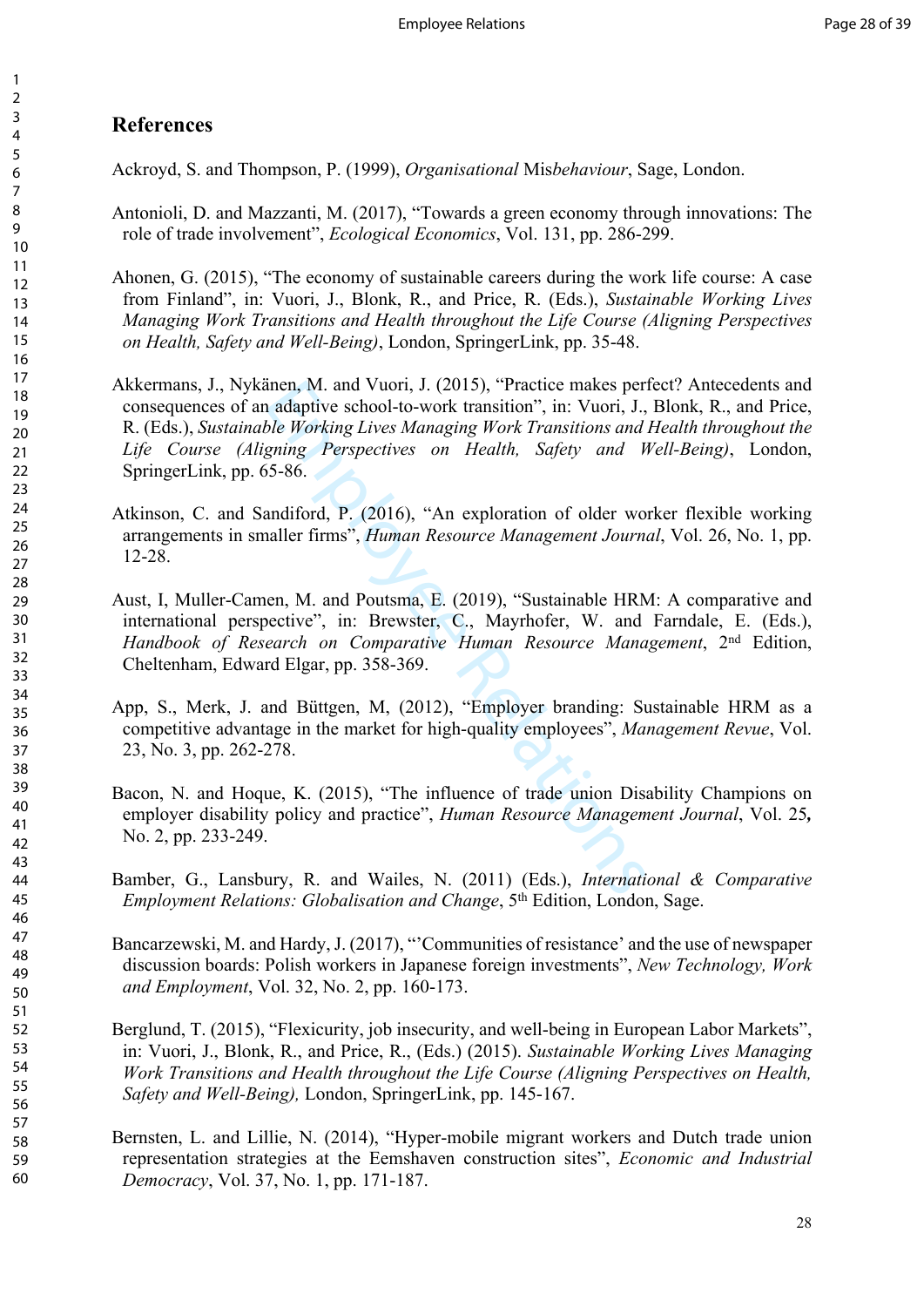$\mathbf{1}$  $\overline{2}$  $\overline{3}$  $\overline{4}$ 

- Bichard, E. (2008), "Creating a healthy working environment through sustainable practices: Future challenges", in: Cartwright, S. and Cooper, C. (Eds.), *The Oxford Handbook of Organizational Well Being*, Oxford, Oxford University Press, pp. 542-562.
	- Blake-Beard, S., O'Neill, R., Ingols, C. and Shapiro, M. (2010), "Social sustainability, flexible work arrangements and diverse women", *Gender in Management: An International Journal*, Vol. 25, No. 5, pp. 408-425.
	- Borenstein, M., Hedges, L., Higgins, J. and Rothstein, H. (2009), *Introduction to Meta-Analysis*, Chichester, Wiley.
	- echalisms, interventions, and Folicy Recommend<br>
	e, R. (Eds.), *Sustainable Working Lives Managing*<br>
	the Life Course (Aligning Perspectives on Health, S.<br>
	ink, pp. 215-227.<br>
	5. (2016), "Union formation and worker resistance Burdof, A. and Schuring, M. (2015), "Poor health as cause and consequence or prolonged unemployment: Mechanisms, interventions, and Policy Recommendations", in: Vuori, J., Blonk, R., and Price, R. (Eds.), *Sustainable Working Lives Managing Work Transitions and Health throughout the Life Course (Aligning Perspectives on Health, Safety and Well-Being)*, London, SpringerLink, pp. 215-227.
	- Byford, I. and Wong, S. (2016), "Union formation and worker resistance in a multinational: A personal account of an Asian cabin crew member in UK civil aviation", *Work, Employment and Society*, Vol. 30, No. 6, pp. 1030-1038.
	- Carey, M. and Foster, V. (2011), "Introducing 'deviant' social work: Contextualising the limits of radical social work whilst understanding (fragmented) resistance within the social work labour process", *The British Journal of Social Work*, Vol. 41, No. 3, pp. 576–593.
	- Cassell, C. and Lee, B. (2009), "Trade union learning representatives: Progressing partnership?", *Work, Employment and Society*, Vol. 23, No. 2, pp. 213-230.
	- Clark, I. and Thompson, A. (2015), "Healthcare assistants: Distribution losses as a consequence of NHS modernisation?", *New Technology, Work and Employment*, Vol. 30, No. 3, pp. 209- 221.
	- Clements-Croome, D. (2005), "Designing the indoor environment for people, architectural engineering and design management", *Architectural Engineering and Design Management*, Vol. 1, No.1, pp. 45-55.
	- Cleary, M., Sayer, J., Lopez, V. and Hungerford, C. (2016), "Boredom in the workplace: Reasons, impact, and solutions", *Issues in Mental Health Nursing*, Vol. 37, No. 2, pp. 83-89.
	- Cohen, N., and Richards, J. (2015), "'I didn't feel like I was alone anymore': Evaluating self‐organised employee coping practices conducted via Facebook", *New Technology, Work and Employment*, Vol. 30, No. 3, pp. 222-236.
	- Crowley, M., Payne, J. and Kennedy, E. (2014), "Working better together? Empowerment, panopticon and conflict approaches to teamwork", *Economic and Industrial Democracy*, Vol. 35, No.3, pp. 483-506.
- Devlin, D. and Gold, J. (2014), "Re-conceptualising talent management and development within the context of low pay", *Human Resource Development International*, Vol. 17, No. 5, pp. 514-528.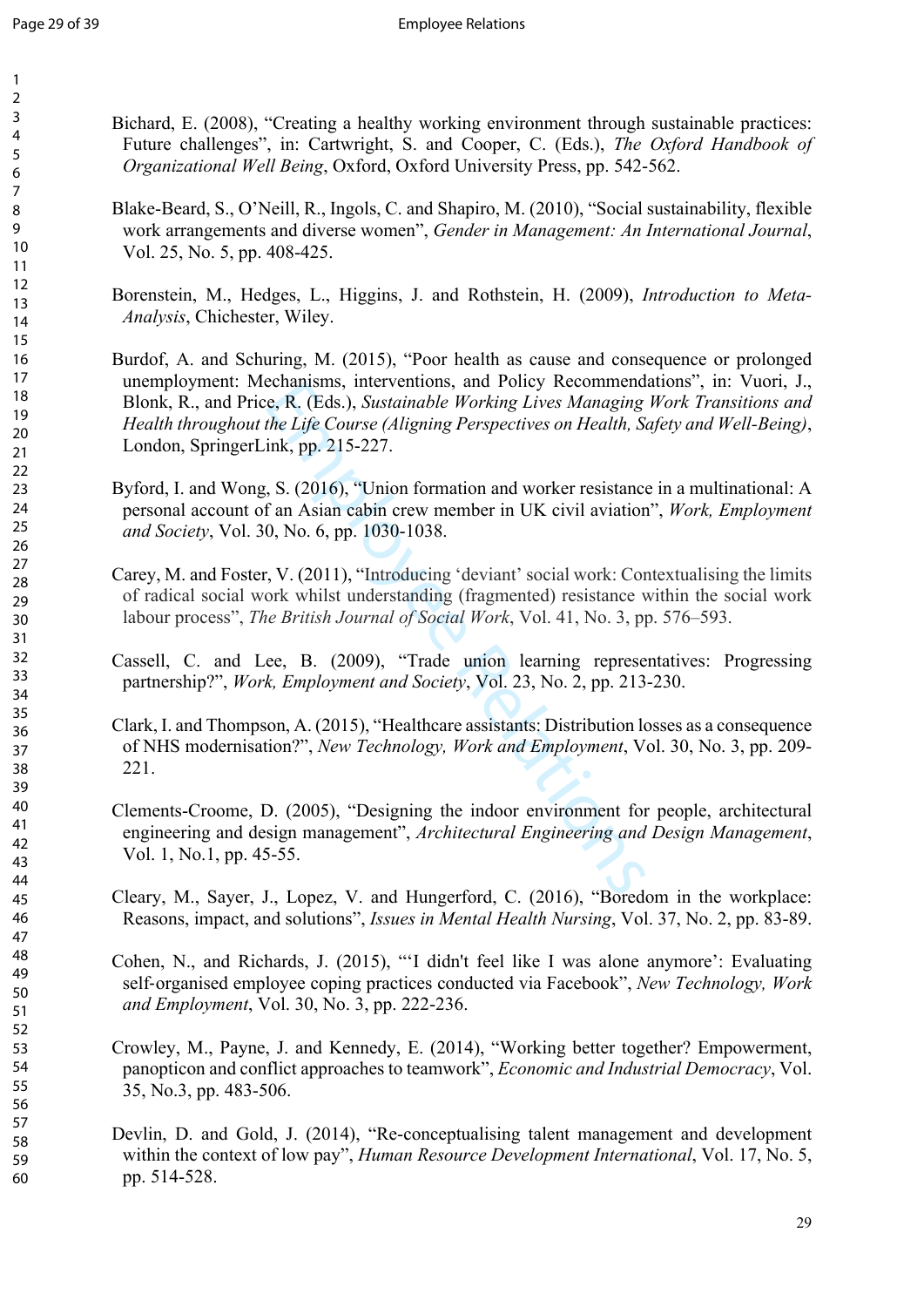De Witte, H., Vander Elst, T. and De Cuyper, N. (2015), "Job security, health and well-being", in: Vuori, J., Blonk, R., and Price, R., (Eds.) (2015), *Sustainable Working Lives Managing Work Transitions and Health throughout the Life Course (Aligning Perspectives on Health, Safety and Well-Being),* London, SpringerLink, pp. 109-128.

Docherty, P., Kira, M. and Shami, A. (2009), "What the world needs now is sustainable work systems", in: Docherty, P., Kira, M. and Shami, A. (Eds.), *Creating Sustainable Work Systems: Developing Social Sustainability,* London, Routledge, pp. 1-32.

Ehnert, I. (2009), *Sustainable Human Resource Management: A Conceptual and Exploratory Analysis from a Paradox Perspective (Contributions to Management Science)*, Heidelberg, Springer.

and Brewster, C. (2013), Sustainable HRM in Eur<br>n lines", in: Ehnert, I., Harry, W. and Zink, K. (eds<br>*Management Developing Sustainable Business O.*<br>58.<br>Roper, I., Wagner, M. and Muller-Camen, M. (<br>HRM: A comparative stu Ehnert, I. Harry, W. and Brewster, C. (2013), Sustainable HRM in Europe: Diverse contexts and multiple bottom lines", in: Ehnert, I., Harry, W. and Zink, K. (eds), *Sustainability and Human Resource Management Developing Sustainable Business Organizations*, London, Springer, pp. 339-358.

Ehnert, I. Parsa, S., Roper, I., Wagner, M. and Muller-Camen, M. (2016), "Reporting on sustainability and HRM: A comparative study of sustainability reporting practices by the world's largest companies", *The International Journal of Human Resource Management*, Vol. 27, No. 1, pp. 88-108.

Ellis, V. and Richards, J. (2009), "Creating, connecting and correcting: Motivations and meanings for work-blogging amongst public service workers?", in Bolton, S. and Houlihan, M. (eds), *Work Matters: Critical Reflections on Contemporary Work*, Basingstoke, Palgrave Macmillan, pp. 205-268.

Ellway, B. (2013), "Making it personal in a call centre: Electronic peer surveillance", *New Technology, Work and Employment,* Vol. 28, No. 1, pp. 37-50.

Eriksson, A., Orvik, A., Strandmark, M., Nordsteien, A., and Torp, S. (2017), "Management and leadership approaches to health promotion and sustainable workplaces: A scoping review", *Societies*, Vol. 17, No. 14.

European Foundation for the Improvement of Living and Working Conditions (2015), *Sustainable Work Over the Life Course*: *Concept Paper*, Luxembourg, Publications Office of the European Union.

Fagan, C. and Walthery, P. (2011), "Individual working-time adjustments between full-time and part-time working in European firms", *Social Politics*, Vol. 18, No. 2, pp. 269-299.

Flude, R. (2000), "The journey into work – an innovative approach to tackling long-term youth unemployment", *Education + Training*, Vol. 42, No. 1, pp. 6-16.

Flynn, M., Upchurch, M., Mullen-Camen, M. and Schroder, H. (2013), "Trade union responses to ageing workforces in the UK and Germany", *Human Relations*, Vol. 66, No. 1, pp. 45-64.

Fuertes, V., Egbell, V. and McQuaid, R. (2013), "Extending working lives: Age management in SMEs", *Employee Relations*, Vol. 35, No. 3, pp. 272-293.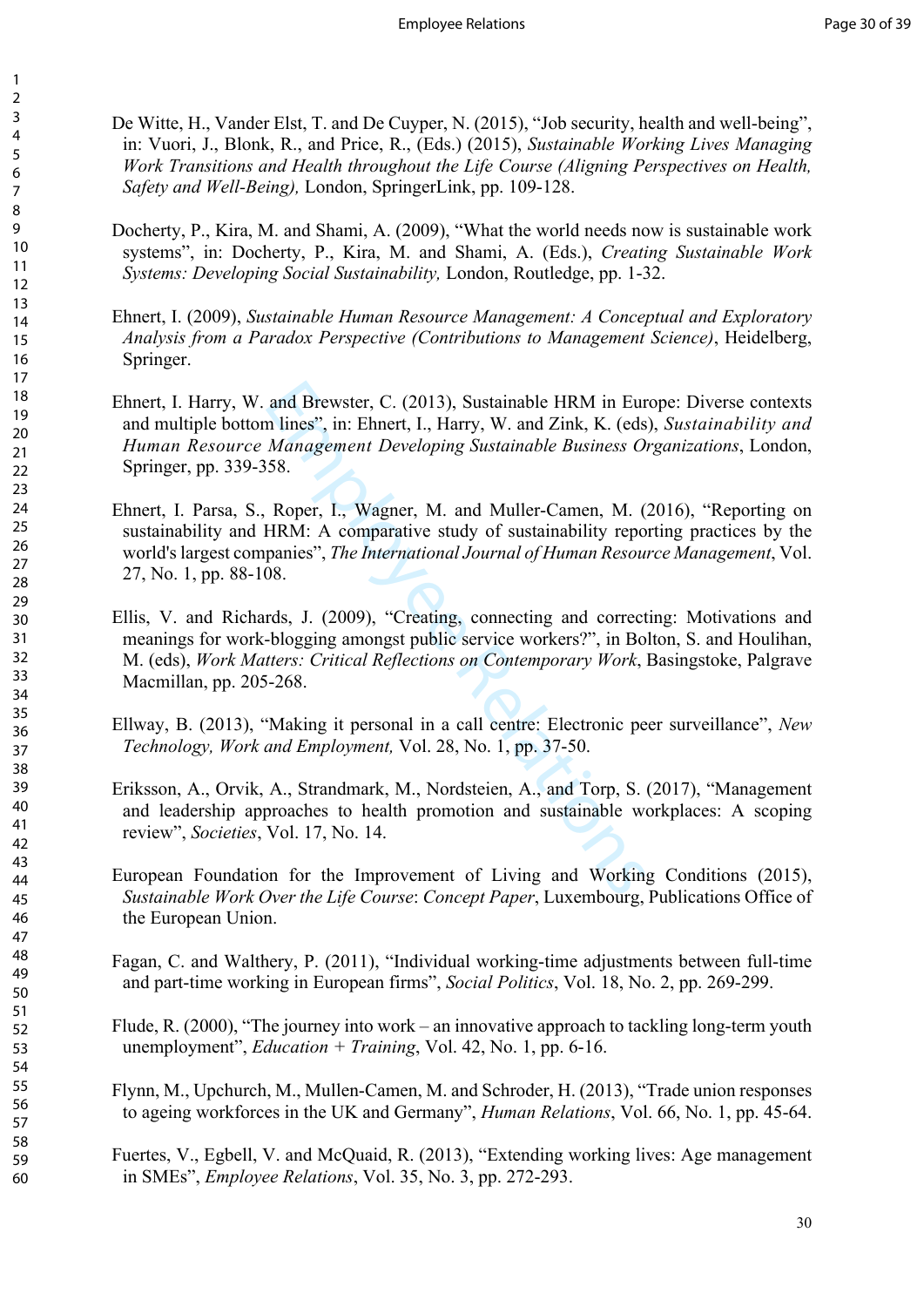$\mathbf{1}$  $\overline{2}$  $\overline{3}$ 

- Gall, G. (2007), "Sex worker unionisation: An exploratory study of emerging collective organisation", *Industrial Relations Journal*, Vol. 38, No.1, pp. 70-88.
- Goerke, L. and Pannenberg, M. (2015), "Trade union membership and sickness absence: Evidence from a sick pay reform", *Labour Economics*, Vol. 33, April, pp. 13-25.
- Grund, C. and Schmitt, A. (2011), "Works councils, wages and job satisfaction", *Applied Economics*, Vol. 45, No. 3, pp. 299-310.
- Guerci, M., Longoni, A. and Luzzini, D. (2016), "Translating stakeholder pressures into environmental performance – the mediating role of green HRM practices", *The International Journal of Human Resource Management*, Vol. 27, No. 2, pp. 262-289.
- ), "Understanding the variations of unions' litigation<br>on on the UK case", *Cambridge Journal of Economi*<br>astainable workplace design creates innovation opp<br>ass.com/article-details/articleid/8617/title/sustainab<br>opportunit Guillaume, C. (2015), "Understanding the variations of unions' litigation strategies to promote equal pay: Reflection on the UK case", *Cambridge Journal of Economics*, Vol. 39, No. 2, pp. 363-379.
- Gould, J. (2009), "Sustainable workplace design creates innovation opportunities", *Buildings*, https://www.buildings.com/article-details/articleid/8617/title/sustainable-workplace-designcreates-innovation-opportunities (accessed 27 October 2019).
- Hadjisolomou, A. (2015), "Managing attendance at work: The role of line managers in the UK grocery retail sector", *Employee Relations*, Vol. 37, pp. 442-458.
- Hägglund, K., Hesling, C. and Sandmark, H. (2010), "Assistant nurses working in care of older people: Associations with sustainable working ability", *Scandinavian Journal of Caring Studies*, Vol. 25, No. 4, pp. 325-332.
- Hanvold, T., Kines, P. Nykänen, M., Ólafsdóttir, S., Thomée, S., Holte, K., Vuori, J., Wærsted, M., and Veiersted, K. (2016), *Young Workers and Sustainable Work Life: Special Emphasis on Nordic Conditions*, Denmark, Nordic Council of Ministers.
- Hansen, S., Pit, P., Honeyman, P. and Barclay, L. (2013), "Prolonging a sustainable working life among rural GPs: Solutions from horse's mouth", *Rural and Remote Health*, Vol. 13, No. 2, 2369.
- Härmä, M. (2015), "Promoting older workers' job retention and health by working hour patterns", in: Vuori, J., Blonk, R., and Price, R., (Eds.) (2015). *Sustainable Working Lives Managing Work Transitions and Health throughout the Life Course (Aligning Perspectives on Health, Safety and Well-Being),* London, SpringLink, pp. 249-268.
- Harris, L. and Ogbonna, E. (2004), "Service sabotage: A study of antecedents and consequences", *Journal of the Academy of Marketing Science,* Vol. 34, No. 4, pp. 543-558.
- Harvey, G., Hodder, A. and Brammer, S. (2017), "Trade union participation in CSR deliberation: An evaluation", *Industrial Relations Journal*, Vol. 48, No.1, pp. 42-55.
- Hastings, T. and MacKinnon, D. (2017), "Re-embedding agency at the workplace scale: Workers and labour process control in Glasgow call centres", *Environment and Planning A: Economy and Space,* Vol. 49, No.1, pp. 104-120.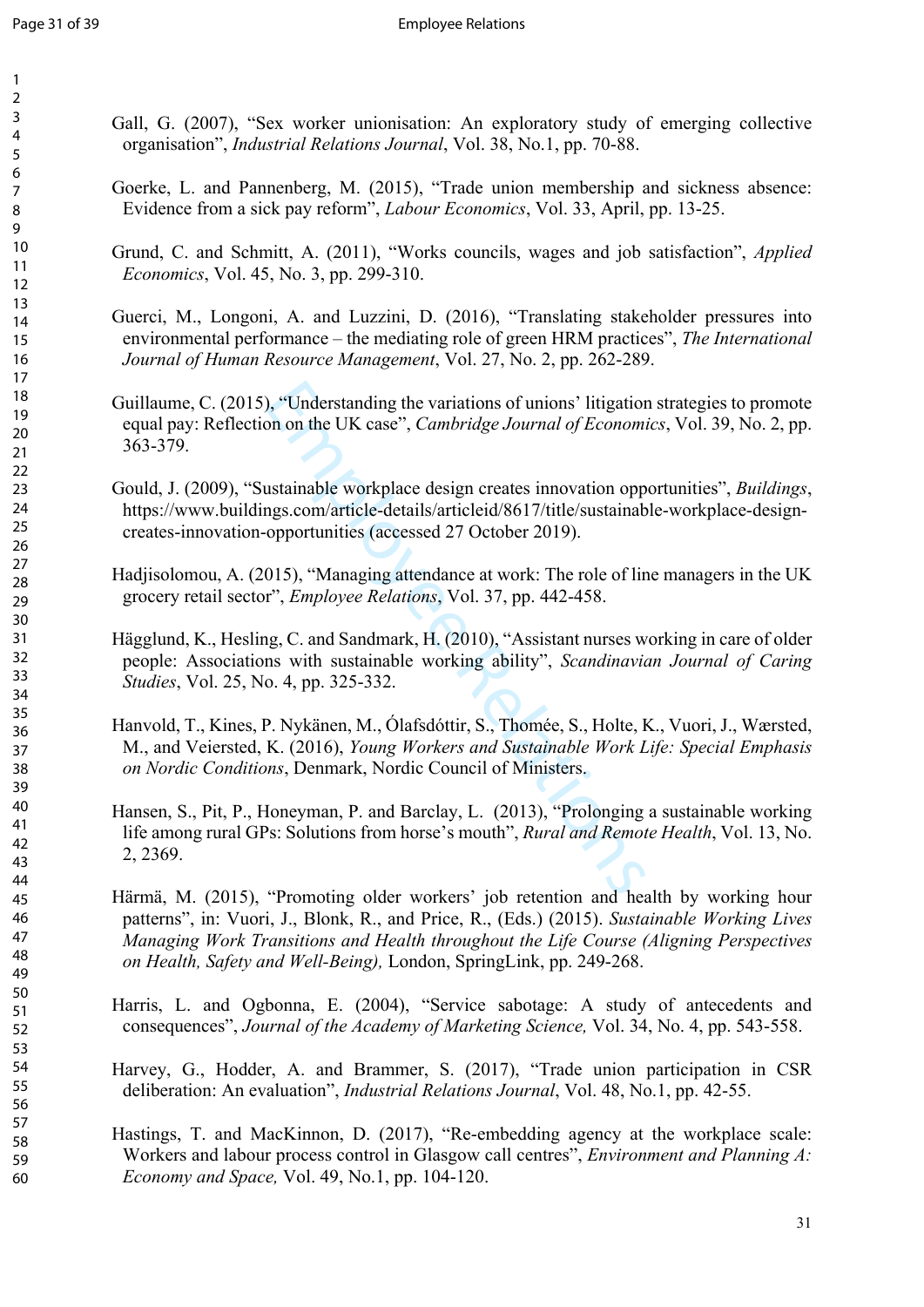- Hirsch, D. (2009), "Sustaining working lives: the challenge of retention", in: Loretto, W., Vickerstaff, S. and White, P., *The Future for Older Workers: New Perspectives*, Bristol, Policy, pp. 103-120.
- Hoque, K. and Bacon, N. (2008), "Trade unions, union learning representatives and employerprovided training in Britain", *British Journal of Industrial Relations*, Vol. 46, No. 4, pp. 702- 731.
- House of Commons (2008), *Sustainable Employment: Supporting People to Stay in Work and Advance*, London, House of Commons.
- Jabbour, C. and Santos, F. (2008), "The central role of human resource management in the search for sustainable organizations", *The International Journal of Human Resource Management*, Vol. 19, No. 12, pp. 2133-2154.
- able organizations, *The International Journal*<br>19, No. 12, pp. 2133-2154.<br>E. and Vanhala, S. (2018), "Sustainable human resources: A top management perspective", *Journal of*<br>-724.<br>wska, J. (2012), "Unions and migrant wor Järlström, M., Saru, E. and Vanhala, S. (2018), "Sustainable human resource management with salience of stakeholders: A top management perspective", *Journal of Business Ethics*, Vol. 152, No. 3, pp. 703-724.
- James, P. and Karmowska, J. (2012), "Unions and migrant workers: Strategic challenges in Britain", *Transfer*, Vol. 18, No. 2, pp. 201-212.
- Jerome, N. (2013), "Impact of sustainable human resource management and organizational performance", *International Journal of Asian Social Science*, Vol. 3, No. 6, pp. 1287-1292.
- Kelly, J. (2015), "Trade union membership and power in comparative perspective", *The Economic and Labour Relations Review*, Vol. 26 **,** No. 4, pp. 526-544.
- Kira, M., Eijnatten, F., and Balkin, D. (2010), "Crafting sustainable work: Development of personal resources", *Journal of Organizational Change Management*, Vol. 23, No. 5, pp. 616- 632.
- Kougiannou, K., Redman, T., and Dietz, G. (2015), "The outcomes of works councils: The role of trust, justice and industrial relations climate", *Human Resource Management Journal*, Vol. 25, No. 4, pp. 458-477.
- Koolhaas, W., Van der Klink, J., Groothoff, J., and Brouwer, S. (2011), "Towards a sustainable healthy working life: Associations between chronological age, functional age and work outcome", *The European Journal of Public Health*, Vol. 22, No. 3, pp. 424-429.
- Koolhaas, W., Jac, J., Van der Klink, J., Vervoort, J., de Boer, M., Brouwer, S. and Groothof, J. (2013), "In-depth study of the workers' perspectives to enhance sustainable working life: Comparison with workers with and without a chronical mental condition", *Journal of Occupational Rehabilitation*, Vol. 23, No. 2, pp. 170-179.
- Korczynski, M. (2011), "The dialectical sense of humour: Routine joking in a Taylorised factory", *Organization Studies*, Vol. 32, No. 10, pp. 1421-1439.
- Kumar, R and Kumar Sia, S. (2012), "Employee engagement: Explicating the contribution of working environment", *Management and Labour Studies*, Vol. 37, No. 1, pp. 31-43.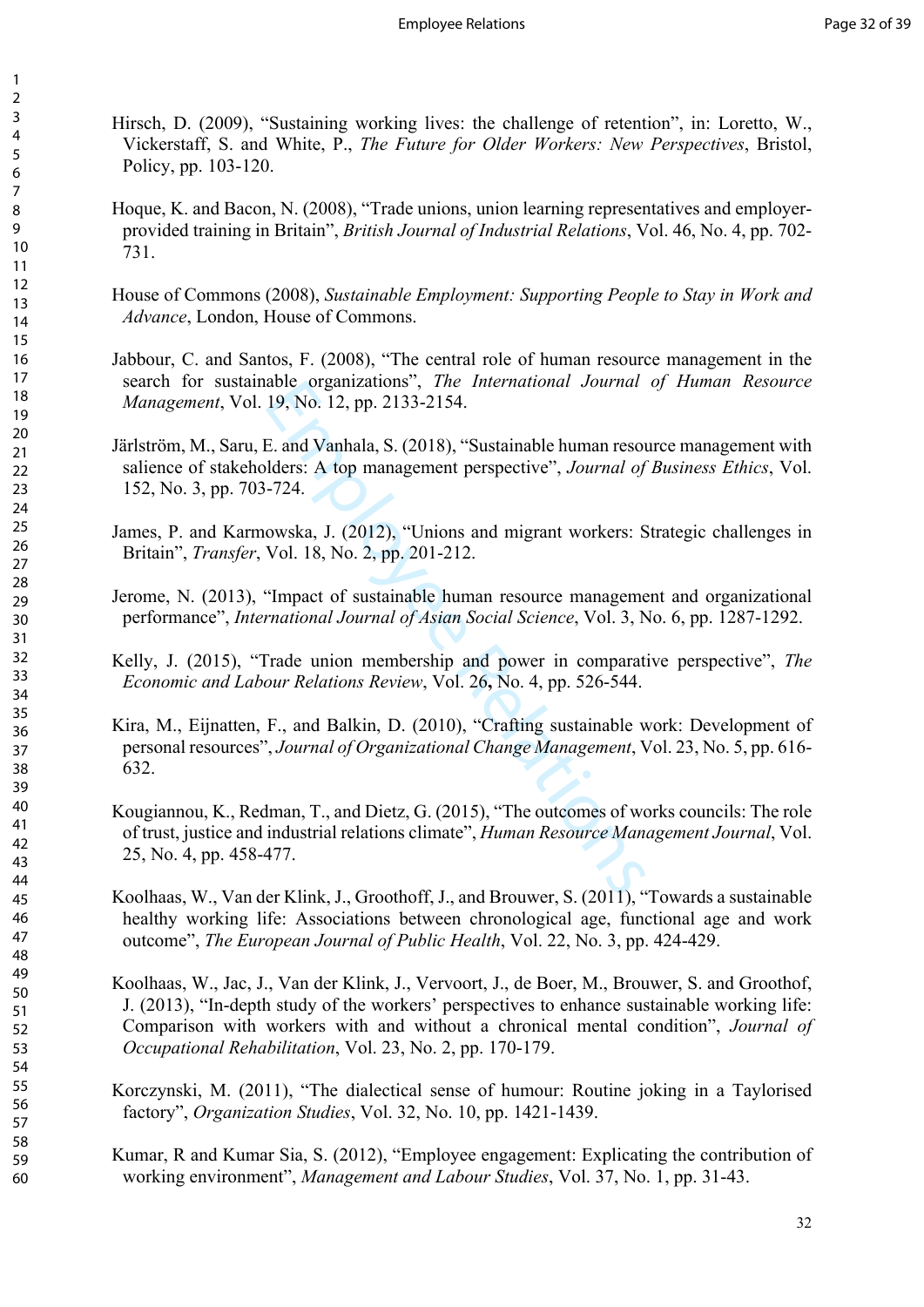123456789

 $\mathbf{1}$  $\overline{2}$  $\overline{3}$  $\overline{4}$ 5 6  $\overline{7}$ 8 9

Laaser, K. (2016), "If you are having a go at me, I am having a go at you': The changing nature of social relationships of bank work under performance management", *Work, Employment and Society*, Vol. 30, No. 6, pp. 1000-1016.

Lia, C. (2013), "Trade union and global economic growth", *Global Economic Review*, Vol. 42, No. 2, pp. 168-181.

Lindqvist, M. and Olsson, E. (2017), "Everyday resistance in psychiatry through harbouring strategies", Journal *of Political Power*, Vol. 10, No. 2, pp. 200-218.

Lund, H. (2004), "Strategies for sustainable business and the handling of workers' interests: Integrated management systems and worker participation", *Economic and Industrial Democracy*, Vol. 25, No. 1, pp. 41-74.

Lundberg, H. and Karlsson, J. (2011), "Under the clean surface: Working as a hotel attendant", *Work, Employment and Society*, Vol. 25, No. 1, pp. 141-148.

Employee Relations MacKenzie, R. (2010), "Why do contingency workers join a trade union? Evidence from the Irish telecommunications sector", *European Journal of Industrial Relations*, Vol. 16, No. 2, pp. 153-168.

McBride, A. and Mustchin, S. (2013), "Creating sustainable employment opportunities for the unemployed", *Policy Studies*, Vol. 34, No. 3, pp. 342-359.

McCollum, D. (2012), "The sustainable employment policy agenda: What role for employers?", *Local Economy*, Vol. 27, Nos. 5-6, pp. 529-540.

McFadden, P. (2014), "The production of politics in front-line service work: "Body work" in the labour process of the call centre worker", *Global Society*, Vol. 29, No. 1, pp. 89-106.

McGuinness, S., Kelly, E., O'Connell, P. and Callan, T. (2011), "The impact of wage bargaining and worker preferences on the gender pay gap", *European Journal of Industrial Relations*, Vol. 17, No. 3, pp. 277-293.

Mannila, S. (2015), "Informal employment and vulnerability in less developed markets", in: Vuori, J., Blonk, R., and Price, R., (Eds.) (2015), *Sustainable Working Lives Managing Work Transitions and Health throughout the Life Course (Aligning Perspectives on Health, Safety and Well-Being),* London, SpringLink, pp. 17-33.

Martin, K., Legg, S. and Brown, S. (2013), "Designing for sustainability: ergonomic – carpe diem", *Ergonomics*, Vol. 56, No. 3, pp. 365-388.

Nelissen, P., Hűlsheger, U. Ruitenbeek, G. and Zijlstra, F. (2016), "How and when stereotypes relate to inclusive behavior toward people with disabilities", *The International Journal of Human Resource Management*, Vol. 27, No. 4, pp. 1610-1625.

Parkes, C. and Davis, A. (2013), "Ethics and social responsibility – do HR professionals have the 'courage to challenge' or are they set to be permanent 'bystanders?'", *The International Journal of Human Resource Management*, Vol. 24, No. 12, pp. 2411-2434.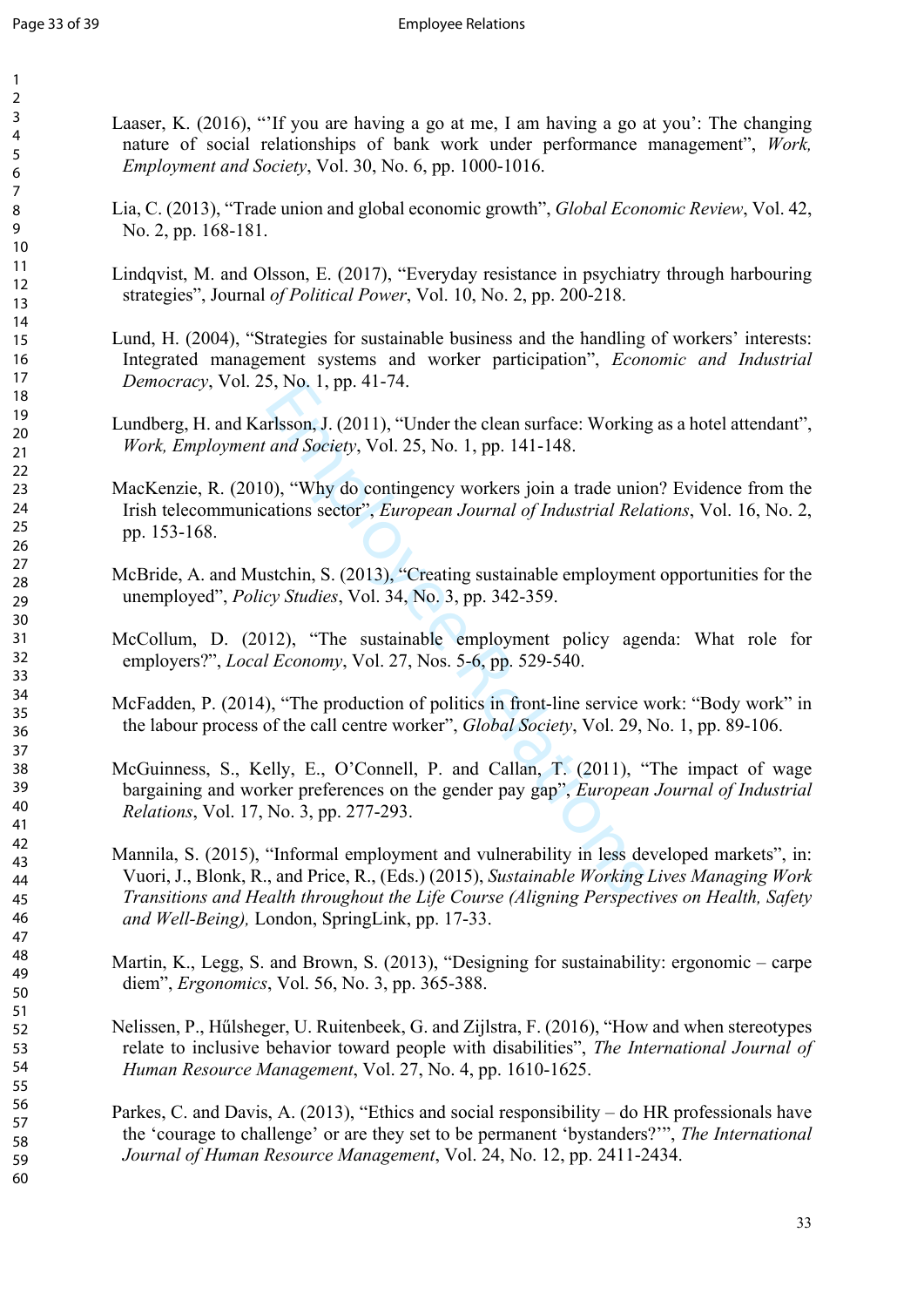Pohler, D. and Luchak, A. (2015), "Are unions good or bad for organizations? The moderating role of management's response", *British Journal of Industrial Relations*, Vol. 53, No. 3, pp. 423-459.

Price, R. (2015), "Changing life trajectories, employment challenges and worker health in global perspective", in: Vuori, J., Blonk, R., and Price, R., (Eds.) (2015), *Sustainable Working Lives Managing Work Transitions and Health throughout the Life Course (Aligning Perspectives on Health, Safety and Well-Being),* London, SpringLink, p. 3-16.

Prowse, P. and Fells, R. (2016), "The Living Wage – policy and practice", *Industrial Relations Journal*, Vol. 47, No. 2, pp. 144-162.

Reason, P. and Bradbury, H. (2008), *The SAGE Handbook of Action Research*, 2nd ed, London, Sage.

bury, H. (2008), *The SAOE Trandobok of Action Kess*<br>an, T., and Maguire, S. (2013), "Green human ress<br>agenda", *International Journal of Management Re*,<br>"The many approaches to organisational mist<br>No. 6, pp. 653-678.<br>"Wha Renwick, W., Redman, T., and Maguire, S. (2013), "Green human resource management: A review and research agenda", *International Journal of Management Reviews*, Vol. 15, No. 1, pp. 1-14.

Richards, J. (2008), "The many approaches to organisational misbehaviour", *Employee Relations*, Vol. 30, No. 6, pp. 653-678.

Richards, J. (2011), "What has the internet ever done for employees? A review, map and research agenda", *Employee Relations*, Vol. 34, No. 1, pp. 22-43.

Richards, J., and Kosmala, K. (2013), "'In the end, you can only slag people off for so long': Employee cynicism through work blogging", *New Technology, Work and Employment*, Vol. 28, No. 1, pp. 66-77.

Richards, J., and Sang, K. (2016), "Trade unions as employment facilitators for disabled employees", *The International Journal of Human Resource Management*, Vol. 27, No. 14, pp. 1642-1661.

Richards, J. and Sang, K. (2019), "The intersection of disability and in-work poverty in an advanced industrial nation: The lived experience of multiple disadvantage in a post-financial crisis UK", *Economic and Industrial Democracy*, Vol. 40, No. 3, pp. 636-659.

Ryan, L. and Wallace, J. (2016), "Annual hours, workplace partnerships and mutual gains: Exploring the links", *Employee Relations*, Vol. 38, No. 2, pp. 248-266.

Sandiford, P. and Seymour, D. (2011), "Reacting to the demands of service work: Emotional resistance in the Coaching Inn Company", *The Service Industries Journal*, Vol. 31, No. 8, pp. 1195-1217.

Sang, K., Richards, J., and Marks, A. (2016), "Gender and disability in male-dominated occupations: A social relational model", *Gender, Work & Organization*, Vol. 23, No. 6, pp. 566-581.

Salmela-Aro, K. and Vuori, J. (2015), "School engagement and burnout among students: Preparing for work life", in: Vuori, J., Blonk, R., and Price, R., (Eds.) (2015), *Sustainable*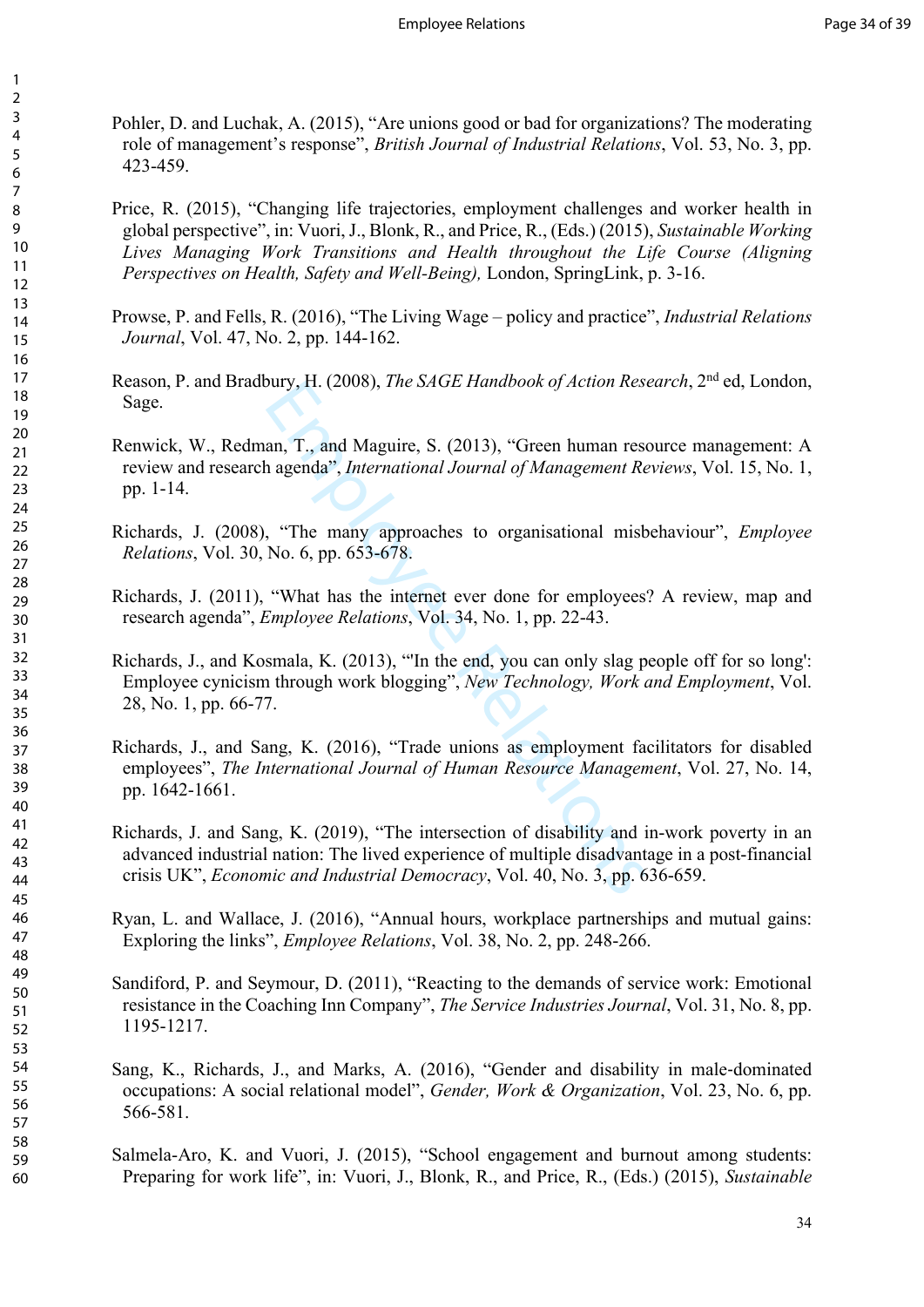$\mathbf{1}$  $\overline{2}$ 

*Working Lives Managing Work Transitions and Health throughout the Life Course (Aligning Perspectives on Health, Safety and Well-Being),* London, SpringLink, pp. 51-64.

Sayers, J. and Fachira, I. (2015), "Telling tales: Online comic and gripe story-sharing by service workers about difficult customers", *New Technology, Work and Employment*, Vol. 30, No. 2, pp. 128-144.

Schoneboom, A. (2007), "Diary of a working boy: Creative resistance among anonymous workbloggers", *Ethnography*, Vol. 8, No. 4, pp. 403-423.

Schoneboom, A. (2011), "Sleeping giants? Fired workbloggers and labour organisation", *New Technology, Work and Employment*, Vol. 26, No. 1, pp. 17-28.

Shen, J. (2011), "Developing the concept of socially responsible international human resource management", *The International Journal of Human Resource Management*, Vol. 22, No. 6, pp. 1351-1363.

Shift (2009), *Line Managers' Resource: A Practical Guide to Managing and Supporting People with Mental Health Problems in the Workplace*, London, Shift.

Smith, A. and Pitt, M. (2009), "Sustainable workplaces: Improving staff health and wellbeing using plants", *Journal of Corporate Real Estate*, Vol. 11, No.1, pp. 52-63.

Smith, A. and Pitt, M. (2011), "Sustainable workplaces and building user satisfaction", *Journal of Corporate Real Estate,* Vol. 13, No. 3, pp. 144-156.

veloping the concept of socially responsible interna<br>
International Journal of Human Resource Manage<br>
unagers' Resource: A Practical Guide to Managing c<br>
th Problems in the Workplace, London, Shift.<br>
1. (2009), "Sustainabl Sweeny, K. and Ghane, A. (2015), "Principles for effective coping in work-related uncertain situations", in: Vuori, J., Blonk, R., and Price, R., (Eds.) (2015), *Sustainable Working Lives Managing Work Transitions and Health throughout the Life Course (Aligning Perspectives on Health, Safety and Well-Being),* London, SpringLink, pp. 129-143.

Taylor, P. and Bain, P. (2003), "'Subterranean work sick blues? Humour as subversion in two call centres", *Organization Studies*, Vol. 24, No. 9, pp. 1487-1509.

Thorpe, R., Holt, R., Macpherson, A., and Pittaway, L. (2005), "Using knowledge within small and medium ‐sized firms: A systematic review of the evidence", *International Journal of Management Reviews*, Vol. 7, No. 4, pp. 257-281.

Triventi, M. (2013), "The gender wage gap and its institutional context: A comparative analysis of European graduates", *Work, Employment and Society*, Vol. 27, No. 4, pp. 563-580.

Tranfield, D., Denyer, D. and Smart, P. (2003), "Towards a methodology for developing evidence ‐informed management knowledge by means of systematic review", *British Journal of Management*, Vol. 14, No. 3, pp. 207-222.

Tuckman, A. (2018), *Kettling the Unions? A Guide to the Trade Union Act 2016*, Nottingham, Spokesman.

Vanroelen, C. (2017), "Longer working careers and sustainable work: The issue of social responsibility", *Society, Health & Vulnerability*, Vol. 8, No. 2, pp. 9-13.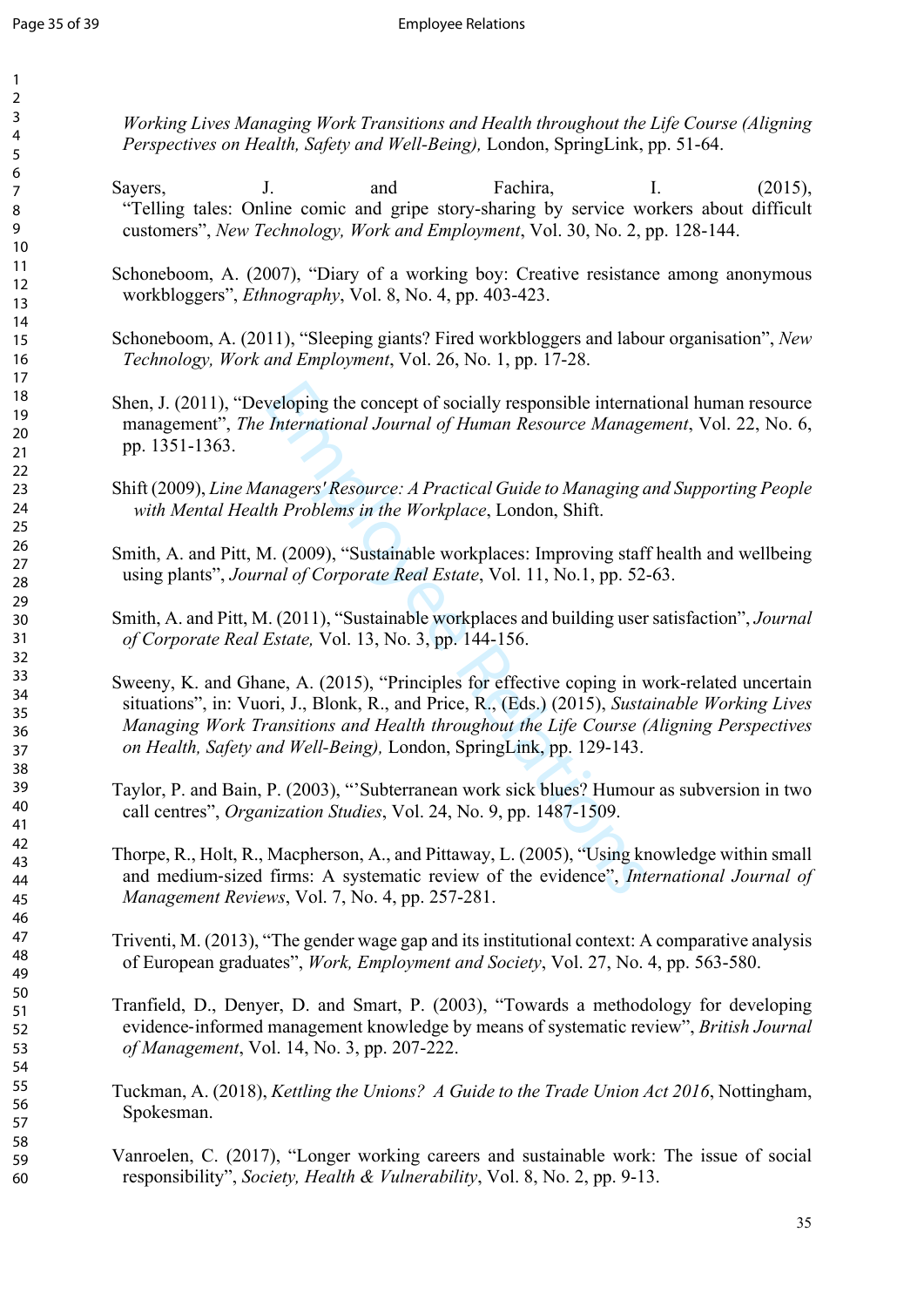Van Dam, K., Van Vuuren, T and Kemps, S. (2017), "Sustainable employment: The importance of intrinsically valuable work and an age-supportive climate", *The International Journal of Human Resource Management*, Vol. 28, No. 17, pp. 2449-2472.

Van Vuuren, T. and Van Dam, K. (2013), "Sustainable employment by vitalizing: The importance of development opportunities and challenging work for workers' sustainable employability", in: De Lange, A. and Van der Hejiden, B. (Eds.), *Life-long Employability? Perspectives on Sustainable Employment at Work: Intervention and Best Practice*, Vakmedianet, Alphen san de Rijn, pp. 357-376.

Van de Ven, H., Klein Hesselink, J., Bültmann, U., De Boer, M. De Looze, M., Van der Klink, J. and Brouwer, S. (2014), "Individual and work-related predictors of work outcomes related to sustainable employment among male shift and day workers", *Scandinavian Journal of Work, Environment & Health,* Vol. 40, No. 3, pp. 287-94.

Vernon, G and Rogers, M. (2013), "Where do unions add value? Predominant and organizing principle, union strength and manufacturing productivity growth in OECD", *British Journal of Industrial Relations*, Vol. 51, No. 1, pp. 1-27.

Voegtlin, C. and Greenwood, M. (2016), "Corporate social responsibility and human resource management: A systematic review and conceptual analysis", *Human Resource Management Review*, Vol. 26, No. 3, pp. 181-197.

Wibberley, G., Bennett, T., Jones, C. and Hollinrake, A. (2018), "The role of trade unions in supporting victims of domestic violence in the workplace", *Industrial Relations Journal*, Vol. 49, No. 1, pp. 69-85.

it definited and the suite and day workers contact the *Health*, Vol. 40, No. 3, pp. 287-94.<br>
F.S. M. (2013), "Where do unions add value? Predorength and manufacturing productivity growth in Olons, Vol. 51, No. 1, pp. 1-27 Wiese, B. and Knecht, B. (2015), "Socialization into organizations and balancing work and family", in: Vuori, J., Blonk, R., and Price, R., (Eds.) (2015), *Sustainable Working Lives Managing Work Transitions and Health throughout the Life Course (Aligning Perspectives on Health, Safety and Well-Being),* London, SpringLink, pp. 87-105.

Wilkinson, A., Hill, M. and Gollan, P. (2001), "The sustainability debate", *International Journal of Operations & Production Management*, Vol. 21, No. 12, pp. 1492-1502.

Williams, A., Fossey, E., and Harvey, C. (2010), "Sustaining employment in a social firm: Use of the work environment impact scale V2.0 to explore views of employees with psychiatric disabilities", *The British Journal of Occupational Therapy,* Vol. 73, No. 11, pp. 531-539.

Williams, A., Fossey, E. and Harvey, C. (2012), "Social firms: Sustainable employment for people with mental illness", *Work*, Vol. 43, No. 1, pp. 53-62.

Ybema, S. and Horvers, M. (2017), "Resistance through compliance: The strategic and subversive potential of frontstage and backstage resistance", *Organization Studies*, Vol. 38, No. 9, pp. 1233-1251.

Zbyszewska, A. (2013), "The European Union Working Time Directive: Securing minimum standards, with gendered consequences", *Women's Studies International Forum*, Vol. 39, July, pp. 30-41.

 $\mathbf{1}$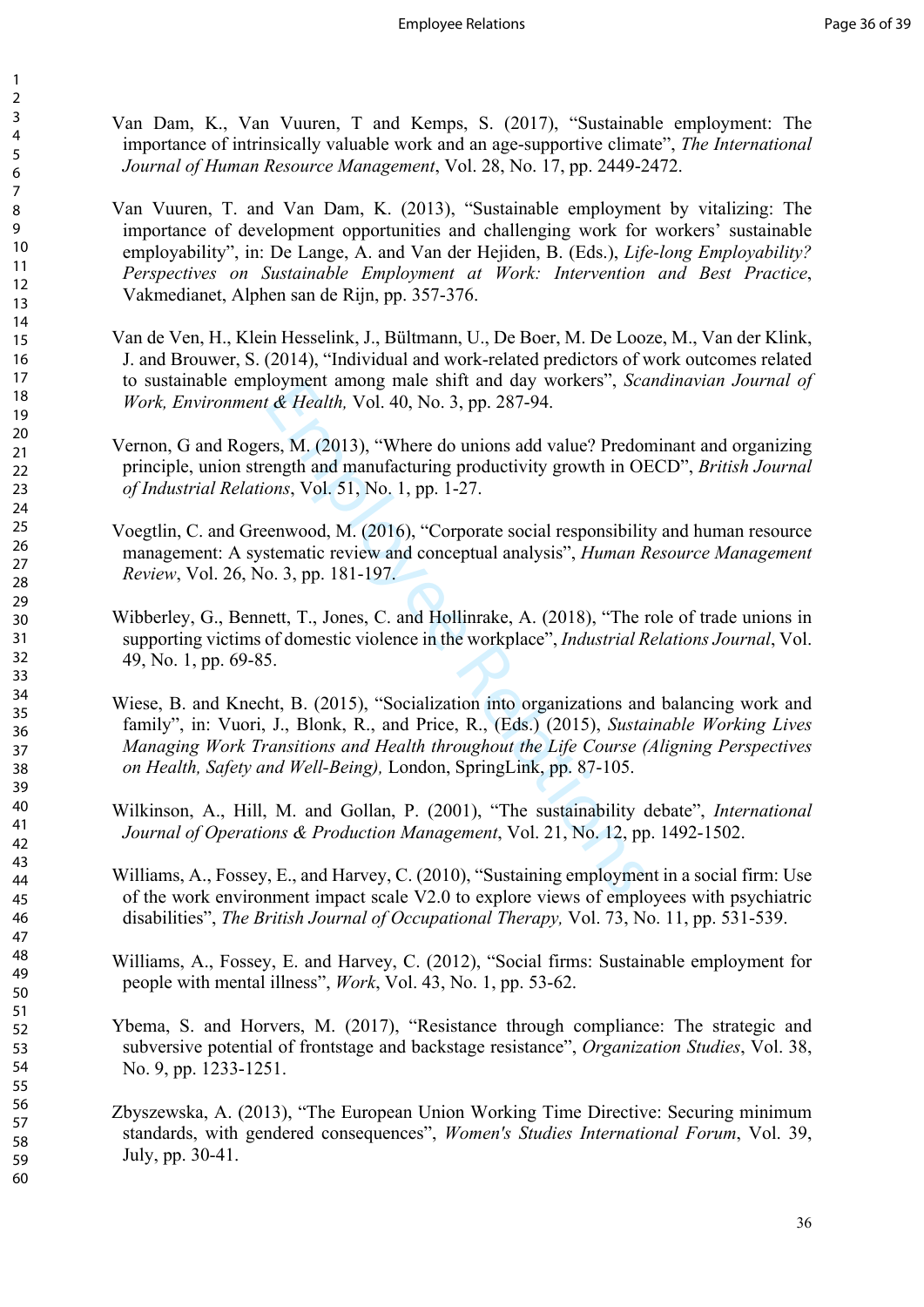$\mathbf{1}$  $\overline{2}$  $\overline{3}$ 

Zientara, P. (2009), "Employment of older workers in Polish SMEs: Employer attitudes and perceptions, employee motivation and expectations", *Human Resource Development International*, Vol. 12, No. 2, pp. 135-153.

Zink, K. (2014), "Designing sustainable work systems: The need for a systems approach", *Applied Ergonomics*, Vol. 45, No. 1, pp. 126-132.

Zhang, M., Bartram, T., McNeil, N. and Dowling, P. (2015), "Towards a research agenda on the sustainable and socially responsible management of agency workers through a flexicurity model of HR", *Journal of Business Ethics*, Vol. 127, No. 3, pp. 513–523.

Zwicki, K., Disslbacher, F. and Stagl, S. (2016), "Work-sharing for a sustainable economy", *Ecological Economics*, Vol. 121, January, pp. 246-253.

ah, Jour.<br>
F. and Stagl..<br>  $\frac{1}{x}$ , Vol. 121, Januar<br>  $\frac{1}{x}$ <br>  $\frac{1}{x}$ <br>  $\frac{1}{x}$ <br>  $\frac{1}{x}$ <br>  $\frac{1}{x}$ <br>  $\frac{1}{x}$ <br>  $\frac{1}{x}$ <br>  $\frac{1}{x}$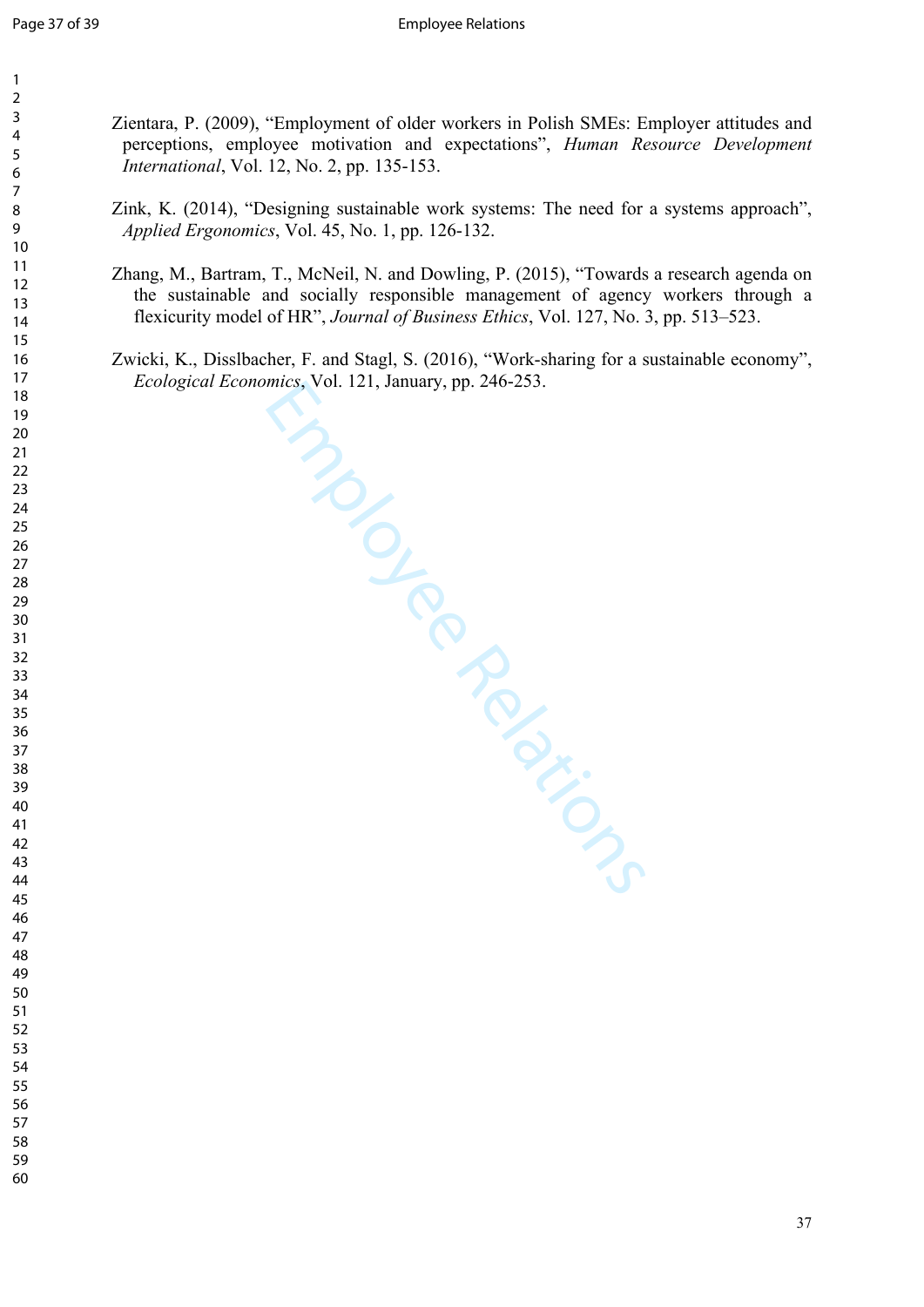